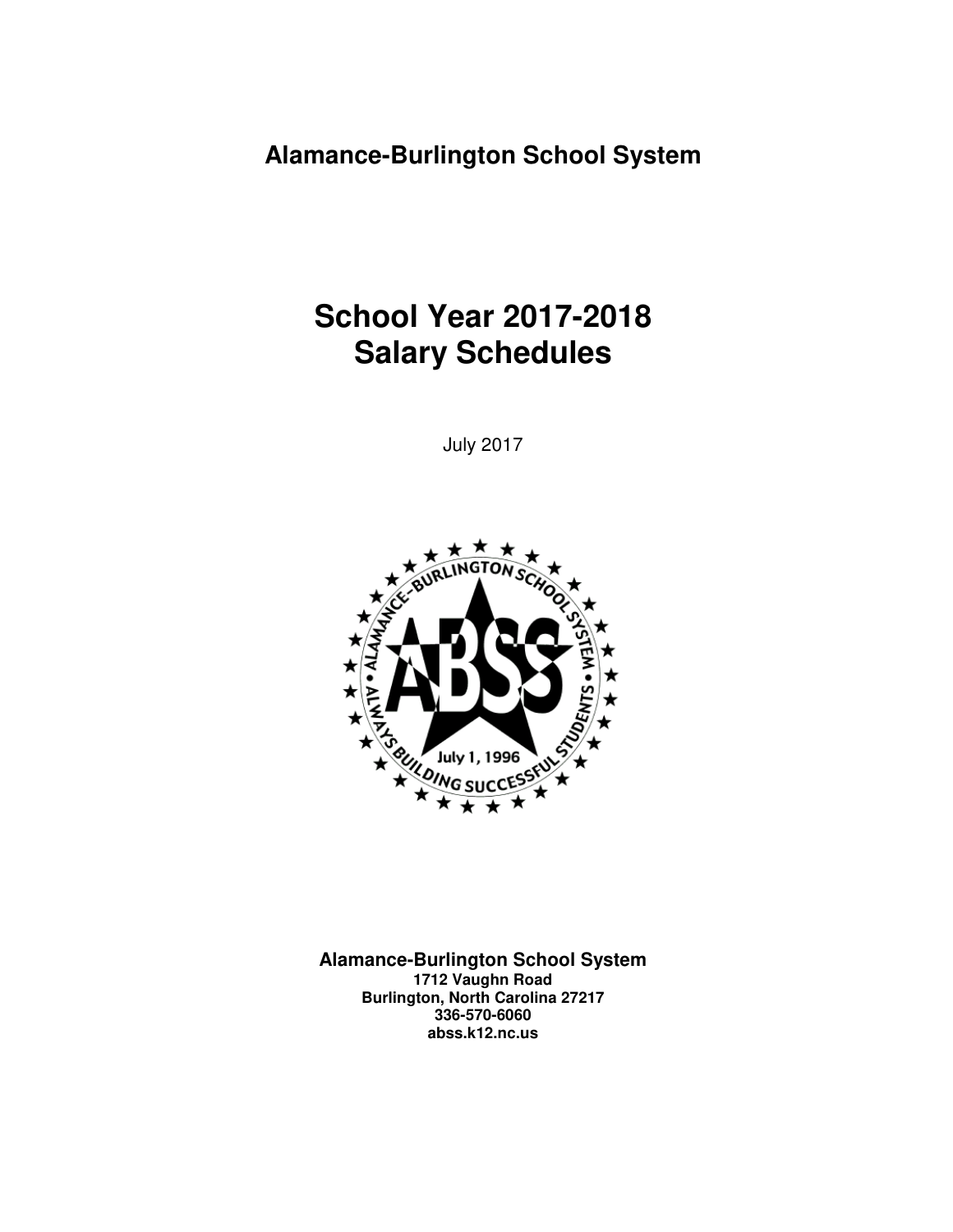# **School Year 2017-2018 Salary Schedules**

The salary schedules for all employees of the Alamance-Burlington School System are included within this publication as are the procedures used to establish and pay employees, effective July 2017.

 The governing provisions used to establish the salary grade and step of all employees are those set forth in the State Salary Schedule. The salary grades and ranges established by the North Carolina State Board of Education provide only a minimum and maximum salary amount; the local Board of Education is responsible for establishing provisions used to determine the placement of individuals within the salary ranges, based on the following criteria:

•Duties

•Training

•Experience

• Professional Fitness

• Continued service in the same school system

 If any discrepancy between the salary amounts listed in this publication and those published by the North Carolina State Department of Public Instruction exists, the state salary scales have precedence.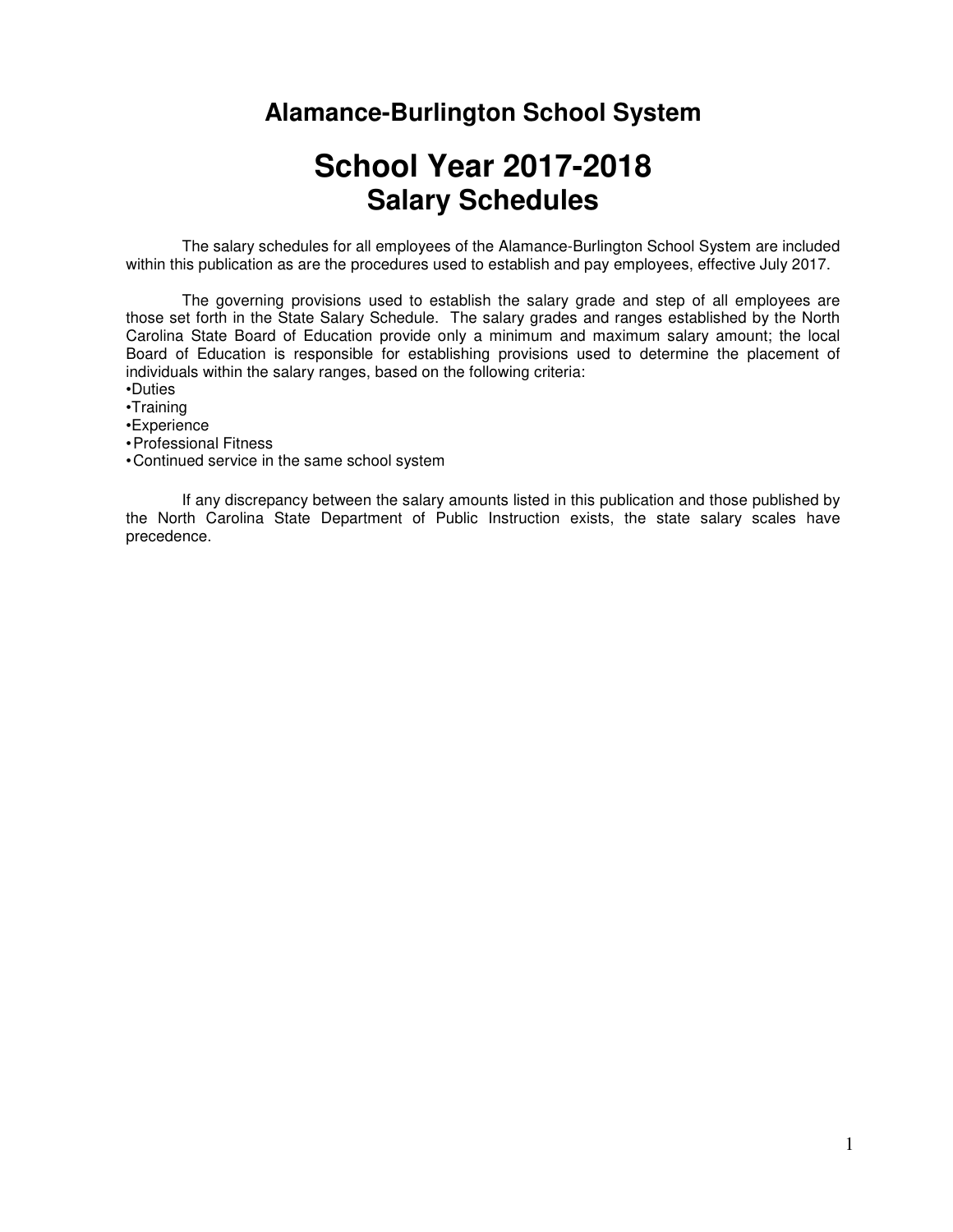# **Contents**

| $\blacktriangleright$ Administrative:             | Central Office Admin Schedule<br><b>Principal Schedule</b><br><b>Assistant Principal Schedule</b>                                 | 3<br>5<br>6       |  |  |  |
|---------------------------------------------------|-----------------------------------------------------------------------------------------------------------------------------------|-------------------|--|--|--|
| $\blacktriangleright$ Teacher:                    | <b>Bachelor Salary Schedule</b><br>Master Salary Schedule<br><b>Advanced Degree Salary Schedules</b><br>Doctorate Salary Schedule | 7<br>8<br>9<br>10 |  |  |  |
| ▶ Psychologist/Speech/Audiologist Salary Schedule | 11                                                                                                                                |                   |  |  |  |
| Coaching & Co-Curricular Supplements              |                                                                                                                                   |                   |  |  |  |
| ▶ Occupational/Physical Therapist Salary Schedule | 14                                                                                                                                |                   |  |  |  |
| Non-Certified Employee:                           | <b>Salary Schedule Placement</b><br><b>Employee Pay Grades</b><br><b>Salary Schedules</b>                                         | 15<br>16<br>20    |  |  |  |
| Bus Driver Salary Schedule                        |                                                                                                                                   |                   |  |  |  |
| Substitute Teacher Salary Schedule                |                                                                                                                                   |                   |  |  |  |
| ▶ Day Care Salary Schedule                        |                                                                                                                                   |                   |  |  |  |
| HI Interpreter Salary Schedule                    |                                                                                                                                   |                   |  |  |  |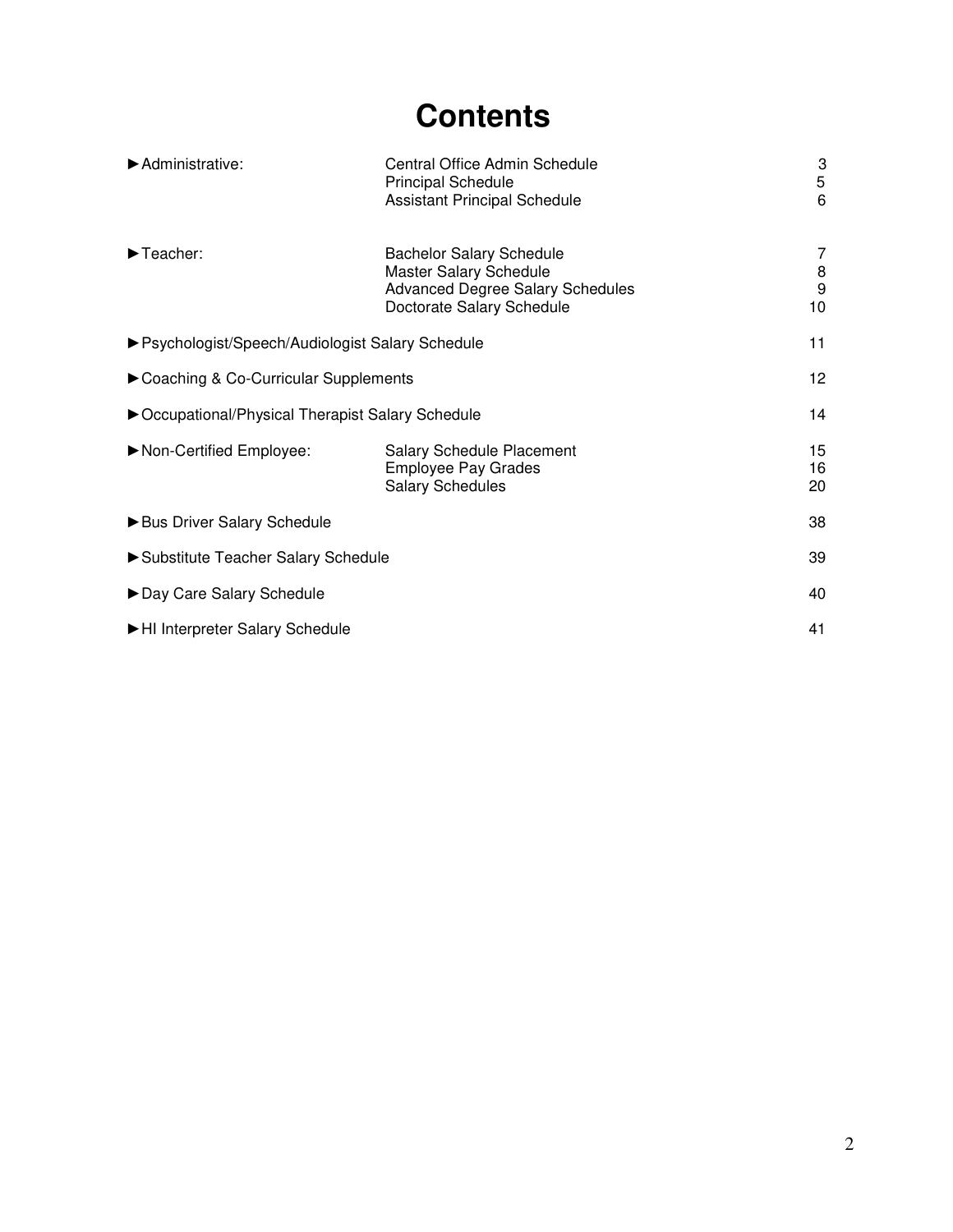#### **ALAMANCE-BURLINGTON SCHOOL SYSTEM School Year 2017-2018 State Central Office Administrative Salary Schedule**

|             | <b>School</b>      | <b>School</b><br><b>School</b> |                 | <b>School</b>    | <b>School</b>     | <b>Supt IV</b> |  |
|-------------|--------------------|--------------------------------|-----------------|------------------|-------------------|----------------|--|
|             | <b>Admin II</b>    | <b>Admin III</b>               | <b>Admin IV</b> | <b>Admin V</b>   | <b>Admin VI</b>   | $10,001 -$     |  |
|             | <b>Coordinator</b> | <b>Director</b>                | <b>Exec Dir</b> | <b>Asst Supt</b> | <b>Assoc Supt</b> | 25,000         |  |
| <b>Step</b> |                    |                                |                 |                  |                   |                |  |
|             |                    |                                |                 |                  |                   |                |  |
| 18          | 3729               |                                |                 |                  |                   |                |  |
| 19          | 3827               |                                |                 |                  |                   |                |  |
| 20          | 3909               | 3951                           |                 |                  |                   |                |  |
| 21          | 3909               | 4047                           | 4105            |                  |                   |                |  |
| 22          | 3969               | 4130                           | 4205            | 4265             |                   |                |  |
| 23          | 4121               | 4130                           | 4287            | 4368             |                   |                |  |
| 24          | 4156               | 4190                           | 4287            | 4453             | 4517              |                |  |
| 25          | 4194               | 4356                           | 4348            | 4453             | 4627              |                |  |
| 26          | 4351               | 4396                           | 4523            | 4516             | 4717              |                |  |
| 27          | 4434               | 4436                           | 4565            | 4698             | 4717              |                |  |
| 28          | 4518               | 4605                           | 4608            | 4742             | 4780              |                |  |
| 29          | 4605               | 4693                           | 4785            | 4786             | 4972              | 5921           |  |
| 30          | 4693               | 4783                           | 4876            | 4969             | 5020              | 6066           |  |
| 31          | 4783               | 4875                           | 4970            | 5064             | 5066              | 6185           |  |
| 32          | 4875               | 4969                           | 5065            | 5162             | 5262              | 6185           |  |
| 33          | 4969               | 5064                           | 5165            | 5262             | 5362              | 6249           |  |
| 34          | 5064               | 5162                           | 5263            | 5362             | 5466              | 6502           |  |
| 35          | 5162               | 5262                           | 5363            | 5466             | 5572              | 6560           |  |
| 36          | 5262               | 5362                           | 5467            | 5572             | 5681              | 6628           |  |
| 37          | 5362               | 5466                           | 5573            | 5681             | 5789              | 6885           |  |
| 38          | 5466               | 5572                           | 5682            | 5789             | 5902              | 7018           |  |
| 39          | 5572               | 5681                           | 5792            | 5902             | 6019              | 7155           |  |
| 40          | 5681               | 5789                           | 5904            | 6019             | 6134              | 7294           |  |
| 41          | 5789               | 5902                           | 6020            | 6134             | 6253              | 7435           |  |
| 42          | 5902               | 6019                           | 6135            | 6253             | 6375              | 7581           |  |
| 43          | 6019               | 6134                           | 6255            | 6375             | 6499              | 7729           |  |
| 44          | 6134               | 6253                           | 6377            | 6499             | 6626              | 7880           |  |
| 45          | 6253               | 6375                           | 6500            | 6626             | 6755              | 8034           |  |
| 46          | 6375               | 6499                           | 6628            | 6755             | 6887              | 8190           |  |
| 47          | 6499               | 6626                           | 6757            | 6887             | 7019              | 8351           |  |
| 48          | 6626               | 6755                           | 6888            | 7019             | 7157              | 8515           |  |
| 49          | 6888               | 6920                           | 7021            | 7157             | 7295              | 8682           |  |
| 50          |                    | 7019                           | 7158            | 7295             | 7436              | 8852           |  |
| 51          |                    | 7299                           | 7296            | 7436             | 7584              | 9025           |  |
| 52          |                    |                                | 7585            | 7618             | 7731              | 9203           |  |
| 53          |                    |                                |                 | 7887             | 7883              | 9383           |  |
| 54          |                    |                                |                 |                  | 8037              | 9568           |  |
| 55          |                    |                                |                 |                  | 8356              | 9756           |  |
| 56          |                    |                                |                 |                  |                   | 9949           |  |
| 57          |                    |                                |                 |                  |                   | 10143          |  |
| 58          |                    |                                |                 |                  |                   | 10343          |  |
| 59          |                    |                                |                 |                  |                   | 10546          |  |
| 60          |                    |                                |                 |                  |                   | 10964          |  |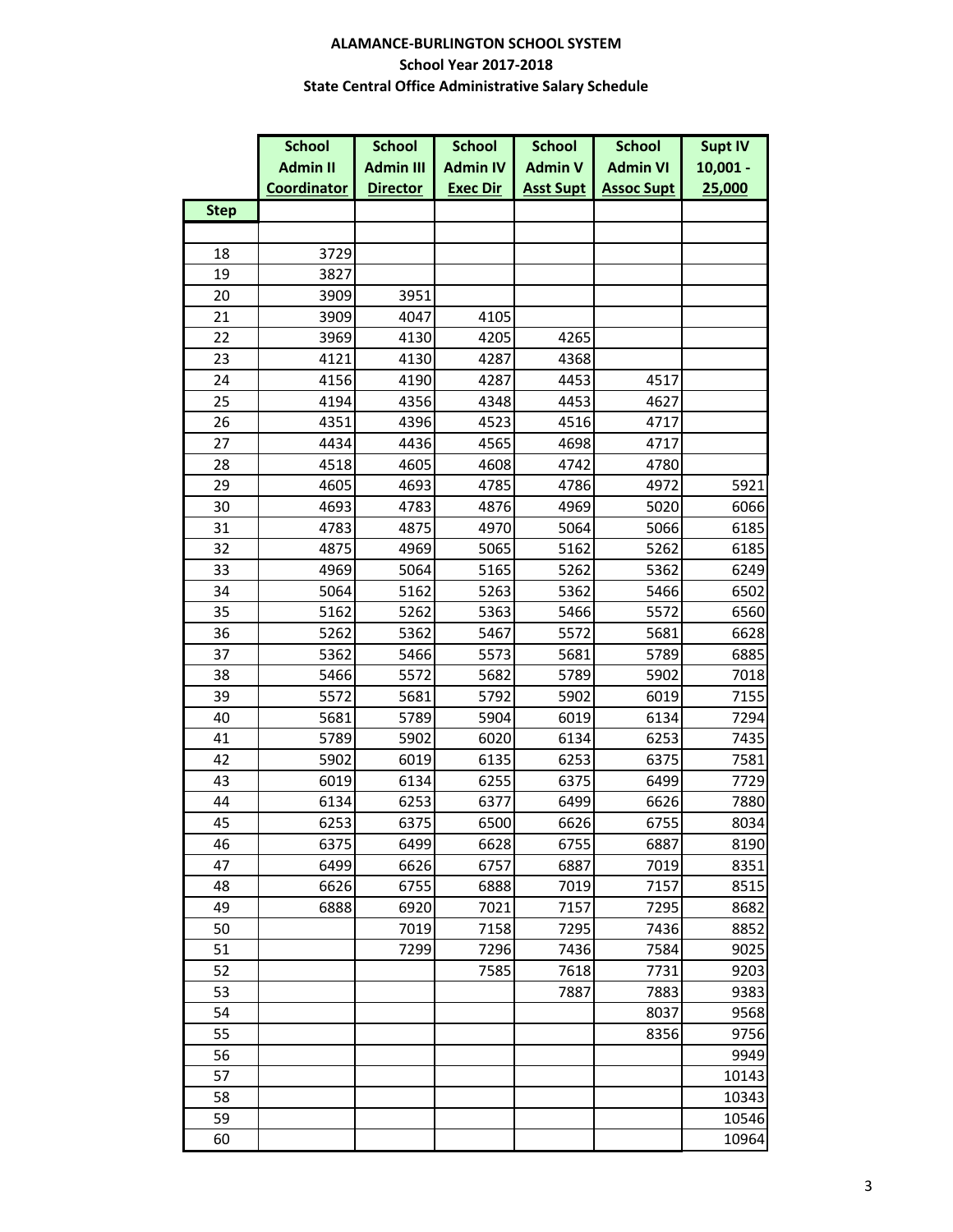## **School Year 2017-2018 Administration Salary Supplements**

Supplement percents are percents of position's base salary.

| <b>Central Office Administrators</b> |                   |                     |  |  |  |  |  |
|--------------------------------------|-------------------|---------------------|--|--|--|--|--|
| <b>Administrative</b>                | <b>Supplement</b> | <b>Local Salary</b> |  |  |  |  |  |
| <b>Position</b>                      | <b>Percent</b>    | <b>Differential</b> |  |  |  |  |  |
| Coordinator                          | 7%                | \$150               |  |  |  |  |  |
| Director                             | 11%               | \$250               |  |  |  |  |  |
| Executive Director                   | 12%               | \$280               |  |  |  |  |  |
| <b>Assistant Superintendent</b>      | 13%               | \$330               |  |  |  |  |  |
| Associate Superintendent             | 16%               | \$500               |  |  |  |  |  |

| <b>Principals</b>                                          |        |  |  |  |  |  |
|------------------------------------------------------------|--------|--|--|--|--|--|
| <b>Supplement</b><br><b>School Level</b><br><b>Percent</b> |        |  |  |  |  |  |
| Elementary                                                 | 11.50% |  |  |  |  |  |
| Middle                                                     | 12.50% |  |  |  |  |  |
| High                                                       | 14.50% |  |  |  |  |  |

| <b>Assistant Principals</b> |
|-----------------------------|
|-----------------------------|

|            | <b>Supplement</b> |
|------------|-------------------|
| # of Years | Percent           |
| 0 - 5      | $9.50\%$          |
| $6 - 10$   | 10.50%            |
| $11+$      | 11.50%            |

Note: Middle School AP's receive additional 0.25% High School AP's receive additional 0.50%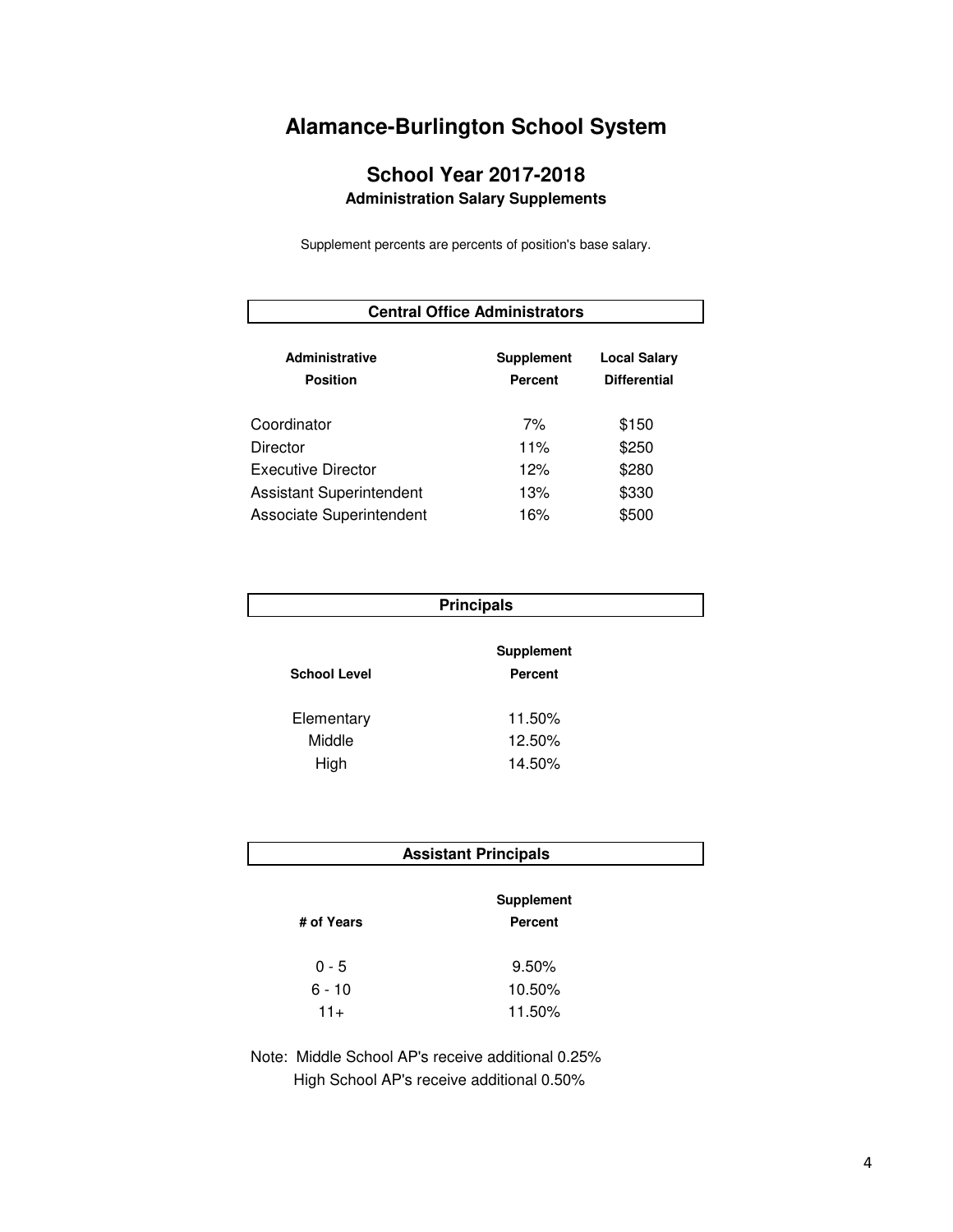#### ALAMANCE-BURLINGTON SCHOOL SYSTEM School Year 2017-2018 State Salary Schedule for Principals

|                |                | <b>Base</b>    |                | <b>Growth Met</b> |                | <b>Growth Exce</b> |
|----------------|----------------|----------------|----------------|-------------------|----------------|--------------------|
| <b>ADM</b>     | Schedule/      | <b>Monthly</b> | Schedule/      | <b>Monthly</b>    | Schedule/      | <b>Monthly</b>     |
| Range          | Pay Level      | <b>Salary</b>  | Pay Level      | <b>Salary</b>     | Pay Level      | <b>Salary</b>      |
| up to $400$    | B1             | \$5,145.92     | <b>B1</b>      | \$5,660.50        | B <sub>1</sub> | \$6,175.08         |
| 401 to 700     | <b>B2</b>      | \$5,403.25     | <b>B2</b>      | \$5,943.50        | B <sub>2</sub> | \$6,483.83         |
| 701 to 1,000   | B3             | \$5,660.50     | B <sub>3</sub> | \$6,226.58        | B3             | \$6,792.58         |
| 1,001 to 1,300 | B4             | \$5,917.83     | B4             | \$6,509.58        | <b>B4</b>      | \$7,101.33         |
| over 1,300     | B <sub>5</sub> | \$6,175.08     | B <sub>5</sub> | \$6,792.58        | B <sub>5</sub> | \$7,410.08         |

|                  | <b>Growth Met</b> |
|------------------|-------------------|
| Schedule/        | <b>Monthly</b>    |
| <b>Pay Level</b> | <b>Salary</b>     |
| B1               | \$5,660.50        |
| B2               | \$5,943.50        |
| B3               | \$6,226.58        |
| B4               | \$6,509.58        |
| B5               | \$6.792.58        |

| <b>Base</b> |                | <b>Growth Met</b> |                  | <b>Growth Exceeded</b> |
|-------------|----------------|-------------------|------------------|------------------------|
| lonthly     | Schedule/      | <b>Monthly</b>    | Schedule/        | <b>Monthly</b>         |
| Salary      | Pay Level      | <b>Salary</b>     | <b>Pay Level</b> | <b>Salary</b>          |
| .145.92     | B1             | \$5,660.50        | B1               | \$6,175.08             |
| .403.25     | <b>B2</b>      | \$5,943.50        | <b>B2</b>        | \$6,483.83             |
| .660.50     | B <sub>3</sub> | \$6,226.58        | B <sub>3</sub>   | \$6,792.58             |
| .917.83     | <b>B4</b>      | \$6,509.58        | <b>B4</b>        | \$7,101.33             |
| .175.08     | B <sub>5</sub> | \$6,792.58        | B <sub>5</sub>   | \$7,410.08             |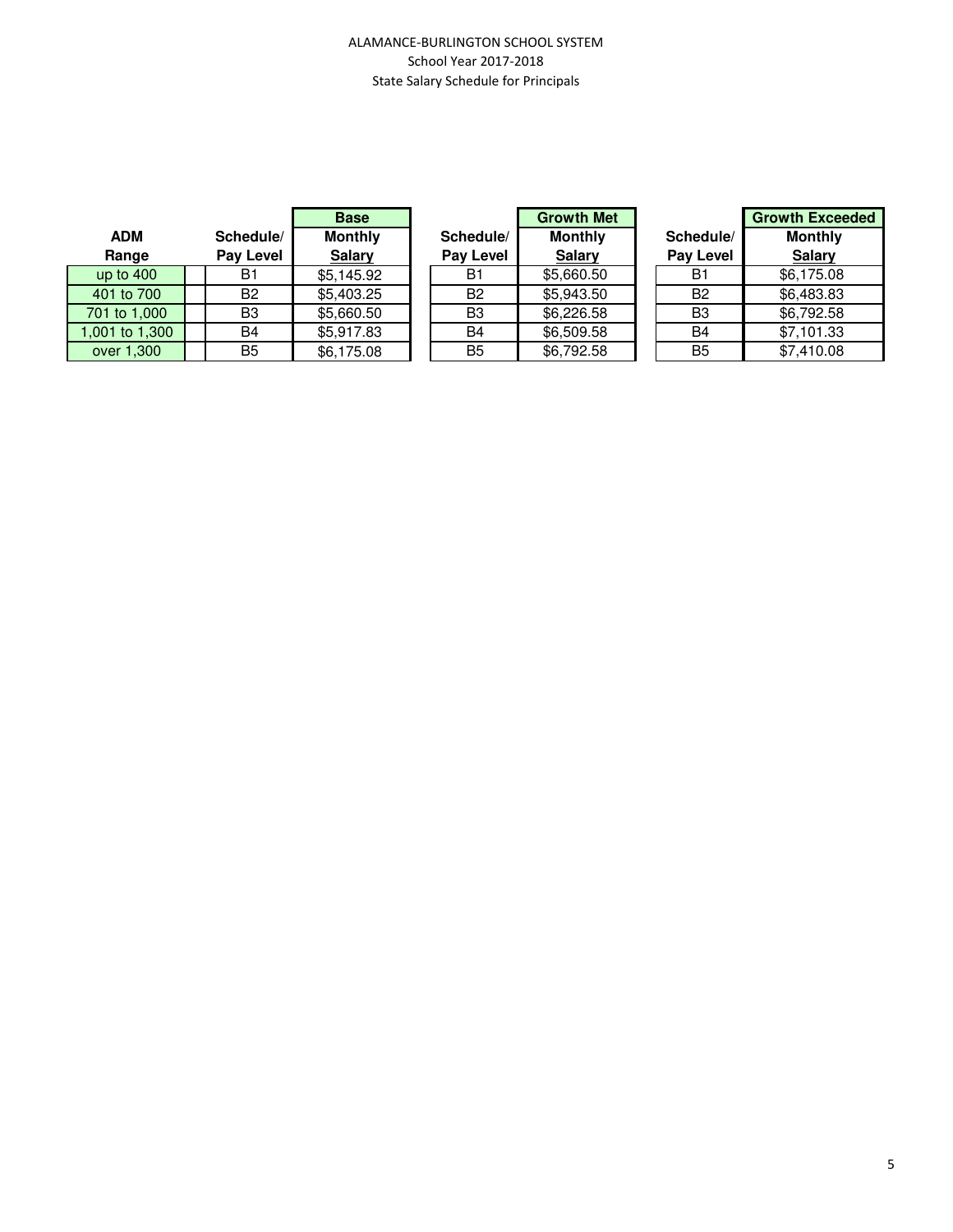#### ALAMANCE-BURLINGTON SCHOOL SYSTEM School Year 2017-2018 State Salary Schedule for Assistant Principals

|                         | <b>Asst.Prin.(Masters)</b> | <b>Asst.Prin.(Advanced)</b> | <b>Asst.Prin.(Doctorate)</b> |
|-------------------------|----------------------------|-----------------------------|------------------------------|
| <b>Years of</b>         |                            |                             |                              |
| <b>Exp</b>              | <b>Monthly Salary</b>      | <b>Monthly Salary</b>       | <b>Monthly Salary</b>        |
| $\mathbf 0$             | \$4,095                    | \$4,221                     | \$4,348                      |
| 1                       | \$4,212                    | \$4,338                     | \$4,465                      |
| $\overline{c}$          | \$4,247                    | \$4,373                     | \$4,500                      |
| $\overline{3}$          | \$4,364                    | \$4,490                     | \$4,617                      |
| $\overline{\mathbf{4}}$ | \$4,364                    | \$4,490                     | \$4,617                      |
| 5                       | \$4,481                    | \$4,607                     | \$4,734                      |
| $\overline{6}$          | \$4,481                    | \$4,607                     | \$4,734                      |
| $\overline{7}$          | \$4,598                    | \$4,724                     | \$4,851                      |
| 8                       | \$4,598                    | \$4,724                     | \$4,851                      |
| 9                       | \$4,744                    | \$4,870                     | \$4,997                      |
| 10                      | \$4,744                    | \$4,870                     | \$4,997                      |
| 11                      | \$4,920                    | \$5,046                     | \$5,173                      |
| 12                      | \$4,920                    | \$5,046                     | \$5,173                      |
| 13                      | \$5,095                    | \$5,221                     | \$5,348                      |
| 14                      | \$5,095                    | \$5,221                     | \$5,348                      |
| 15                      | \$5,329                    | \$5,455                     | \$5,582                      |
| 16                      | \$5,417                    | \$5,543                     | \$5,670                      |
| $\overline{17}$         | \$5,534                    | \$5,660                     | \$5,787                      |
| 18                      | \$5,534                    | \$5,660                     | \$5,787                      |
| 19                      | \$5,651                    | \$5,777                     | \$5,904                      |
| 20                      | \$5,651                    | \$5,777                     | \$5,904                      |
| 21                      | \$5,768                    | \$5,894                     | \$6,021                      |
| 22                      | \$5,768                    | \$5,894                     | \$6,021                      |
| 23                      | \$5,850                    | \$5,976                     | \$6,103                      |
| 24                      | \$5,850                    | \$5,976                     | \$6,103                      |
| $25+$                   | \$6,002                    | \$6,128                     | \$6,255                      |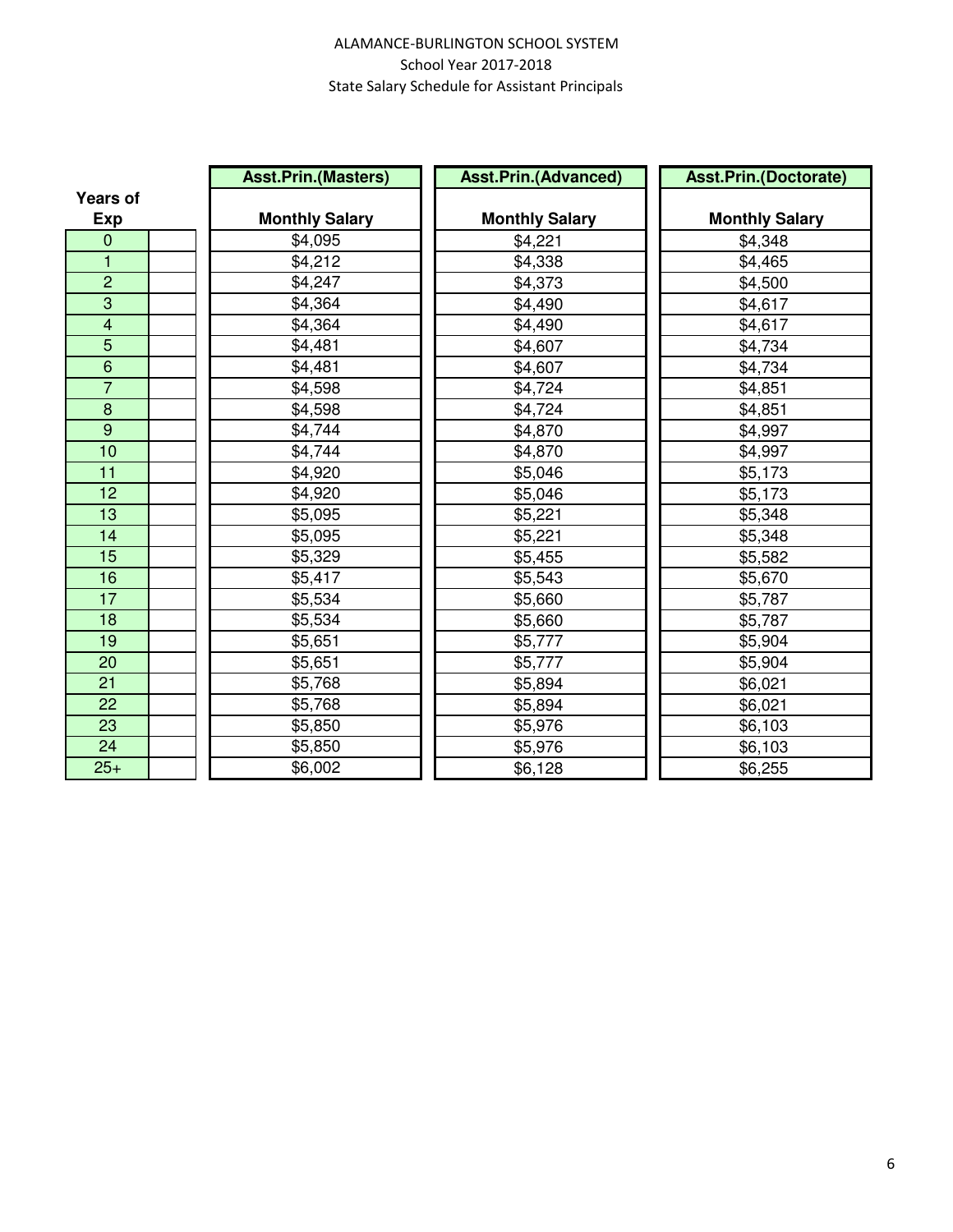| Years                   |                | <b>Bachelor's Teacher</b> |               | <b>Bachelor's w/ NBPTS</b> |                       |               |
|-------------------------|----------------|---------------------------|---------------|----------------------------|-----------------------|---------------|
| of                      | <b>Monthly</b> | <b>Daily</b>              | <b>Hourly</b> | <b>Monthly</b>             | <b>Daily</b>          | <b>Hourly</b> |
| <b>Exp</b>              | <b>Salary</b>  | $(21.50 \text{ day})$     | (8hr/day)     | <b>Salary</b>              | $(21.50 \text{ day})$ | (8hr/day)     |
| $\boldsymbol{0}$        | \$3,500        | \$162.79                  | \$20.35       | N/A                        | N/A                   | N/A           |
| $\mathbf{1}$            | \$3,600        | \$167.44                  | \$20.93       | N/A                        | N/A                   | N/A           |
| $\overline{2}$          | \$3,630        | \$168.84                  | \$21.10       | N/A                        | N/A                   | N/A           |
| 3                       | \$3,730        | \$173.49                  | \$21.69       | \$4,178                    | \$194.33              | \$24.29       |
| $\overline{\mathbf{4}}$ | \$3,730        | \$173.49                  | \$21.69       | \$4,178                    | \$194.33              | \$24.29       |
| 5                       | \$3,830        | \$178.14                  | \$22.27       | \$4,290                    | \$199.53              | \$24.94       |
| 6                       | \$3,830        | \$178.14                  | \$22.27       | \$4,290                    | \$199.53              | \$24.94       |
| $\overline{7}$          | \$3,930        | \$182.79                  | \$22.85       | \$4,402                    | \$204.74              | \$25.59       |
| 8                       | \$3,930        | \$182.79                  | \$22.85       | \$4,402                    | \$204.74              | \$25.59       |
| 9                       | \$4,055        | \$188.60                  | \$23.58       | \$4,542                    | \$211.26              | \$26.41       |
| 10                      | \$4,055        | \$188.60                  | \$23.58       | \$4,542                    | \$211.26              | \$26.41       |
| 11                      | \$4,205        | \$195.58                  | \$24.45       | \$4,710                    | \$219.07              | \$27.38       |
| 12                      | \$4,205        | \$195.58                  | \$24.45       | \$4,710                    | \$219.07              | \$27.38       |
| 13                      | \$4,355        | \$202.56                  | \$25.32       | \$4,878                    | \$226.88              | \$28.36       |
| 14                      | \$4,355        | \$202.56                  | \$25.32       | \$4,878                    | \$226.88              | \$28.36       |
| 15                      | \$4,555        | \$211.86                  | \$26.48       | \$5,102                    | \$237.30              | \$29.66       |
| 16                      | \$4,630        | \$215.35                  | \$26.92       | \$5,186                    | \$241.21              | \$30.15       |
| 17                      | \$4,730        | \$220.00                  | \$27.50       | \$5,298                    | \$246.42              | \$30.80       |
| 18                      | \$4,730        | \$220.00                  | \$27.50       | \$5,298                    | \$246.42              | \$30.80       |
| 19                      | \$4,830        | \$224.65                  | \$28.08       | \$5,410                    | \$251.63              | \$31.45       |
| 20                      | \$4,830        | \$224.65                  | \$28.08       | \$5,410                    | \$251.63              | \$31.45       |
| 21                      | \$4,930        | \$229.30                  | \$28.66       | \$5,522                    | \$256.84              | \$32.10       |
| 22                      | \$4,930        | \$229.30                  | \$28.66       | \$5,522                    | \$256.84              | \$32.10       |
| 23                      | \$5,000        | \$232.56                  | \$29.07       | \$5,600                    | \$260.47              | \$32.56       |
| 24                      | \$5,000        | \$232.56                  | \$29.07       | \$5,600                    | \$260.47              | \$32.56       |
| $25+$                   | \$5,130        | \$238.60                  | \$29.83       | \$5,746                    | \$267.26              | \$33.41       |

| ears <sup>'</sup>       | <b>Bachelor's Teacher</b> |                       |               |                | <b>Bachelor's w/ NBPTS</b>      |               |
|-------------------------|---------------------------|-----------------------|---------------|----------------|---------------------------------|---------------|
| of                      | <b>Monthly</b>            | <b>Daily</b>          | <b>Hourly</b> | <b>Monthly</b> | <b>Daily</b>                    | <b>Hourly</b> |
| <u>Exp</u>              | <b>Salary</b>             | $(21.50 \text{ day})$ | (8hr/day)     | <b>Salary</b>  | $(21.50 \text{ day})$ (8hr/day) |               |
| $\mathbf{0}$            | \$3,500                   | \$162.79              | \$20.35       | N/A            | N/A                             | N/A           |
| $\mathbf{1}$            | \$3,600                   | \$167.44              | \$20.93       | N/A            | N/A                             | N/A           |
| $\overline{c}$          | \$3,630                   | \$168.84              | \$21.10       | N/A            | N/A                             | N/A           |
| 3                       | \$3,730                   | \$173.49              | \$21.69       | \$4,178        | \$194.33                        | \$24.29       |
| $\overline{\mathbf{4}}$ | \$3,730                   | \$173.49              | \$21.69       | \$4,178        | \$194.33                        | \$24.29       |
| 5                       | \$3,830                   | \$178.14              | \$22.27       | \$4,290        | \$199.53                        | \$24.94       |
| $\,$ 6 $\,$             | \$3,830                   | \$178.14              | \$22.27       | \$4,290        | \$199.53                        | \$24.94       |
| $\overline{7}$          | \$3,930                   | \$182.79              | \$22.85       | \$4,402        | \$204.74                        | \$25.59       |
| $\,8\,$                 | \$3,930                   | \$182.79              | \$22.85       | \$4,402        | \$204.74                        | \$25.59       |
| $\boldsymbol{9}$        | \$4,055                   | \$188.60              | \$23.58       | \$4,542        | \$211.26                        | \$26.41       |
| 10                      | \$4,055                   | \$188.60              | \$23.58       | \$4,542        | \$211.26                        | \$26.41       |
| 11                      | \$4,205                   | \$195.58              | \$24.45       | \$4,710        | \$219.07                        | \$27.38       |
| 12                      | \$4,205                   | \$195.58              | \$24.45       | \$4,710        | \$219.07                        | \$27.38       |
| 13                      | \$4,355                   | \$202.56              | \$25.32       | \$4,878        | \$226.88                        | \$28.36       |
| 14                      | \$4,355                   | \$202.56              | \$25.32       | \$4,878        | \$226.88                        | \$28.36       |
| 15                      | \$4,555                   | \$211.86              | \$26.48       | \$5,102        | \$237.30                        | \$29.66       |
| 16                      | \$4,630                   | \$215.35              | \$26.92       | \$5,186        | \$241.21                        | \$30.15       |
| 17                      | \$4,730                   | \$220.00              | \$27.50       | \$5,298        | \$246.42                        | \$30.80       |
| 18                      | \$4,730                   | \$220.00              | \$27.50       | \$5,298        | \$246.42                        | \$30.80       |
| 19                      | \$4,830                   | \$224.65              | \$28.08       | \$5,410        | \$251.63                        | \$31.45       |
| 20                      | \$4,830                   | \$224.65              | \$28.08       | \$5,410        | \$251.63                        | \$31.45       |
| 21                      | \$4,930                   | \$229.30              | \$28.66       | \$5,522        | \$256.84                        | \$32.10       |
| 22                      | \$4,930                   | \$229.30              | \$28.66       | \$5,522        | \$256.84                        | \$32.10       |
| 23                      | \$5,000                   | \$232.56              | \$29.07       | \$5,600        | \$260.47                        | \$32.56       |
| 24                      | \$5,000                   | \$232.56              | \$29.07       | \$5,600        | \$260.47                        | \$32.56       |
| $25+$                   | \$5,130                   | \$238.60              | \$29.83       | \$5,746        | \$267.26                        | \$33.41       |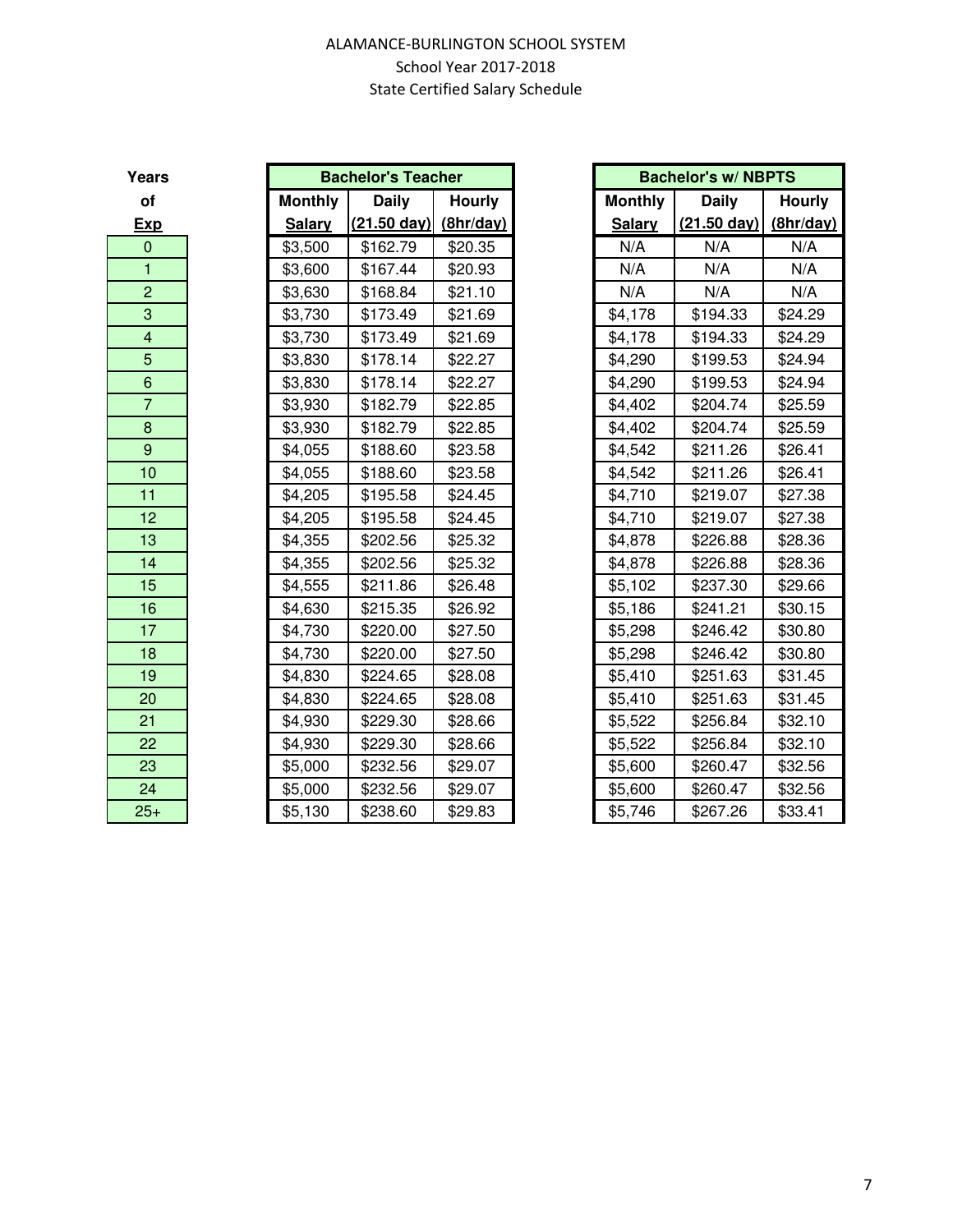| Years                   |                | <b>Master's Teacher</b> |               | <b>Master's w/NBPTS</b> |                       |               |
|-------------------------|----------------|-------------------------|---------------|-------------------------|-----------------------|---------------|
| of                      | <b>Monthly</b> | <b>Daily</b>            | <b>Hourly</b> | <b>Monthly</b>          | <b>Daily</b>          | <b>Hourly</b> |
| <b>Exp</b>              | <b>Salary</b>  | $(21.50 \text{ day})$   | (8hr/day)     | <b>Salary</b>           | $(21.50 \text{ day})$ | (8hr/day)     |
| $\mathbf 0$             | \$3,850        | \$179.07                | \$22.38       | N/A                     | N/A                   | N/A           |
| $\mathbf{1}$            | \$3,960        | \$184.19                | \$23.02       | N/A                     | N/A                   | N/A           |
| $\overline{2}$          | \$3,993        | \$185.72                | \$23.22       | N/A                     | N/A                   | N/A           |
| 3                       | \$4,103        | \$190.84                | \$23.85       | \$4,551                 | \$211.67              | \$26.46       |
| $\overline{\mathbf{4}}$ | \$4,103        | \$190.84                | \$23.85       | \$4,551                 | \$211.67              | \$26.46       |
| 5                       | \$4,213        | \$195.95                | \$24.49       | \$4,673                 | \$217.35              | \$27.17       |
| $\,6\,$                 | \$4,213        | \$195.95                | \$24.49       | \$4,673                 | \$217.35              | \$27.17       |
| $\overline{7}$          | \$4,323        | \$201.07                | \$25.13       | \$4,795                 | \$223.02              | \$27.88       |
| $\bf 8$                 | \$4,323        | \$201.07                | \$25.13       | \$4,795                 | \$223.02              | \$27.88       |
| $\overline{9}$          | \$4,461        | \$207.49                | \$25.94       | \$4,948                 | \$230.14              | \$28.77       |
| 10                      | \$4,461        | \$207.49                | \$25.94       | \$4,948                 | \$230.14              | \$28.77       |
| 11                      | \$4,626        | \$215.16                | \$26.90       | \$5,131                 | \$238.65              | \$29.83       |
| 12 <sub>2</sub>         | \$4,626        | \$215.16                | \$26.90       | \$5,131                 | \$238.65              | \$29.83       |
| 13                      | \$4,791        | \$222.84                | \$27.85       | \$5,314                 | \$247.16              | \$30.90       |
| 14                      | \$4,791        | \$222.84                | \$27.85       | \$5,314                 | \$247.16              | \$30.90       |
| 15                      | \$5,011        | \$233.07                | \$29.13       | \$5,558                 | \$258.51              | \$32.31       |
| 16                      | \$5,093        | \$236.88                | \$29.61       | \$5,649                 | \$262.74              | \$32.84       |
| 17                      | \$5,203        | \$242.00                | \$30.25       | \$5,771                 | \$268.42              | \$33.55       |
| 18                      | \$5,203        | \$242.00                | \$30.25       | \$5,771                 | \$268.42              | \$33.55       |
| 19                      | \$5,313        | \$247.12                | \$30.89       | \$5,893                 | \$274.09              | \$34.26       |
| 20                      | \$5,313        | \$247.12                | \$30.89       | \$5,893                 | \$274.09              | \$34.26       |
| 21                      | \$5,423        | \$252.23                | \$31.53       | \$6,015                 | \$279.77              | \$34.97       |
| 22                      | \$5,423        | \$252.23                | \$31.53       | \$6,015                 | \$279.77              | \$34.97       |
| 23                      | \$5,500        | \$255.81                | \$31.98       | \$6,100                 | \$283.72              | \$35.47       |
| 24                      | \$5,500        | \$255.81                | \$31.98       | \$6,100                 | \$283.72              | \$35.47       |
| $25+$                   | \$5,643        | \$262.47                | \$32.81       | \$6,259                 | \$291.12              | \$36.39       |

| <b>Master's w/NBPTS</b> |              |               |  |  |  |  |  |  |
|-------------------------|--------------|---------------|--|--|--|--|--|--|
| <b>Monthly</b>          | <b>Daily</b> | <b>Hourly</b> |  |  |  |  |  |  |
| <b>Salary</b>           | (21.50 day)  | (8hr/day)     |  |  |  |  |  |  |
| N/A                     | N/A          | N/A           |  |  |  |  |  |  |
| N/A                     | N/A          | N/A           |  |  |  |  |  |  |
| N/A                     | N/A          | N/A           |  |  |  |  |  |  |
| \$4,551                 | \$211.67     | \$26.46       |  |  |  |  |  |  |
| \$4,551                 | \$211.67     | \$26.46       |  |  |  |  |  |  |
| \$4,673                 | \$217.35     | \$27.17       |  |  |  |  |  |  |
| \$4,673                 | \$217.35     | \$27.17       |  |  |  |  |  |  |
| \$4,795                 | \$223.02     | \$27.88       |  |  |  |  |  |  |
| \$4,795                 | \$223.02     | \$27.88       |  |  |  |  |  |  |
| \$4,948                 | \$230.14     | \$28.77       |  |  |  |  |  |  |
| \$4,948                 | \$230.14     | \$28.77       |  |  |  |  |  |  |
| \$5,131                 | \$238.65     | \$29.83       |  |  |  |  |  |  |
| \$5,131                 | \$238.65     | \$29.83       |  |  |  |  |  |  |
| \$5,314                 | \$247.16     | \$30.90       |  |  |  |  |  |  |
| \$5,314                 | \$247.16     | \$30.90       |  |  |  |  |  |  |
| \$5,558                 | \$258.51     | \$32.31       |  |  |  |  |  |  |
| \$5,649                 | \$262.74     | \$32.84       |  |  |  |  |  |  |
| \$5,771                 | \$268.42     | \$33.55       |  |  |  |  |  |  |
| \$5,771                 | \$268.42     | \$33.55       |  |  |  |  |  |  |
| \$5,893                 | \$274.09     | \$34.26       |  |  |  |  |  |  |
| \$5,893                 | \$274.09     | \$34.26       |  |  |  |  |  |  |
| \$6,015                 | \$279.77     | \$34.97       |  |  |  |  |  |  |
| \$6,015                 | \$279.77     | \$34.97       |  |  |  |  |  |  |
| \$6,100                 | \$283.72     | \$35.47       |  |  |  |  |  |  |
| \$6,100                 | \$283.72     | \$35.47       |  |  |  |  |  |  |
| \$6,259                 | \$291.12     | \$36.39       |  |  |  |  |  |  |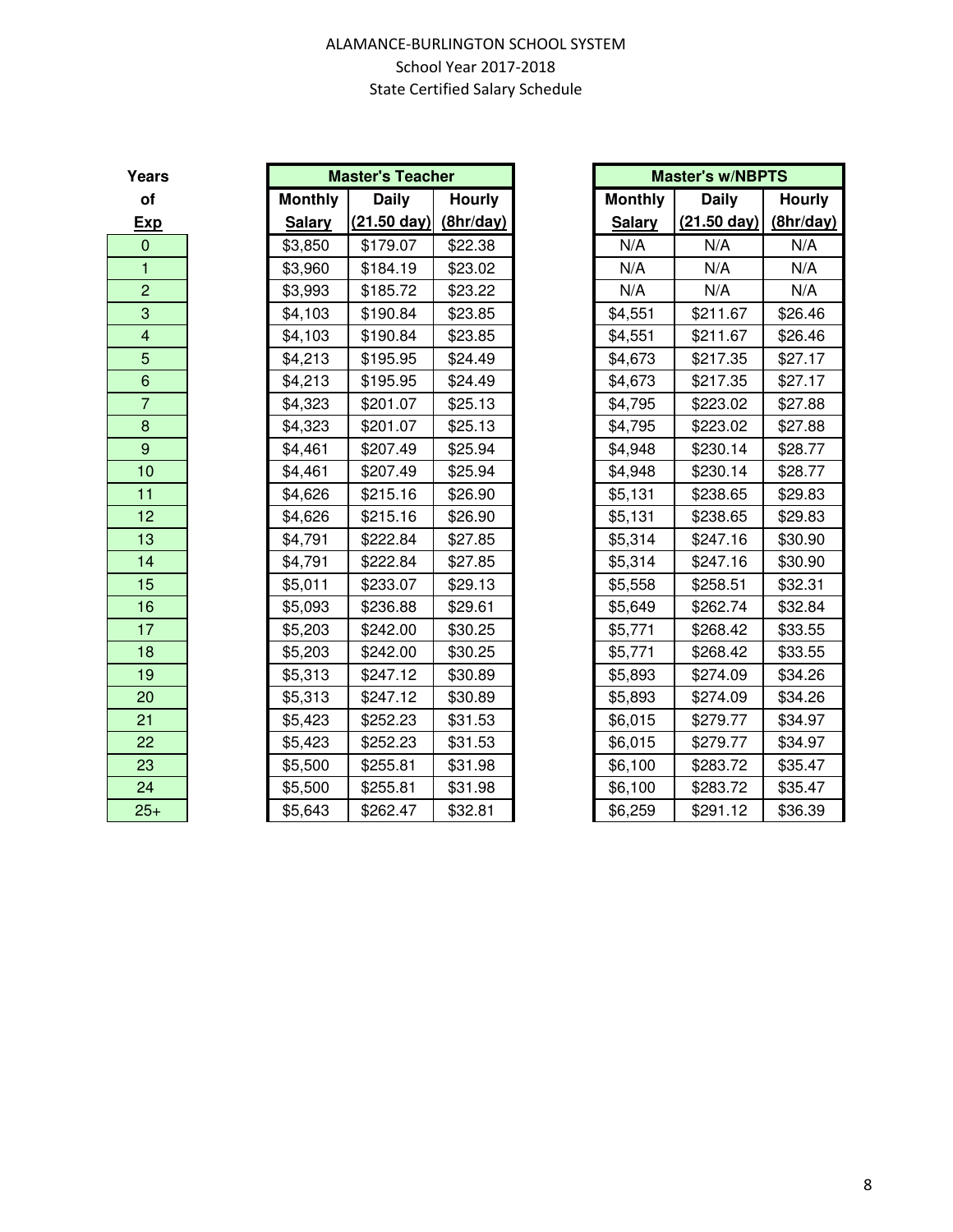| 1          |
|------------|
| <u>Moi</u> |
| \$3,9      |
| \$4,0      |
| \$4,1      |
| \$4,2      |
| \$4,2      |
| \$4,3      |
| \$4,3      |
| \$4,4      |
| \$4,4      |
| \$4,5      |
| \$4,5      |
| \$4,7      |
| \$4,7      |
| \$4,9      |
| \$4,9      |
| \$5,1      |
| \$5,2      |
| \$5,3      |
| \$5,3      |
| \$5,4      |
| \$5,4      |
| \$5,5      |
| \$5,5      |
| \$5,6      |
| \$5,6      |
| \$5,7      |
|            |

|                  |              | <b>ADVANCED (6thYEAR)</b> |               |              | <b>ADVANCED (6thYEAR)</b> |               |
|------------------|--------------|---------------------------|---------------|--------------|---------------------------|---------------|
| ears             |              |                           |               |              | w/NBPTS Cert.             |               |
| of               | 10           | <b>Daily</b>              | <b>Hourly</b> | 10           | <b>Daily</b>              | <b>Hourly</b> |
| <u>Exp</u>       | <b>Month</b> | $(21.50 \text{ day})$     | (8hr/day)     | <b>Month</b> | $(21.50 \text{ day})$     | (8hr/day)     |
| $\mathbf{0}$     | \$3,976      | \$184.93                  | \$23.12       | N/A          | N/A                       | N/A           |
| $\mathbf{1}$     | \$4,086      | \$190.05                  | \$23.76       | N/A          | N/A                       | N/A           |
| $\overline{2}$   | \$4,119      | \$191.58                  | \$23.95       | N/A          | N/A                       | N/A           |
| $\mathbf{3}$     | \$4,229      | \$196.70                  | \$24.59       | \$4,677      | \$217.53                  | \$27.19       |
| $\overline{4}$   | \$4,229      | \$196.70                  | \$24.59       | \$4,677      | \$217.53                  | \$27.19       |
| 5                | \$4,339      | \$201.81                  | \$25.23       | \$4,799      | \$223.21                  | \$27.90       |
| $\,6\,$          | \$4,339      | \$201.81                  | \$25.23       | \$4,799      | \$223.21                  | \$27.90       |
| $\overline{7}$   | \$4,449      | \$206.93                  | \$25.87       | \$4,921      | \$228.88                  | \$28.61       |
| $\bf 8$          | \$4,449      | \$206.93                  | \$25.87       | \$4,921      | \$228.88                  | \$28.61       |
| $\boldsymbol{9}$ | \$4,587      | \$213.35                  | \$26.67       | \$5,074      | \$236.00                  | \$29.50       |
| 10               | \$4,587      | \$213.35                  | \$26.67       | \$5,074      | \$236.00                  | \$29.50       |
| 11               | \$4,752      | \$221.02                  | \$27.63       | \$5,257      | \$244.51                  | \$30.56       |
| 12               | \$4,752      | \$221.02                  | \$27.63       | \$5,257      | \$244.51                  | \$30.56       |
| 13               | \$4,917      | \$228.70                  | \$28.59       | \$5,440      | \$253.02                  | \$31.63       |
| 14               | \$4,917      | \$228.70                  | \$28.59       | \$5,440      | \$253.02                  | \$31.63       |
| 15               | \$5,137      | \$238.93                  | \$29.87       | \$5,684      | \$264.37                  | \$33.05       |
| 16               | \$5,219      | \$242.74                  | \$30.34       | \$5,775      | \$268.60                  | \$33.58       |
| 17               | \$5,329      | \$247.86                  | \$30.98       | \$5,897      | \$274.28                  | \$34.28       |
| 18               | \$5,329      | \$247.86                  | \$30.98       | \$5,897      | \$274.28                  | \$34.28       |
| 19               | \$5,439      | \$252.98                  | \$31.62       | \$6,019      | \$279.95                  | \$34.99       |
| 20               | \$5,439      | \$252.98                  | \$31.62       | \$6,019      | \$279.95                  | \$34.99       |
| 21               | \$5,549      | \$258.09                  | \$32.26       | \$6,141      | \$285.63                  | \$35.70       |
| 22               | \$5,549      | \$258.09                  | \$32.26       | \$6,141      | \$285.63                  | \$35.70       |
| 23               | \$5,626      | \$261.67                  | \$32.71       | \$6,226      | \$289.58                  | \$36.20       |
| 24               | \$5,626      | \$261.67                  | \$32.71       | \$6,226      | \$289.58                  | \$36.20       |
| $25+$            | \$5,769      | \$268.33                  | \$33.54       | \$6,385      | \$296.98                  | \$37.12       |

|            | <b>ADVANCED (6thYEAR)</b> |               |
|------------|---------------------------|---------------|
|            |                           |               |
| O          | <b>Daily</b>              | <b>Hourly</b> |
| <u>nth</u> | (21.50 day)               | (8hr/day)     |
| 976        | \$184.93                  | \$23.12       |
| 086        | \$190.05                  | \$23.76       |
| 119        | \$191.58                  | \$23.95       |
| 229        | \$196.70                  | \$24.59       |
| 229        | \$196.70                  | \$24.59       |
| 339        | \$201.81                  | \$25.23       |
| 339        | \$201.81                  | \$25.23       |
| 149        | \$206.93                  | \$25.87       |
| 149        | \$206.93                  | \$25.87       |
| 587        | \$213.35                  | \$26.67       |
| 587        | \$213.35                  | \$26.67       |
| 752        | \$221.02                  | \$27.63       |
| 752        | \$221.02                  | \$27.63       |
| 917        | \$228.70                  | \$28.59       |
| 917        | \$228.70                  | \$28.59       |
| 137        | \$238.93                  | \$29.87       |
| 219        | \$242.74                  | \$30.34       |
| 329        | \$247.86                  | \$30.98       |
| 329        | \$247.86                  | \$30.98       |
| 139        | \$252.98                  | \$31.62       |
| 139        | \$252.98                  | \$31.62       |
| 549        | \$258.09                  | \$32.26       |
| 549        | \$258.09                  | \$32.26       |
| 326        | \$261.67                  | \$32.71       |
| 326        | \$261.67                  | \$32.71       |
| 769        | \$268.33                  | \$33.54       |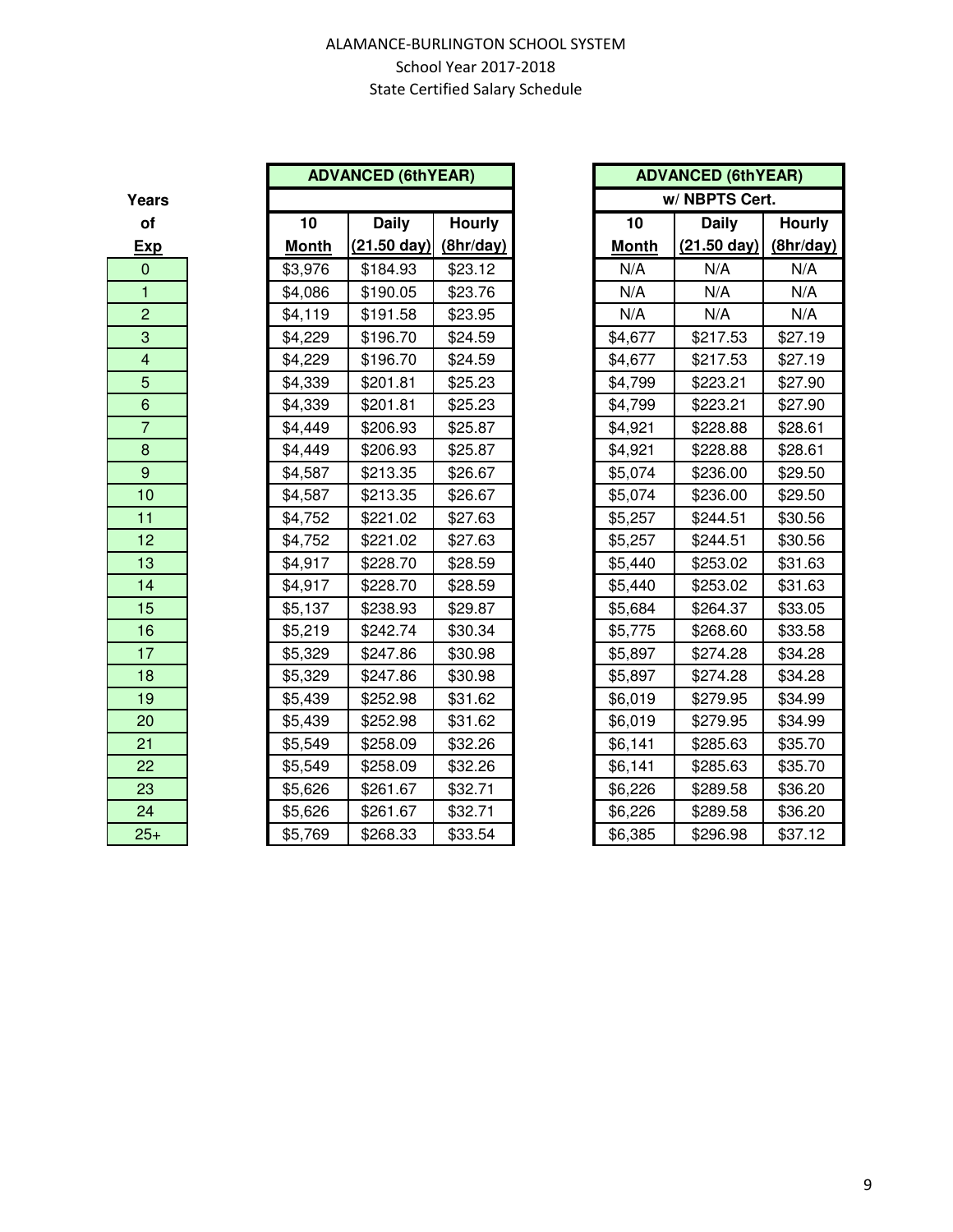**Years** 

|                         |              | <b>DOCTORATE</b>      |               |
|-------------------------|--------------|-----------------------|---------------|
| ears                    |              |                       |               |
| of                      | 10           | <b>Daily</b>          | <b>Hourly</b> |
| <u>Exp</u>              | <b>Month</b> | $(21.50 \text{ day})$ | (8hr/day)     |
| $\mathbf{0}$            | \$4,103      | \$190.84              | \$23.85       |
| $\mathbf{1}$            | \$4,213      | \$195.95              | \$24.49       |
| $\overline{2}$          | \$4,246      | \$197.49              | \$24.69       |
| 3                       | \$4,356      | \$202.60              | \$25.33       |
| $\overline{\mathbf{4}}$ | \$4,356      | \$202.60              | \$25.33       |
| $\overline{5}$          | \$4,466      | \$207.72              | \$25.97       |
| $\boldsymbol{6}$        | \$4,466      | \$207.72              | \$25.97       |
| $\overline{7}$          | \$4,576      | \$212.84              | \$26.60       |
| $\bf 8$                 | \$4,576      | \$212.84              | \$26.60       |
| $9\,$                   | \$4,714      | \$219.26              | \$27.41       |
| 10                      | \$4,714      | \$219.26              | \$27.41       |
| 11                      | \$4,879      | \$226.93              | \$28.37       |
| 12                      | \$4,879      | \$226.93              | \$28.37       |
| 13                      | \$5,044      | \$234.60              | \$29.33       |
| 14                      | \$5,044      | \$234.60              | \$29.33       |
| 15                      | \$5,264      | \$244.84              | \$30.60       |
| 16                      | \$5,346      | \$248.65              | \$31.08       |
| 17                      | \$5,456      | \$253.77              | \$31.72       |
| 18                      | \$5,456      | \$253.77              | \$31.72       |
| 19                      | \$5,566      | \$258.88              | \$32.36       |
| 20                      | \$5,566      | \$258.88              | \$32.36       |
| 21                      | \$5,676      | \$264.00              | \$33.00       |
| 22                      | \$5,676      | \$264.00              | \$33.00       |
| 23                      | \$5,753      | \$267.58              | \$33.45       |
| 24                      | \$5,753      | \$267.58              | \$33.45       |
| $25+$                   | \$5.896      | \$274.23              | \$34.28       |

|                           |              | <b>DOCTORATE</b>      |               |
|---------------------------|--------------|-----------------------|---------------|
| ears                      |              |                       |               |
| of                        | 10           | <b>Daily</b>          | <b>Hourly</b> |
| <u>Exp</u>                | <b>Month</b> | $(21.50 \text{ day})$ | (8hr/day)     |
| $\overline{0}$            | \$4,103      | \$190.84              | \$23.85       |
| $\mathbf{1}$              | \$4,213      | \$195.95              | \$24.49       |
| $\overline{2}$            | \$4,246      | \$197.49              | \$24.69       |
| $\ensuremath{\mathsf{3}}$ | \$4,356      | \$202.60              | \$25.33       |
| $\overline{4}$            | \$4,356      | \$202.60              | \$25.33       |
| $\overline{5}$            | \$4,466      | \$207.72              | \$25.97       |
| $\boldsymbol{6}$          | \$4,466      | \$207.72              | \$25.97       |
| $\overline{7}$            | \$4,576      | \$212.84              | \$26.60       |
| $\bf 8$                   | \$4,576      | \$212.84              | \$26.60       |
| $\boldsymbol{9}$          | \$4,714      | \$219.26              | \$27.41       |
| 10                        | \$4,714      | \$219.26              | \$27.41       |
| 11                        | \$4,879      | \$226.93              | \$28.37       |
| 12                        | \$4,879      | \$226.93              | \$28.37       |
| 13                        | \$5,044      | \$234.60              | \$29.33       |
| 14                        | \$5,044      | \$234.60              | \$29.33       |
| 15                        | \$5,264      | \$244.84              | \$30.60       |
| 16                        | \$5,346      | \$248.65              | \$31.08       |
| 17                        | \$5,456      | \$253.77              | \$31.72       |
| 18                        | \$5,456      | \$253.77              | \$31.72       |
| 19                        | \$5,566      | \$258.88              | \$32.36       |
| 20                        | \$5,566      | \$258.88              | \$32.36       |
| 21                        | \$5,676      | \$264.00              | \$33.00       |
| 22                        | \$5,676      | \$264.00              | \$33.00       |
| 23                        | \$5,753      | \$267.58              | \$33.45       |
| 24                        | \$5,753      | \$267.58              | \$33.45       |
| $25+$                     | \$5,896      | \$274.23              | \$34.28       |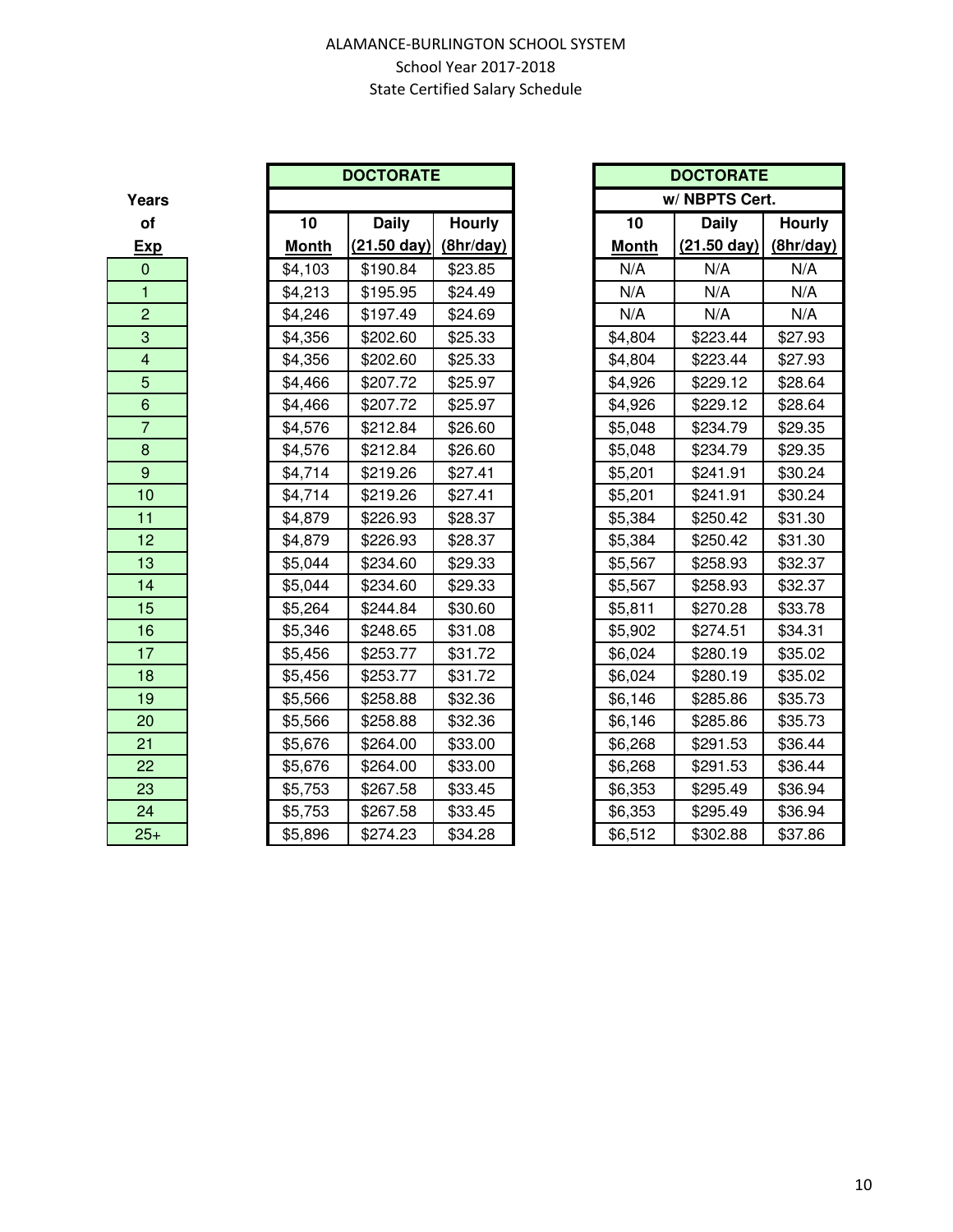#### ALAMANCE-BURLINGTON SCHOOL SYSTEM School Year 2017-2018 State Certifed Psychologist, Speech, Audiologist Schedule

| Years          |                | <b>Master's</b> |           | <b>Advanced</b> |             |               |  | <b>Doctorate</b> |                       |           |  |  |
|----------------|----------------|-----------------|-----------|-----------------|-------------|---------------|--|------------------|-----------------------|-----------|--|--|
| of             | <b>Monthly</b> | Daily           | Hourly    | <b>Monthly</b>  | Daily       | <b>Hourly</b> |  | <b>Monthly</b>   | Daily                 | Hourly    |  |  |
| <b>Exp</b>     | <b>Salary</b>  | (21.50 day)     | (8hr/day) | <b>Salary</b>   | (21.50 day) | (8hr/day)     |  | <b>Salary</b>    | $(21.50 \text{ day})$ | (8hr/day) |  |  |
| $\mathbf 0$    | \$4,213        | \$195.95        | \$24.49   | \$4,339         | \$201.81    | \$25.23       |  | \$4,466          | \$207.72              | \$25.97   |  |  |
| 1              | \$4,213        | \$195.95        | \$24.49   | \$4,339         | \$201.81    | \$25.23       |  | \$4,466          | \$207.72              | \$25.97   |  |  |
| $\overline{2}$ | \$4,323        | \$201.07        | \$25.13   | \$4,449         | \$206.93    | \$25.87       |  | \$4,576          | \$212.84              | \$26.60   |  |  |
| 3              | \$4,323        | \$201.07        | \$25.13   | \$4,449         | \$206.93    | \$25.87       |  | \$4,576          | \$212.84              | \$26.60   |  |  |
| $\overline{4}$ | \$4,461        | \$207.49        | \$25.94   | \$4,587         | \$213.35    | \$26.67       |  | \$4,714          | \$219.26              | \$27.41   |  |  |
| 5              | \$4,461        | \$207.49        | \$25.94   | \$4,587         | \$213.35    | \$26.67       |  | \$4,714          | \$219.26              | \$27.41   |  |  |
| 6              | \$4,626        | \$215.16        | \$26.90   | \$4,752         | \$221.02    | \$27.63       |  | \$4,879          | \$226.93              | \$28.37   |  |  |
| 7              | \$4,626        | \$215.16        | \$26.90   | \$4,752         | \$221.02    | \$27.63       |  | \$4,879          | \$226.93              | \$28.37   |  |  |
| $\bf 8$        | \$4,791        | \$222.84        | \$27.85   | \$4,917         | \$228.70    | \$28.59       |  | \$5,044          | \$234.60              | \$29.33   |  |  |
| 9              | \$4,791        | \$222.84        | \$27.85   | \$4,917         | \$228.70    | \$28.59       |  | \$5,044          | \$234.60              | \$29.33   |  |  |
| 10             | \$5,011        | \$233.07        | \$29.13   | \$5,137         | \$238.93    | \$29.87       |  | \$5,264          | \$244.84              | \$30.60   |  |  |
| 11             | \$5,093        | \$236.88        | \$29.61   | \$5,219         | \$242.74    | \$30.34       |  | \$5,346          | \$248.65              | \$31.08   |  |  |
| 12             | \$5,203        | \$242.00        | \$30.25   | \$5,329         | \$247.86    | \$30.98       |  | \$5,456          | \$253.77              | \$31.72   |  |  |
| 13             | \$5,203        | \$242.00        | \$30.25   | \$5,329         | \$247.86    | \$30.98       |  | \$5,456          | \$253.77              | \$31.72   |  |  |
| 14             | \$5,313        | \$247.12        | \$30.89   | \$5,439         | \$252.98    | \$31.62       |  | \$5,566          | \$258.88              | \$32.36   |  |  |
| 15             | \$5,313        | \$247.12        | \$30.89   | \$5,439         | \$252.98    | \$31.62       |  | \$5,566          | \$258.88              | \$32.36   |  |  |
| 16             | \$5,423        | \$252.23        | \$31.53   | \$5,549         | \$258.09    | \$32.26       |  | \$5,676          | \$264.00              | \$33.00   |  |  |
| 17             | \$5,423        | \$252.23        | \$31.53   | \$5,549         | \$258.09    | \$32.26       |  | \$5,676          | \$264.00              | \$33.00   |  |  |
| 18             | \$5,500        | \$255.81        | \$31.98   | \$5,626         | \$261.67    | \$32.71       |  | \$5,753          | \$267.58              | \$33.45   |  |  |
| 19             | \$5,500        | \$255.81        | \$31.98   | \$5,626         | \$261.67    | \$32.71       |  | \$5,753          | \$267.58              | \$33.45   |  |  |
| 20             | \$5,643        | \$262.47        | \$32.81   | \$5,769         | \$268.33    | \$33.54       |  | \$5,896          | \$274.23              | \$34.28   |  |  |
| 21             | \$5,643        | \$262.47        | \$32.81   | \$5,769         | \$268.33    | \$33.54       |  | \$5,896          | \$274.23              | \$34.28   |  |  |
| 22             | \$5,643        | \$262.47        | \$32.81   | \$5,769         | \$268.33    | \$33.54       |  | \$5,896          | \$274.23              | \$34.28   |  |  |
| 23             | \$5,643        | \$262.47        | \$32.81   | \$5,769         | \$268.33    | \$33.54       |  | \$5,896          | \$274.23              | \$34.28   |  |  |
| 24             | \$5,643        | \$262.47        | \$32.81   | \$5,769         | \$268.33    | \$33.54       |  | \$5,896          | \$274.23              | \$34.28   |  |  |
| $25+$          | \$6,066        | \$282.14        | \$35.27   | \$6,192         | \$288.00    | \$36.00       |  | \$6,319          | \$293.91              | \$36.74   |  |  |

| <b>Advanced</b> |                   |                  |  |  |  |  |
|-----------------|-------------------|------------------|--|--|--|--|
| <b>Monthly</b>  | Daily             | Hourly           |  |  |  |  |
| <b>Salary</b>   | <u>(21.50 day</u> | <u>(8hr/day)</u> |  |  |  |  |
| \$4,339         | \$201.81          | \$25.23          |  |  |  |  |
| \$4,339         | \$201.81          | \$25.23          |  |  |  |  |
| \$4,449         | \$206.93          | \$25.87          |  |  |  |  |
| \$4,449         | \$206.93          | \$25.87          |  |  |  |  |
| \$4,587         | \$213.35          | \$26.67          |  |  |  |  |
| \$4,587         | \$213.35          | \$26.67          |  |  |  |  |
| \$4,752         | \$221.02          | \$27.63          |  |  |  |  |
| \$4,752         | \$221.02          | \$27.63          |  |  |  |  |
| \$4.917         | \$228.70          | \$28.59          |  |  |  |  |
| \$4,917         | \$228.70          | \$28.59          |  |  |  |  |
| \$5,137         | \$238.93          | \$29.87          |  |  |  |  |
| \$5,219         | \$242.74          | \$30.34          |  |  |  |  |
| \$5,329         | \$247.86          | \$30.98          |  |  |  |  |
| \$5,329         | \$247.86          | \$30.98          |  |  |  |  |
| \$5,439         | \$252.98          | \$31.62          |  |  |  |  |
| \$5,439         | \$252.98          | \$31.62          |  |  |  |  |
| \$5.549         | \$258.09          | \$32.26          |  |  |  |  |
| \$5,549         | \$258.09          | \$32.26          |  |  |  |  |
| \$5,626         | \$261.67          | \$32.71          |  |  |  |  |
| \$5,626         | \$261.67          | \$32.71          |  |  |  |  |
| \$5,769         | \$268.33          | \$33.54          |  |  |  |  |
| \$5,769         | \$268.33          | \$33.54          |  |  |  |  |
| \$5,769         | \$268.33          | \$33.54          |  |  |  |  |
| \$5,769         | \$268.33          | \$33.54          |  |  |  |  |
| \$5,769         | \$268.33          | \$33.54          |  |  |  |  |
| \$6,192         | \$288.00          | \$36.00          |  |  |  |  |

| <b>Doctorate</b>           |                    |           |  |  |  |  |  |  |  |
|----------------------------|--------------------|-----------|--|--|--|--|--|--|--|
| Daily<br>Hourly<br>Monthly |                    |           |  |  |  |  |  |  |  |
| Salary                     | <u>(21.50 day)</u> | (8hr/day) |  |  |  |  |  |  |  |
| \$4,466                    | \$207.72           | \$25.97   |  |  |  |  |  |  |  |
| \$4,466                    | \$207.72           | \$25.97   |  |  |  |  |  |  |  |
| \$4,576                    | \$212.84           | \$26.60   |  |  |  |  |  |  |  |
| \$4,576                    | \$212.84           | \$26.60   |  |  |  |  |  |  |  |
| \$4,714                    | \$219.26           | \$27.41   |  |  |  |  |  |  |  |
| \$4,714                    | \$219.26           | \$27.41   |  |  |  |  |  |  |  |
| \$4,879                    | \$226.93           | \$28.37   |  |  |  |  |  |  |  |
| \$4,879                    | \$226.93           | \$28.37   |  |  |  |  |  |  |  |
| \$5,044                    | \$234.60           | \$29.33   |  |  |  |  |  |  |  |
| \$5,044                    | \$234.60           | \$29.33   |  |  |  |  |  |  |  |
| \$5,264                    | \$244.84           | \$30.60   |  |  |  |  |  |  |  |
| \$5,346                    | \$248.65           | \$31.08   |  |  |  |  |  |  |  |
| \$5,456                    | \$253.77           | \$31.72   |  |  |  |  |  |  |  |
| \$5,456                    | \$253.77           | \$31.72   |  |  |  |  |  |  |  |
| \$5,566                    | \$258.88           | \$32.36   |  |  |  |  |  |  |  |
| \$5,566                    | \$258.88           | \$32.36   |  |  |  |  |  |  |  |
| \$5,676                    | \$264.00           | \$33.00   |  |  |  |  |  |  |  |
| \$5,676                    | \$264.00           | \$33.00   |  |  |  |  |  |  |  |
| \$5,753                    | \$267.58           | \$33.45   |  |  |  |  |  |  |  |
| \$5,753                    | \$267.58           | \$33.45   |  |  |  |  |  |  |  |
| \$5,896                    | \$274.23           | \$34.28   |  |  |  |  |  |  |  |
| \$5,896                    | \$274.23           | \$34.28   |  |  |  |  |  |  |  |
| \$5,896                    | \$274.23           | \$34.28   |  |  |  |  |  |  |  |
| \$5,896                    | \$274.23           | \$34.28   |  |  |  |  |  |  |  |
| \$5,896                    | \$274.23           | \$34.28   |  |  |  |  |  |  |  |
| \$6,319                    | \$293.91           | \$36.74   |  |  |  |  |  |  |  |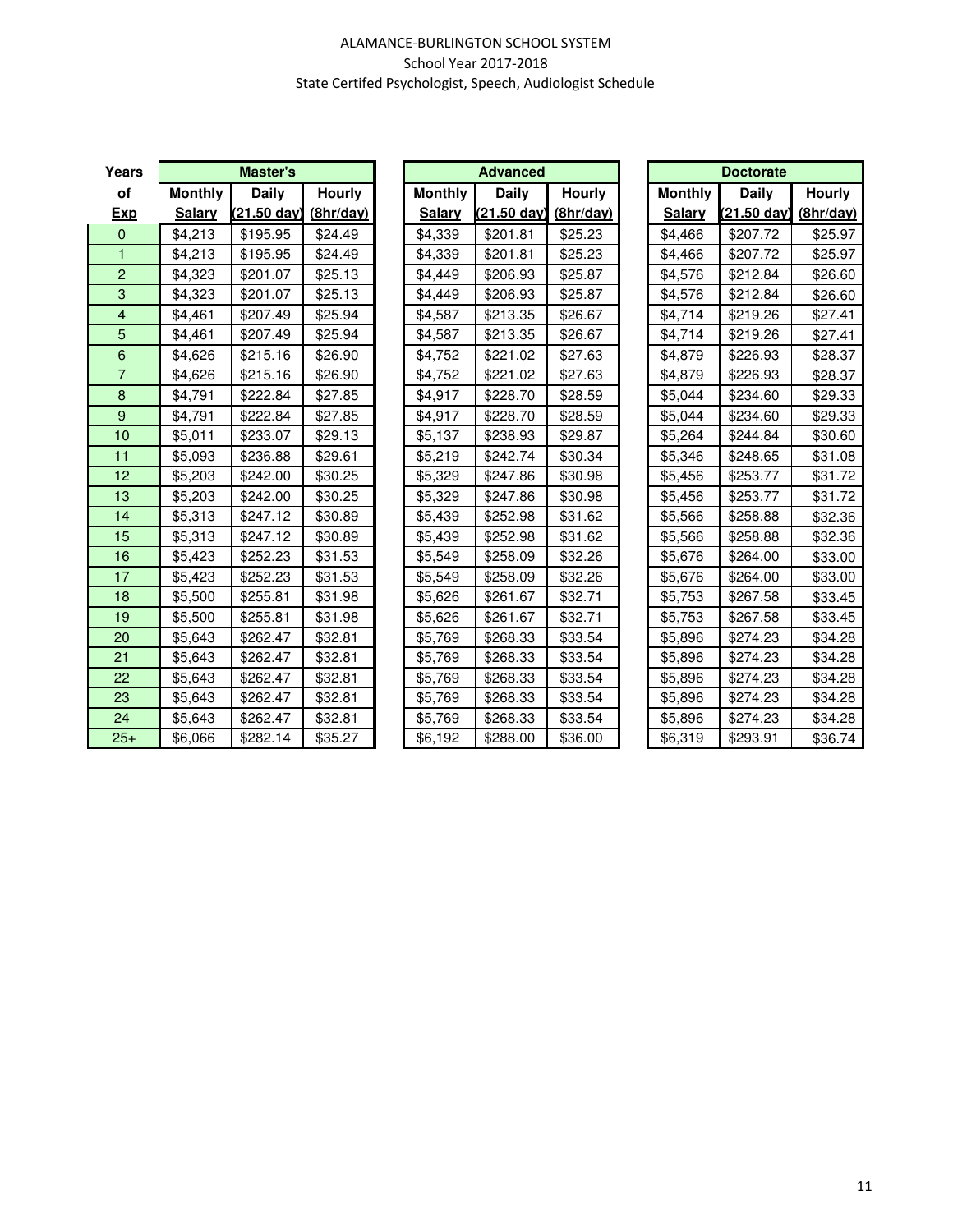#### ALAMANCE-BURLINGTON SCHOOL SYSTEMSchool Year 2017-2018Salary Schedule for Coaching/ Co-Curricular

#### **High School Coaching and Co-Curricular Supplement Schedule**

|                           | 0     | 1     | 2     | 3     | 4         | 5     | 6     | $\overline{7}$ | 8     | 9     | 10    | 11    | 12    | 13    | 14    | 15    | $16+$ |
|---------------------------|-------|-------|-------|-------|-----------|-------|-------|----------------|-------|-------|-------|-------|-------|-------|-------|-------|-------|
| <b>Athletic Director</b>  | 1.575 | 1,733 | 1,890 | 2,048 | 2.205     | 2,363 | 2,520 | 2,678          | 2,835 | 2,993 | 3,150 | 3,308 | 3,465 | 3.623 | 3,780 | 3,938 | 4.095 |
| Asst Athletic Director'   | 683   | 788   | 893   | 998   | 1,103     | 1,208 | 1,313 | 1,418          | 1,523 | 1,628 | 1,733 | 1,838 | 1,943 | 2,048 | 2,153 | 2,258 | 2,363 |
| <b>Athletic Trainer</b>   | 945   | 998   | ,050  | 1,103 | 1,155     | 1,208 | 1,260 | 1,313          | 1,365 | 1,418 | 1,470 | 1,523 | 1,575 | 1,628 | 1,680 | 1,733 | 1,785 |
| Asst Athletic Trainer*    | 525   | 551   | 578   | 604   | 630       | 656   | 683   | 709            | 735   | 761   | 788   | 814   | 840   | 866   | 893   | 919   | 945   |
| <b>Head Football</b>      | 1,575 | 1,733 | ,890  | 2,048 | 2,205     | 2,363 | 2,520 | 2,678          | 2,835 | 2,993 | 3,150 | 3,308 | 3,465 | 3,623 | 3,780 | 3,938 | 4,095 |
| <b>Assistant Football</b> | 683   | 788   | 893   | 998   | 1,103     | 1,208 | 1,313 | 1,418          | 1,523 | 1,628 | 1,733 | 1,838 | 1,943 | 2,048 | 2,153 | 2,258 | 2,363 |
| Weightlifting             | 105   | 131   | 158   | 184   | 210       | 236   | 263   | 289            | 315   | 341   | 368   | 394   | 420   | 446   | 473   | 499   | 525   |
| <b>Head Basketball</b>    | 1,050 | 1,155 | ,260  | 1,365 | 1,470     | 1,575 | ,680  | 1,785          | 1,890 | 1,995 | 2,100 | 2,205 | 2,310 | 2,415 | 2,520 | 2,625 | 2.730 |
| Assistant Basketball      | 630   | 683   | 735   | 788   | 840       | 893   | 945   | 998            | 1,050 | 1,103 | 1,155 | 1,208 | 1,260 | 1,313 | 1,365 | 1,418 | 1,470 |
| JV Basketball             | 893   | 945   | 998   | 1,050 | 1,103     | 1,155 | 1,208 | 1,260          | 1,313 | 1,365 | 1,418 | 1,470 | 1,523 | 1,575 | 1,628 | 1,680 | 1,733 |
| Baseball                  | 1,076 | 1,129 | 1,181 | 1,234 | 1,286     | 1,339 | 1,391 | 1,444          | 1,496 | 1,549 | 1,601 | 1,654 | 1,706 | 1,759 | 1,811 | 1,864 | 1,916 |
| <b>Asst Baseball</b>      | 630   | 683   | 735   | 788   | 840       | 893   | 945   | 998            | 1,050 | 1,103 | 1,155 | 1,208 | 1,260 | 1,313 | 1,365 | 1,418 | 1,470 |
| JV Baseball               | 656   | 683   | 709   | 735   | 761       | 788   | 814   | 840            | 866   | 893   | 919   | 945   | 971   | 998   | 1,024 | 1,050 | 1,076 |
| Lacrosse                  | 1,000 | ,053  | 1,106 | 1,159 | ,212<br>1 | ,265  | ,318  | 1,371          | ,424  | 1,477 | 1,530 | 1,583 | 1,636 | 1,689 | 1,742 | 1,795 | 1,848 |
| <b>Assistant Lacrosse</b> | 500   | 553   | 606   | 659   | 712       | 765   | 818   | 871            | 924   | 977   | 1,030 | 1,083 | 1,136 | 1,189 | 1,242 | 1,295 | 1,348 |
| JV Lacrosse               | 550   | 603   | 656   | 709   | 762       | 815   | 868   | 921            | 974   | 1,027 | 1,080 | 1,133 | 1,186 | 1,239 | 1,292 | 1,345 | 1,398 |
| Track                     | 814   | 840   | 866   | 893   | 919       | 945   | 971   | 998            | 1,024 | 1,050 | 1,076 | 1,103 | 1,129 | 1,155 | 1,181 | 1,208 | 1,234 |
| Assistant Track           | 420   | 446   | 473   | 499   | 525       | 551   | 578   | 604            | 630   | 656   | 683   | 709   | 735   | 761   | 788   | 814   | 840   |
| <b>Cross Country</b>      | 420   | 446   | 473   | 499   | 525       | 551   | 578   | 604            | 630   | 656   | 683   | 709   | 735   | 761   | 788   | 814   | 840   |
| Wrestling                 | 1,050 | 1,103 | 1,155 | 1,208 | 1,260     | 1,313 | ,365  | 1,418          | ,470  | 523   | 1,575 | 1,628 | 1,680 | 1,733 | 1,785 | 1,838 | 1,890 |
| JV Wrestling              | 499   | 525   | 551   | 578   | 604       | 630   | 656   | 683            | 709   | 735   | 761   | 788   | 814   | 840   | 866   | 893   | 919   |
| Golf                      | 525   | 551   | 578   | 604   | 630       | 656   | 683   | 709            | 735   | 761   | 788   | 814   | 840   | 866   | 893   | 919   | 945   |
| Soccer                    | 630   | 656   | 683   | 709   | 735       | 761   | 788   | 814            | 840   | 866   | 893   | 919   | 945   | 971   | 998   | 1,024 | 1,050 |
| JV Soccer                 | 420   | 446   | 473   | 499   | 525       | 551   | 578   | 604            | 630   | 656   | 683   | 709   | 735   | 761   | 788   | 814   | 840   |
| Tennis                    | 525   | 551   | 578   | 604   | 630       | 656   | 683   | 709            | 735   | 761   | 788   | 814   | 840   | 866   | 893   | 919   | 945   |
| Volleyball                | 656   | 683   | 709   | 735   | 761       | 788   | 814   | 840            | 866   | 893   | 919   | 945   | 971   | 998   | 1,024 | 1,050 | 1.076 |
| <b>JV Volleyball</b>      | 420   | 446   | 473   | 499   | 525       | 551   | 578   | 604            | 630   | 656   | 683   | 709   | 735   | 761   | 788   | 814   | 840   |
| Cheerleading              | 893   | 945   | 998   | 1,050 | 1,103     | 1,155 | ,208  | 1,260          | 1,313 | 1,365 | 1,418 | 1,470 | 1,523 | 1,575 | 1,628 | 1,680 | 1,733 |
| JV Cheerleading           | 656   | 683   | 709   | 735   | 761       | 788   | 814   | 840            | 866   | 893   | 919   | 945   | 971   | 998   | 1,024 | 1,050 | 1,076 |
| Swimming/Diving           | 420   | 446   | 473   | 499   | 525       | 551   | 578   | 604            | 630   | 656   | 683   | 709   | 735   | 761   | 788   | 814   | 840   |
| <b>Indoor Track</b>       | 263   | 289   | 315   | 341   | 368       | 394   | 420   | 446            | 473   | 499   | 525   | 551   | 578   | 604   | 630   | 656   | 683   |
| Softball                  | 1,076 | 1,129 | 1,181 | 1,234 | ,286      | ,339  | ,391  | 1,444          | 1,496 | 1,549 | 1,601 | 1,654 | 1,706 | 1,759 | 1,811 | 1,864 | 1,916 |
| <b>Asst Softball</b>      | 630   | 683   | 735   | 788   | 840       | 893   | 945   | 998            | 1,050 | 1,103 | 1,155 | 1,208 | 1,260 | 1,313 | 1,365 | 1,418 | 1,470 |
| <b>JV Softball</b>        | 656   | 683   | 709   | 735   | 761       | 788   | 814   | 840            | 866   | 893   | 919   | 945   | 971   | 998   | 1,024 | 1,050 | 1,076 |
| <b>Band Director</b>      | 1,076 | 1,129 | 1,181 | 1,234 | ,286      | ,339  | ,391  | 1,444          | 496   | 1,549 | 1,601 | 1,654 | 1,706 | 1,759 | 1,811 | 1,864 | 1,916 |
| Asst Band Director*       | 525   | 551   | 578   | 604   | 630       | 656   | 683   | 709            | 735   | 761   | 788   | 814   | 840   | 866   | 893   | 919   | 945   |
| Orchestra                 | 525   | 551   | 578   | 604   | 630       | 656   | 683   | 709            | 735   | 761   | 788   | 814   | 840   | 866   | 893   | 919   | 945   |
| Chorus                    | 814   | 840   | 866   | 893   | 919       | 945   | 971   | 998            | 1,024 | .050  | 1,076 | 1,103 | 1,129 | 1,155 | 1,181 | 1,208 | ,234  |
| Drama                     | 420   | 446   | 473   | 499   | 525       | 551   | 578   | 604            | 630   | 656   | 683   | 709   | 735   | 761   | 788   | 814   | 840   |
| <b>Band Camp/Musical</b>  | 236   | 263   | 289   | 315   | 341       | 368   | 394   | 420            | 446   | 473   | 499   | 525   | 551   | 578   | 604   | 630   | 656   |
| Dance                     | 420   | 446   | 473   | 499   | 525       | 551   | 578   | 604            | 630   | 656   | 683   | 709   | 735   | 761   | 788   | 814   | 840   |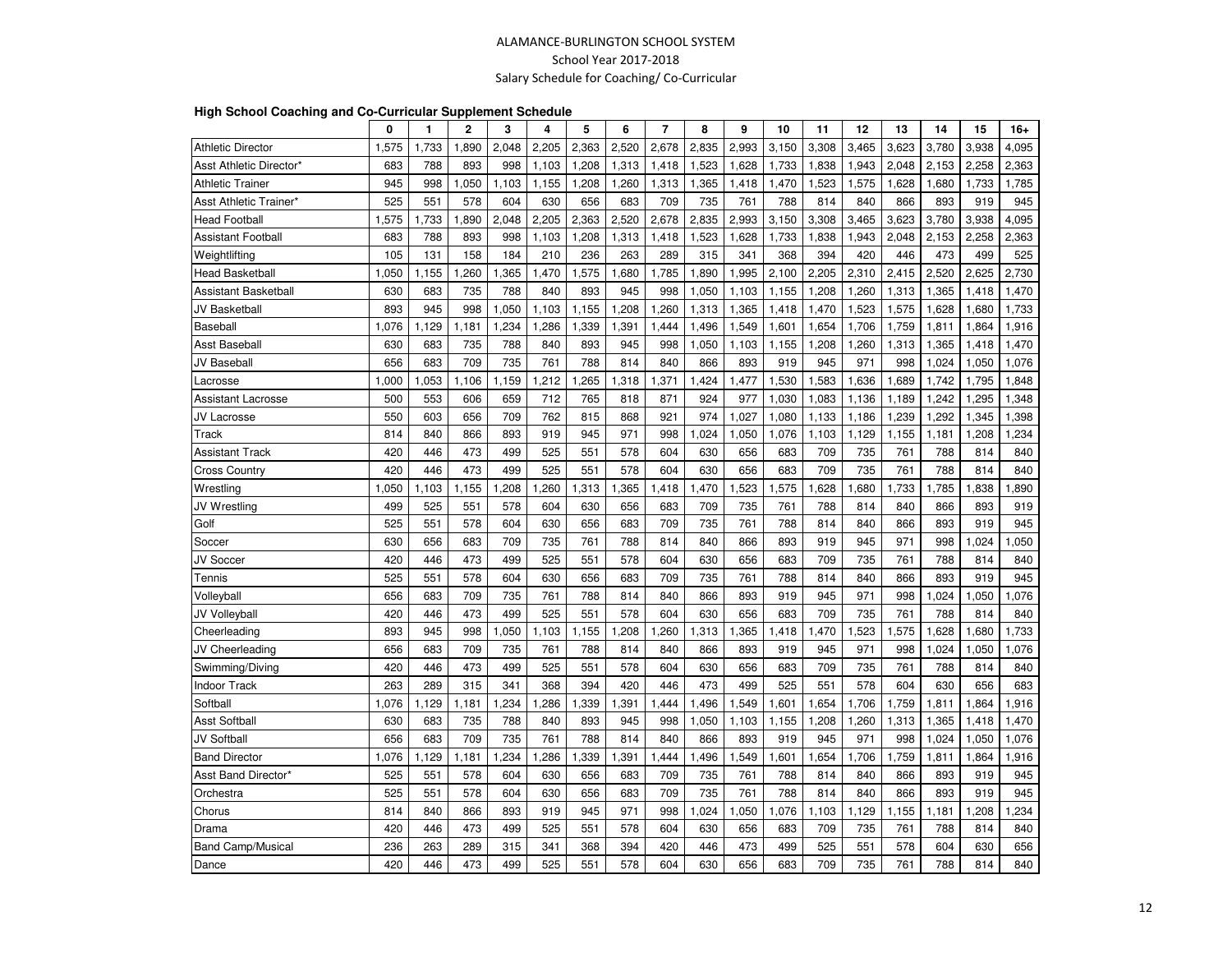#### ALAMANCE-BURLINGTON SCHOOL SYSTEMSchool Year 2017-2018Salary Schedule for Coaching/ Co-Curricular

| Middle School Coaching and Co-Curricular Supplement Schedule |  |  |  |
|--------------------------------------------------------------|--|--|--|
|--------------------------------------------------------------|--|--|--|

|                             | 0   |     | 2   | 3   | 4   | 5    | 6     | 7     | 8     | 9     | 10    | 11    | 12    | 13    | 14    | 15    | $16+$ |
|-----------------------------|-----|-----|-----|-----|-----|------|-------|-------|-------|-------|-------|-------|-------|-------|-------|-------|-------|
| <b>Athletic Director</b>    | 788 | 788 | 788 | 919 | 919 | ,050 | 1,050 | 1,050 | 1,181 | ,181  | 1,181 | 1.181 | 1,181 | 1,181 | 1,181 | 1.181 | 1,313 |
| <b>Head Football</b>        | 788 | 788 | 788 | 919 | 919 | ,050 | ,050  | 1,050 | 1,181 | 1.181 | 1,181 | 1,181 | 1,181 | 1,181 | 1,181 | 1,181 | 1,313 |
| <b>Assistant Football</b>   | 525 | 525 | 525 | 662 | 662 | 798  | 798   | 798   | 935   | 935   | 935   | 935   | 935   | 935   | 935   | 935   | 1,071 |
| Head Basketball             | 662 | 662 | 662 | 798 | 798 | 935  | 935   | 935   | ,071  | ,071  | 1,071 | 1,071 | 1,071 | .071  | 1,071 | ,071  | .208  |
| Baseball                    | 525 | 525 | 525 | 604 | 604 | 683  | 683   | 683   | 761   | 761   | 761   | 761   | 761   | 761   | 761   | 761   | 840   |
| Asst Baseball               | 307 | 307 | 307 | 354 | 354 | 400  | 400   | 400   | 446   | 446   | 446   | 446   | 446   | 446   | 446   | 446   | 492   |
| Softball                    | 525 | 525 | 525 | 604 | 604 | 683  | 683   | 683   | 761   | 761   | 761   | 761   | 761   | 761   | 761   | 761   | 840   |
| <b>Asst Softball</b>        | 307 | 307 | 307 | 354 | 354 | 400  | 400   | 400   | 446   | 446   | 446   | 446   | 446   | 446   | 446   | 446   | 492   |
| Volleyball                  | 525 | 525 | 525 | 604 | 604 | 683  | 683   | 683   | 761   | 761   | 761   | 761   | 761   | 761   | 761   | 761   | 840   |
| Cheerleading                | 394 | 394 | 394 | 473 | 473 | 551  | 551   | 551   | 551   | 551   | 551   | 551   | 551   | 551   | 551   | 551   | 630   |
| Soccer                      | 525 | 525 | 525 | 604 | 604 | 683  | 683   | 683   | 761   | 761   | 761   | 761   | 761   | 761   | 761   | 761   | 840   |
| Athletic Trainer*           | 630 | 630 | 630 | 709 | 709 | 788  | 788   | 788   | 866   | 866   | 866   | 866   | 866   | 866   | 866   | 866   | 945   |
| Band                        | 368 | 368 | 368 | 446 | 446 | 525  | 525   | 525   | 604   | 604   | 604   | 604   | 604   | 604   | 604   | 604   | 683   |
| Chorus                      | 315 | 315 | 315 | 368 | 368 | 420  | 420   | 420   | 420   | 525   | 525   | 525   | 525   | 525   | 525   | 525   | 630   |
| Dance                       | 315 | 315 | 315 | 368 | 368 | 420  | 420   | 420   | 420   | 525   | 525   | 525   | 525   | 525   | 525   | 525   | 630   |
| Drama                       | 315 | 315 | 315 | 368 | 368 | 420  | 420   | 420   | 420   | 525   | 525   | 525   | 525   | 525   | 525   | 525   | 630   |
| Orchestra                   | 236 | 236 | 236 | 315 | 315 | 394  | 394   | 473   | 473   | 473   | 473   | 473   | 473   | 473   | 473   | 473   | 551   |
| <b>Intramurals Director</b> | 420 | 420 | 420 | 420 | 420 | 420  | 420   | 420   | 420   | 420   | 420   | 420   | 420   | 420   | 420   | 420   | 420   |
| Intramurals Asst Dir.       | 210 | 210 | 210 | 210 | 210 | 210  | 210   | 210   | 210   | 210   | 210   | 210   | 210   | 210   | 210   | 210   | 210   |

#### **Alamance-Burlington School System Guidelines for Coaching Supplements**

1. The Alamance-Burlington School System will only pay for coaching supplements for a school's conference sports.

2. Years of coaching experience criteria:

 A. Only years of coaching experience at an accredited middle/junior, high school, or college/university will be used to determine placement on the supplement scale.

- B. Coaching the same sport will earn one step with each year of experience (same sport 1 year = 1 step).
- C. The coach must have been a paid coach.
- D. Past high school athletic director will earn one step with each year of experience as athletic director.

 E. A coach moving from coaching to athletic director will earn one step for every two years of coaching experience (2 years coaching = 1 step forathletic directors).

- 3. Coaching experience while practice teaching cannot be used.
- 4. The athletic trainer shall not have other coaching responsibilities during the fall football season (State Law).
- 5. Supplemental pay positions marked with an asterisk ( \* ) may be paid from school funds.

Coaching and co-curricular supplements were adjusted effective July 1, 2007. A 16th step has also been added.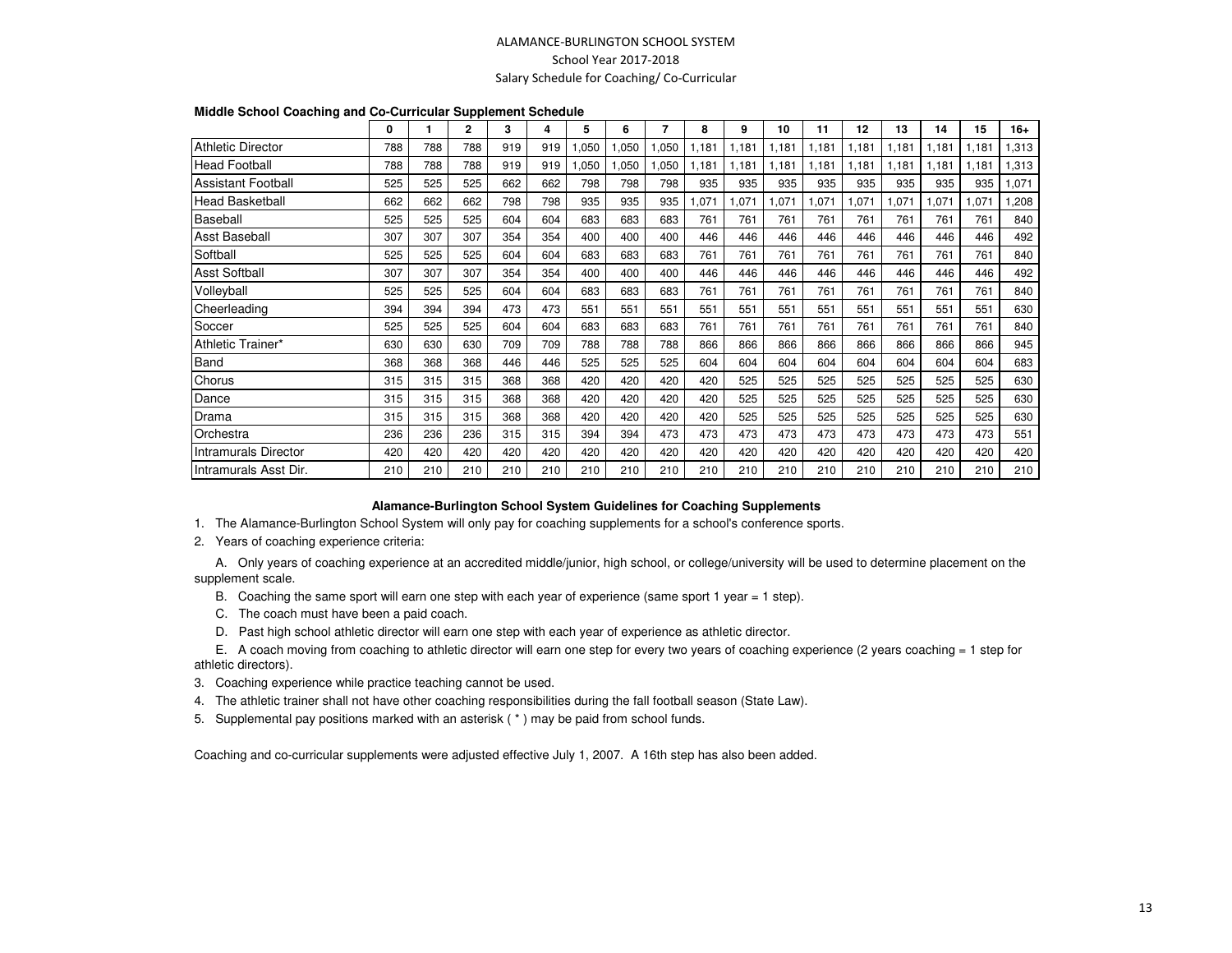## ALAMANCE-BURLINGTON SCHOOL SYSTEM School Year 2017-2018 State Salary Schedule for OT/PT'S

| <b>GRADE</b> | <b>STEP</b> | <b>SALARY</b> | <b>HOURLY</b> |
|--------------|-------------|---------------|---------------|
| 78           | 0           | 4,553.35      | 26.47         |
| 78           | $1 - 3$     | 4,595.01      | 26.72         |
| 78           | 4-5         | 4,611.03      | 26.81         |
| 78           | 6           | 4,619.04      | 26.85         |
| 78           | 7           | 4,627.04      | 26.90         |
| 78           | 8           | 4,690.42      | 27.27         |
| 78           | 9           | 4,767.82      | 27.72         |
| 78           | 10          | 4,838.56      | 28.13         |
| 78           | 11          | 4,949.21      | 28.77         |
| 78           | 12          | 5,025.36      | 29.22         |
| 78           | 13          | 5,108.64      | 29.70         |
| 78           | 14          | 5,141.80      | 29.89         |
| 78           | 15          | 5,183.28      | 30.14         |
| 78           | 16          | 5,249.07      | 30.52         |
| 78           | 17          | 5,314.68      | 30.90         |
| 78           | 18          | 5,384.25      | 31.30         |
| 78           | 19          | 5,453.17      | 31.70         |
| 78           | 20          | 5,514.92      | 32.06         |
| 78           | 21          | 5,581.18      | 32.45         |
| 78           | 22          | 5,647.16      | 32.83         |
| 78           | 23          | 5,713.92      | 33.22         |
| 78           | 24          | 5,765.16      | 33.52         |
| 78           | 25          | 5,875.96      | 34.16         |
| 78           | 26          | 5,957.06      | 34.63         |
| 78           | 27          | 5,998.17      | 34.87         |
| 78           | 28          | 6,143.74      | 35.72         |
| 78           | 29          | 6,203.13      | 36.06         |
| 78           | 30          | 6,258.96      | 36.39         |
| 78           | 31          | 6,315.29      | 36.72         |
| 78           | 32          | 6,372.13      | 37.05         |
| 78           | 33          | 6,429.48      | 37.38         |
| 78           | 34          | 6,487.34      | 37.72         |
| 78           | $35+$       | 6,545.73      | 38.06         |

| <b>GRADE</b> | <b>STEP</b>    | <b>SALARY</b> | <b>HOURLY</b> | <b>GRADE</b> | <b>STEP</b>    | <b>SALARY</b> | <b>HOURLY</b> |
|--------------|----------------|---------------|---------------|--------------|----------------|---------------|---------------|
| 78           | 0              | 4,553.35      | 26.47         | 78G          | 0              | 4,663.98      | 26.50         |
| 78           | $1 - 3$        | 4,595.01      | 26.72         | 78G          | $1 - 3$        | 4,705.64      | 26.74         |
| 78           | $4 - 5$        | 4,611.03      | 26.81         | 78G          | $4 - 5$        | 4,722.05      | 26.83         |
| 78           | 6              | 4,619.04      | 26.85         | 78G          | 6              | 4,730.26      | 26.88         |
| 78           | $\overline{7}$ | 4,627.04      | 26.90         | 78G          | $\overline{7}$ | 4,738.46      | 26.92         |
| 78           | 8              | 4,690.42      | 27.27         | 78G          | 8              | 4,801.30      | 27.28         |
| 78           | 9              | 4,767.82      | 27.72         | 78G          | 9              | 4,878.21      | 27.72         |
| 78           | 10             | 4,838.56      | 28.13         | 78G          | 10             | 4,949.07      | 28.12         |
| 78           | 11             | 4,949.21      | 28.77         | 78G          | 11             | 5,060.01      | 28.75         |
| 78           | 12             | 5,025.36      | 29.22         | 78G          | 12             | 5,136.16      | 29.18         |
| 78           | 13             | 5,108.64      | 29.70         | 78G          | 13             | 5,219.12      | 29.65         |
| 78           | 14             | 5,141.80      | 29.89         | 78G          | 14             | 5,267.91      | 29.93         |
| 78           | 15             | 5,183.28      | 30.14         | 78G          | 15             | 5,316.13      | 30.21         |
| 78           | 16             | 5,249.07      | 30.52         | 78G          | 16             | 5,384.16      | 30.59         |
| 78           | 17             | 5,314.68      | 30.90         | 78G          | 17             | 5,452.01      | 30.98         |
| 78           | 18             | 5,384.25      | 31.30         | 78G          | 18             | 5,522.87      | 31.38         |
| 78           | 19             | 5,453.17      | 31.70         | 78G          | 19             | 5,593.04      | 31.78         |
| 78           | 20             | 5,514.92      | 32.06         | 78G          | 20             | 5,658.06      | 32.15         |
| 78           | 21             | 5,581.18      | 32.45         | 78G          | 21             | 5,725.79      | 32.53         |
| 78           | 22             | 5,647.16      | 32.83         | 78G          | 22             | 5,792.94      | 32.91         |
| 78           | 23             | 5,713.92      | 33.22         | 78G          | 23             | 5,860.88      | 33.30         |
| 78           | 24             | 5,765.16      | 33.52         | 78G          | 24             | 5,926.17      | 33.67         |
| 78           | 25             | 5,875.96      | 34.16         | 78G          | 25             | 6,028.01      | 34.25         |
| 78           | 26             | 5,957.06      | 34.63         | 78G          | 26             | 6,111.83      | 34.73         |
| 78           | 27             | 5,998.17      | 34.87         | 78G          | 27             | 6,153.12      | 34.96         |
| 78           | 28             | 6,143.74      | 35.72         | 78G          | 28             | 6,301.23      | 35.80         |
| 78           | 29             | 6,203.13      | 36.06         | 78G          | 29             | 6,363.09      | 36.15         |
| 78           | 30             | 6,258.96      | 36.39         | 78G          | 30             | 6,420.36      | 36.48         |
| 78           | 31             | 6,315.29      | 36.72         | 78G          | 31             | 6,478.14      | 36.81         |
| 78           | 32             | 6,372.13      | 37.05         | 78G          | 32             | 6,536.45      | 37.14         |
| 78           | 33             | 6,429.48      | 37.38         | 78G          | 33             | 6,595.28      | 37.47         |
| 78           | 34             | 6,487.34      | 37.72         | 78G          | 34             | 6,654.63      | 37.81         |
| 78           | $35+$          | 6,545.73      | 38.06         | 78G          | $35+$          | 6,714.52      | 38.15         |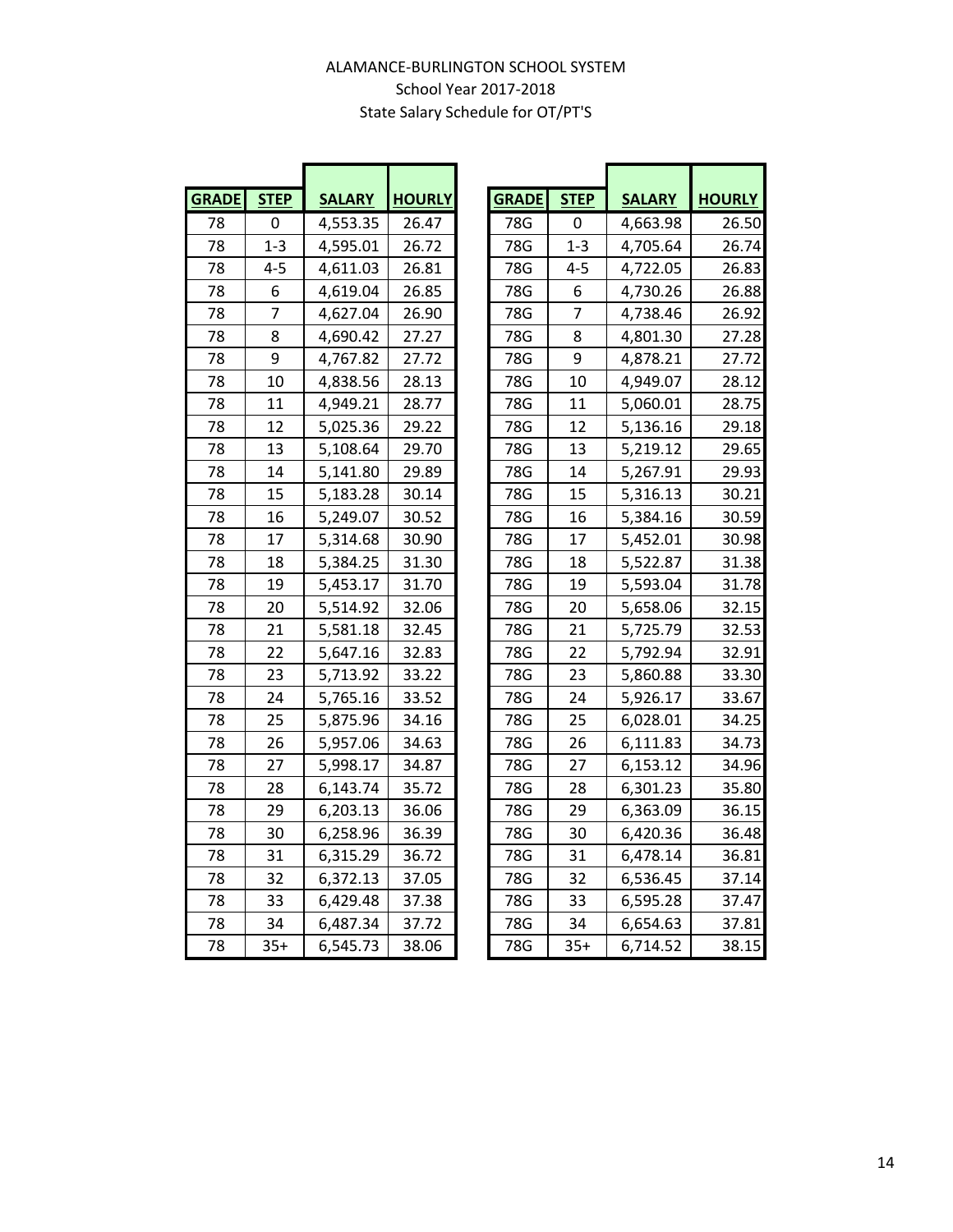#### **Alamance-Burlington School System Non-Certified Employee Salary Scale Placement**

## **General Guidelines**

- 1. All personnel were converted to the appropriate salary schedule prior to July 1, 1996. Placement was determined on years of experience as documented in employment files.
- 2. Each current employee's experience rating is based on employment as of June 30, 2004.
- 3. Any employee may request a recalculation of experience rating by the Human Resources Department by appointment. Additional credit for experience not counted may be added by providing adequate written, signed verification.
- 4. Any adjustment in salary is retroactive only to the effective date in the current fiscal year.
- 5. The Board of Education reserves the right to suspend the granting of experience credit for salary purposes if deemed necessary.
- 6. The Superintendent (or designee) may establish appropriate pay grade/classification for categories of employees or individual employees based on relevant data (competitive rates, market requirements, specific qualifications, etc.).

#### **Office Support ▪ Custodial ▪ Maintenance Personnel Teacher Assistants ▪ Child Nutrition Assistants ▪ Bus Drivers**

- 7. Newly hired **Office Support**, **Custodial** and **Maintenance** employees must be on the payroll at least 60% of the required workdays in order to qualify for a year's experience. Newly hired **Teacher Assistants**, **Child Nutrition and Bus Driver** employees must be on the payroll at least 6 full months in order to qualify for a year's experience.
- 8. Experience credit for newly employed personnel will be granted as follows: Note: Market conditions may result in some deviation to experience credits.

| Years in other state school systems<br>in an equivalent position                           | <b>Years of Credit</b> |
|--------------------------------------------------------------------------------------------|------------------------|
| $0 - 1$                                                                                    | 0                      |
| $2 - 4$                                                                                    |                        |
| $5 - 7$                                                                                    | 2                      |
| $8 - 10$                                                                                   | 3                      |
| 11 and above                                                                               | 4                      |
| Years of directly related experience<br>outside public schools<br>and other ABSS positions | <b>Years of Credit</b> |
| $0 - 3$                                                                                    | 0                      |
| $4 - 7$                                                                                    |                        |
| $8 - 11$                                                                                   | 2                      |
| 12 - 15                                                                                    | 3                      |
| 16 and above                                                                               | 4                      |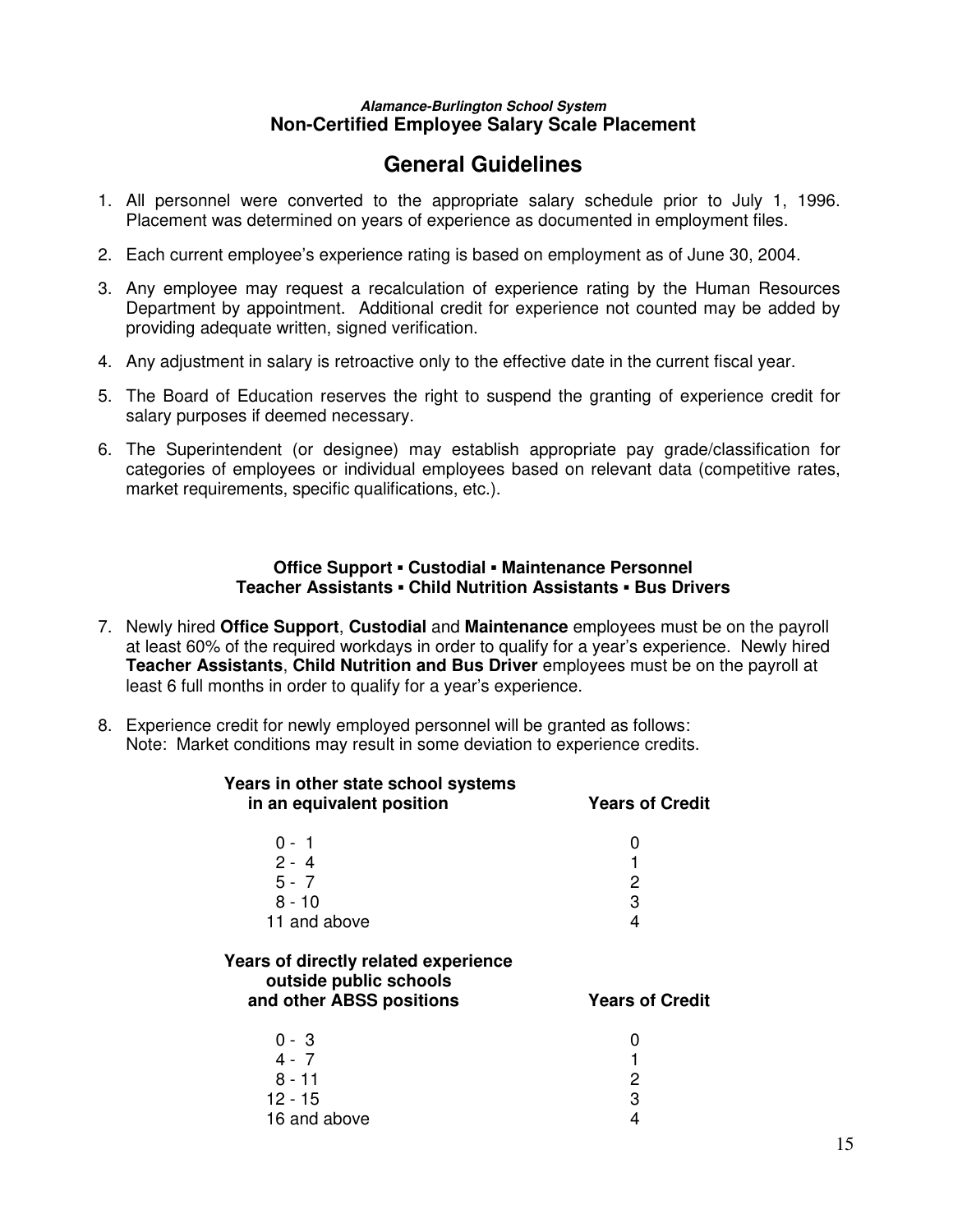#### **Alamance-Burlington School System Salary Scale Placement (continued)**

#### **Non-Certified School Nurses**

 Effective June 1, 2006, all non-nationally certified nurses with a bachelor's degree will be placed at grade 68, step 17, regardless of prior experience. All nonnationally certified nurses with a master's degree will be placed at grade 68G, step 17, regardless of prior experience. Upon completion of national certification as a school nurse, salary will be established on the G-teacher schedule at the appropriate step based on verified related experience.

#### **Other Supplemental Pay**

Certified teaching staff, school nurses, occupational therapists, physical therapists, psychologists and speech receives a staggered local supplement, based on consecutive number of years with ABSS. This staggered percent supplement replaces the flat 9 percent in FY 2016, as follows: 0-5 years = 9.5%, 6-10 years = 10.5% and  $11+$  years = 11.5%.

#### **Child Nutrition Managers**

- 1. A newly hired employee must be on the payroll at least 6 full months in order to qualify for a year's experience.
- 2. Placement on the appropriate salary schedule is based on prior work experience.
- 3. Manager's pay grade is determined by the Average Daily Membership (ADM) of the school and other duties as specified:

| Pay Grade | School ADM                                           |
|-----------|------------------------------------------------------|
| 5/        | $0 - 400$                                            |
| 58        | $401 - 700$                                          |
| 59        | 701 – up                                             |
| 62        | Managing 2 or more schools                           |
| 63        | Managing 2 or more schools and outside catering site |

4. Additional compensation of 5% of base salary for a two or four year degree in Food Services Management or related area from an accredited college or university and 2% of base salary for a diploma in Food Service Management or related area from an accredited college or university or community college.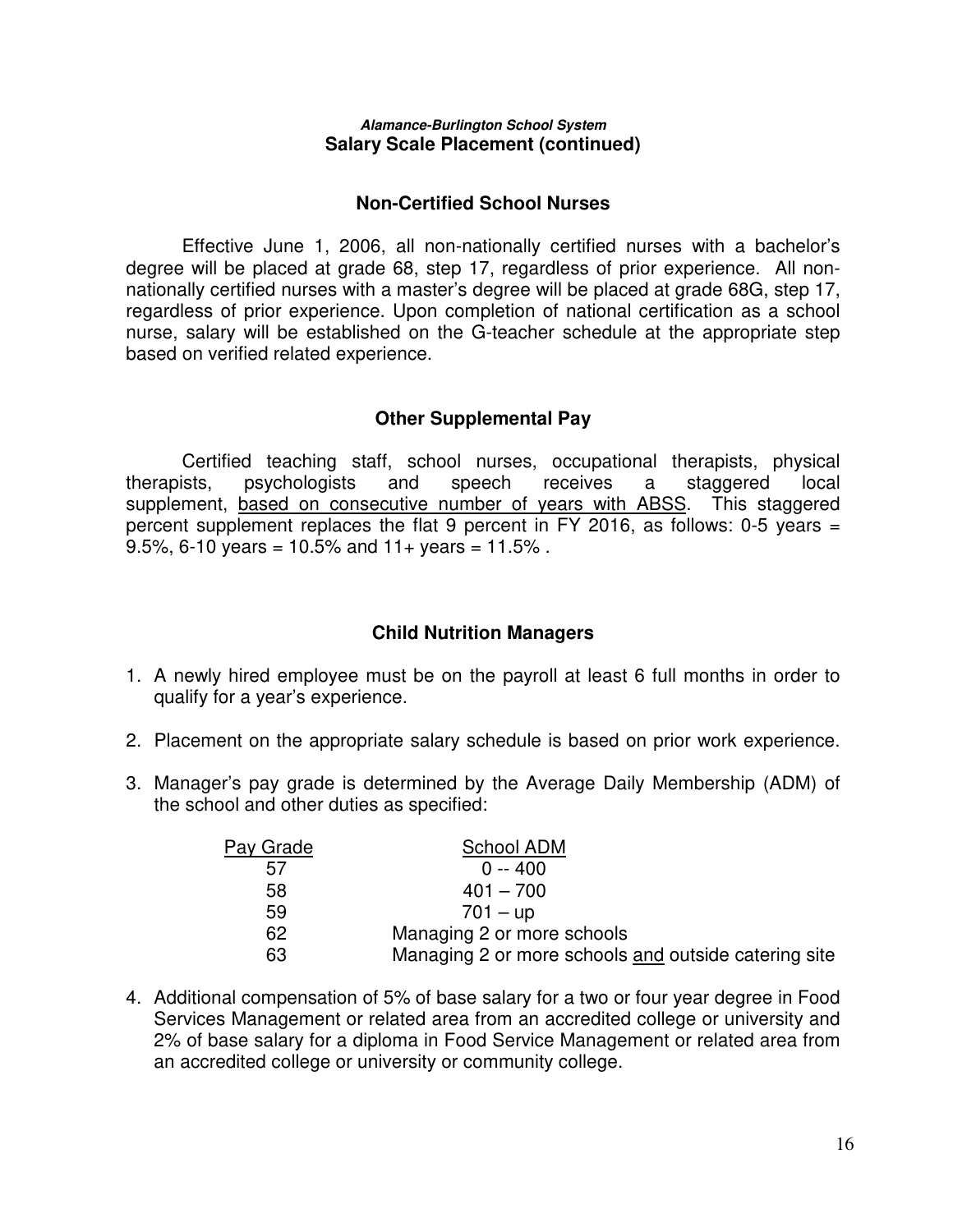#### **Non-Certified Employee Paygrades**

The governing provisions used to establish the salary grade of all employees are those set forth in the provisions of the State Salary Schedule. The salary grades and ranges established by the North Carolina State Board of Education provide only a minimum and maximum salary amount; the local Board of Education is responsible for establishing provisions used to determine the placement of individuals.

| Pay<br>Grade | <b>Position</b>                                                                                                                                                                                                                                                                                                                                                                                                                                                                            |                                            |
|--------------|--------------------------------------------------------------------------------------------------------------------------------------------------------------------------------------------------------------------------------------------------------------------------------------------------------------------------------------------------------------------------------------------------------------------------------------------------------------------------------------------|--------------------------------------------|
| 51           | <b>Food Service Assistant</b><br>Custodian                                                                                                                                                                                                                                                                                                                                                                                                                                                 |                                            |
| 55           | <b>Custodial Building Manager</b><br><b>Child Nutrition Assistant Manager</b>                                                                                                                                                                                                                                                                                                                                                                                                              |                                            |
| 56           | <b>Teacher Assistant</b><br><b>Exceptional Children Assistant</b><br>Pre-K Assistant                                                                                                                                                                                                                                                                                                                                                                                                       |                                            |
| 57           | <b>Office Personnel II</b><br>Middle School Guidance Secretary<br><b>Child Nutrition Office Support</b><br><b>General Office Support</b><br><b>School Receptionist</b><br><b>Warehouse Support</b><br>Food Service Manager I (ADM 0-400)<br>In School Suspension Assistant<br><b>Zonal Bus Coordinator</b>                                                                                                                                                                                 |                                            |
| 58           | <b>Office Personnel IIA</b><br>Elementary School Data Manager (ADM 0-400)<br>Lead Elementary Office Support I (ADM 0-400)<br>Food Service Manager II (ADM 401-700)                                                                                                                                                                                                                                                                                                                         |                                            |
| 59           | <b>Office Personnel III</b><br><b>High School Guidance Secretary</b><br>Lead Elementary Office Support II (ADM 401-up)<br>Lead Middle School Office Support<br>Elementary Data Manager (ADM 401-up)<br>Middle School Data Manager<br><b>Central Office Receptionist</b><br><b>Fixed Assets Clerk</b><br>Maintenance III<br>Grounds Equipment Mechanic/Operator<br>Carpenter, HVAC, Plumber, Electrical Helper<br><b>Transportation Mechanic I</b><br>Food Service Manager III (ADM 701-up) | Grounds Crew<br>Delivery/Warehouse/Courier |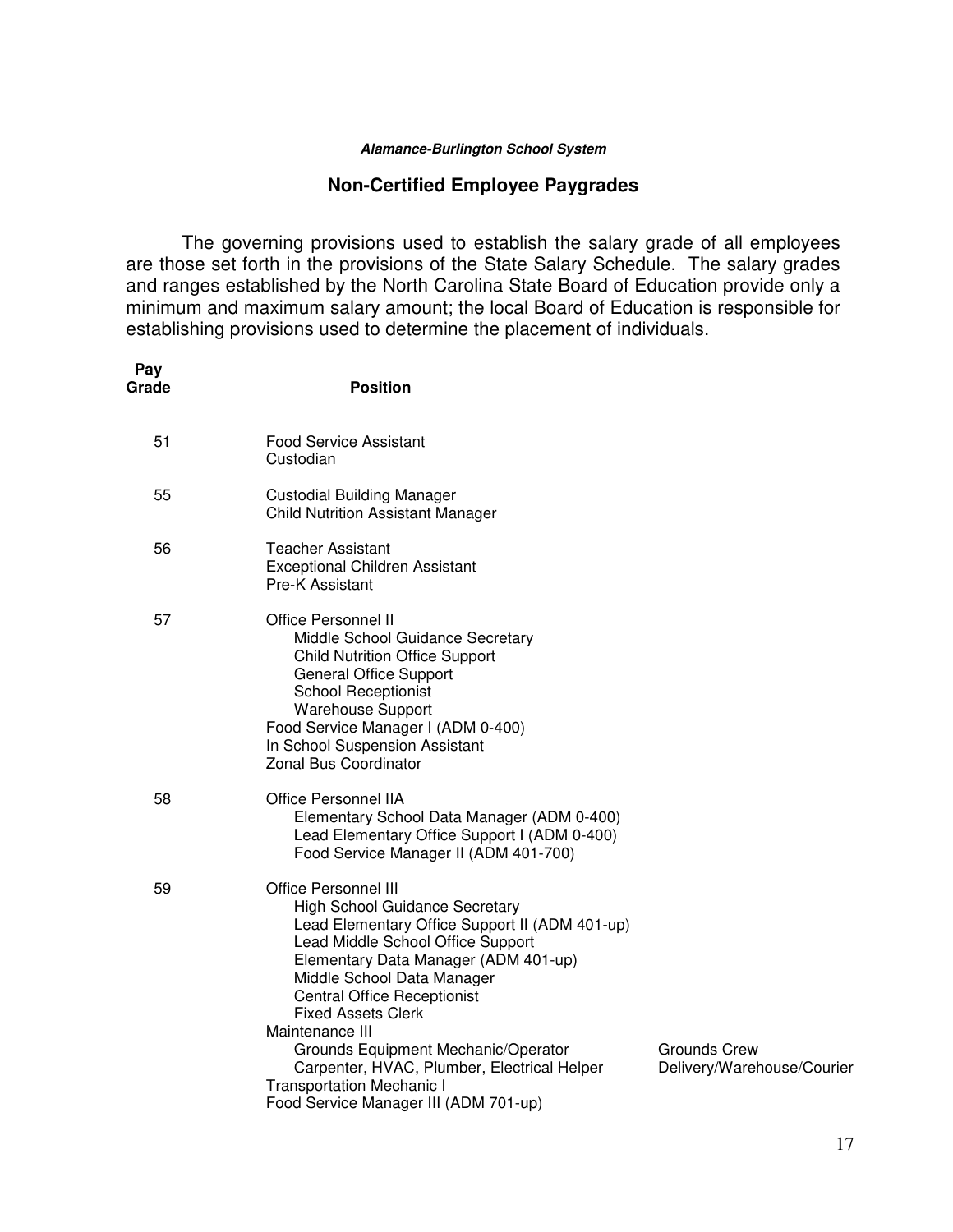## **Non-Certified Employee Paygrades (continued)**

| Pay<br>Grade | <b>Position</b>                                                                                                                                                                                                                                                                                                                            |                          |
|--------------|--------------------------------------------------------------------------------------------------------------------------------------------------------------------------------------------------------------------------------------------------------------------------------------------------------------------------------------------|--------------------------|
| 60           | Director's Office Support<br>Alternative/Vocational Center Office Support                                                                                                                                                                                                                                                                  |                          |
| 61           | <b>Office Personnel IV</b><br>Lead High School Office Support<br>High School Data Manager<br>Food Services Accounts Payable<br><b>HR Office Support</b><br>Maintenance III Painter<br><b>TIMS Operator</b>                                                                                                                                 |                          |
| 62           | Maintenance IV<br>Locksmith<br><b>HVAC Technician</b><br>Plumber<br>Roofer/Mason<br>Electrician<br>Food Services Manager managing two or more schools                                                                                                                                                                                      | Cabinetmaker, Carpenter  |
| 63           | Office Personnel V<br><b>Executive Director's Office Support</b><br>Human Resources Specialist<br><b>Accounts Payable Specialist</b><br><b>Payroll Specialist</b><br><b>Benefits Specialist</b><br>Lead TIMS Operator<br><b>Transportation Mechanic II</b><br>Food Services Manager managing two or more schools and outside catering site |                          |
| 64           | Translator                                                                                                                                                                                                                                                                                                                                 |                          |
| 65           | Office Personnel V<br><b>Food Services Analyst</b><br>Leave/Disability Specialist<br>Lead Data Manager Operator<br>Maintenance V<br><b>OSHA/Paint Crew Foreman</b><br><b>HVAC Controls Technician</b><br>AV Repair Technician<br><b>Transportation Mechanic III</b><br>Lead Custodian                                                      | Wastewater Technician ** |
|              | McKinney Vento Program Specialist                                                                                                                                                                                                                                                                                                          |                          |
| 66           | Maintenance V<br><b>Buildings &amp; Grounds Foreman</b><br>Electrical/Plumber Foreman **<br><b>HVAC Foreman **</b><br>Warehouse Foreman                                                                                                                                                                                                    |                          |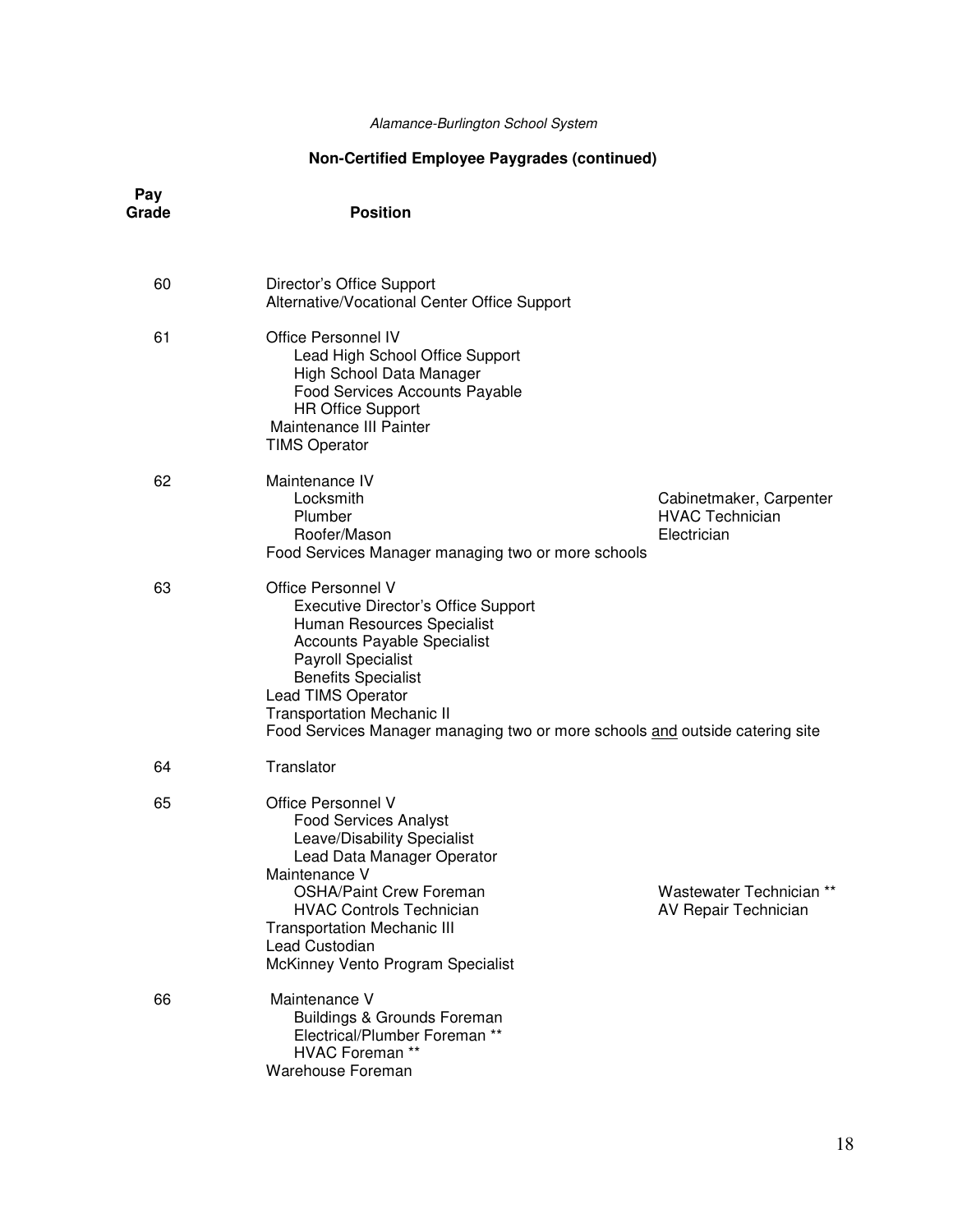### **Non-Certified Employee Paygrades (continued)**

| Pay<br>Grade | <b>Position</b>                                                                                                                                                                                                                      |
|--------------|--------------------------------------------------------------------------------------------------------------------------------------------------------------------------------------------------------------------------------------|
| 67           | Assistant Superintendent's Office Support<br>Payroll/Accounting/Information Manager<br>Hearing Impaired Interpreter<br>Drop Out Prevention Specialist (Degreed)<br><b>Transportation Specialist</b><br><b>Transportation Foreman</b> |
| 68           | Nurse (Without National Certification)**                                                                                                                                                                                             |
| 68G          | Nurse with Graduate Degree (Without National Certification)**                                                                                                                                                                        |
| 69           | Hearing Impaired Interpreter (With Interpreting Degree)                                                                                                                                                                              |
| 70           | <b>Internal Auditor</b><br><b>HVAC/Energy Management Technician</b>                                                                                                                                                                  |
| 72           | Technician<br><b>Superintendent Office Support</b>                                                                                                                                                                                   |
| 76           | <b>Systems Engineer</b><br><b>Online Facilitator</b>                                                                                                                                                                                 |
| 78           | Occupational Therapist **<br>Physical Therapist **                                                                                                                                                                                   |
| 78G          | Occupational Therapist (Graduate Degree) **<br>Physical Therapist (Graduate Degree) **                                                                                                                                               |
|              | ** License/Certification Required                                                                                                                                                                                                    |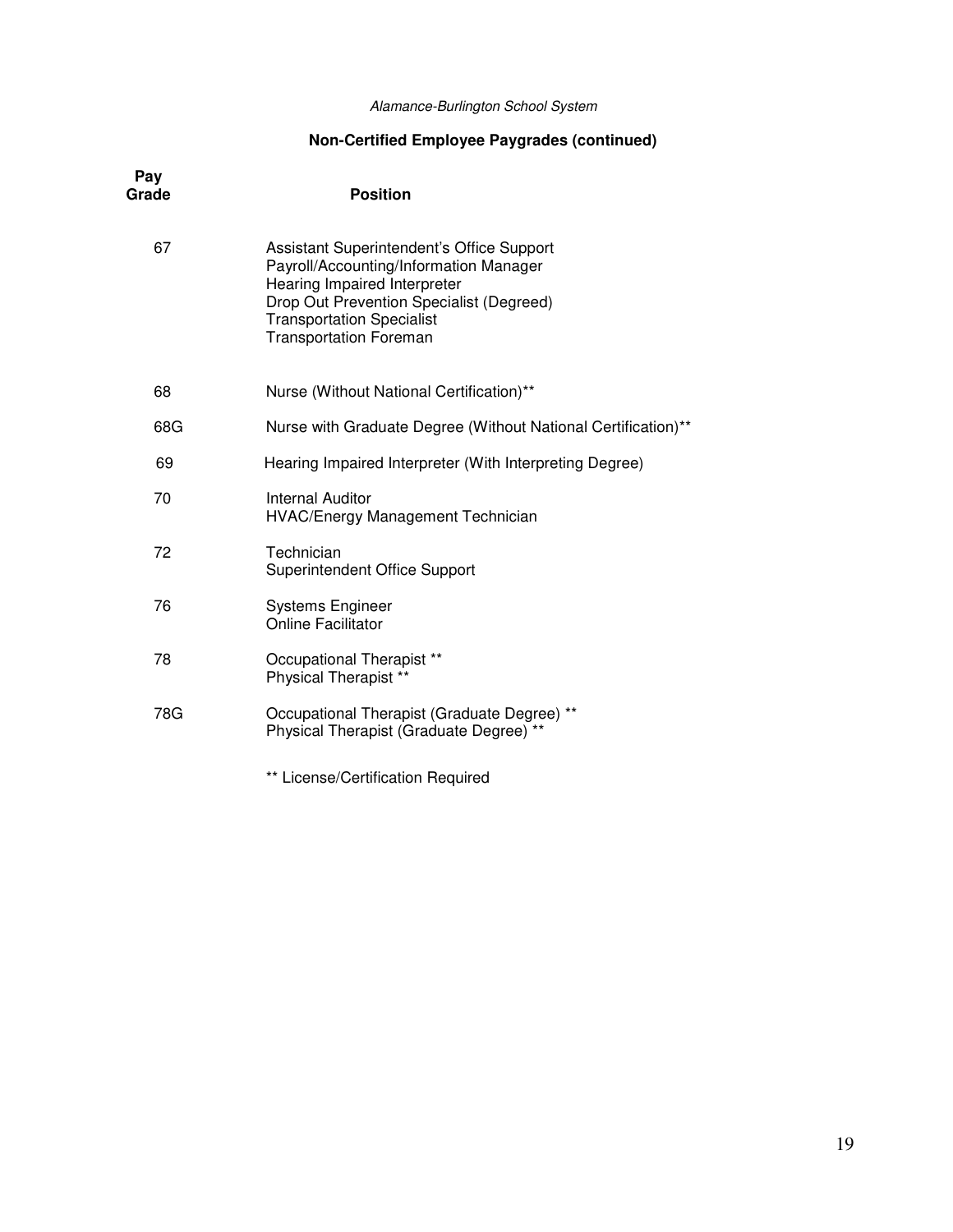|              |             | <b>HOURLY</b> | <b>MONTHLY</b> |
|--------------|-------------|---------------|----------------|
| <b>GRADE</b> | <b>STEP</b> | <b>RATE</b>   | <b>SALARY</b>  |
| 51           | 0           | 11.53         | 1,998.53       |
| 51           | $1 - 5$     | 11.78         | 2,041.87       |
| 51           | $6-9$       | 11.79         | 2,043.60       |
| 51           | $10 - 15$   | 11.80         | 2,045.33       |
| 51           | 16-20       | 11.81         | 2,047.07       |
| 51           | 21          | 11.82         | 2,048.80       |
| 51           | 22          | 11.88         | 2,059.20       |
| 51           | 23          | 12.03         | 2,085.20       |
| 51           | 24          | 12.04         | 2,086.93       |
| 51           | 25          | 12.05         | 2,088.67       |
| 51           | 26          | 12.07         | 2,092.13       |
| 51           | 27          | 12.08         | 2,093.87       |
| 51           | 28          | 12.10         | 2,097.33       |
| 51           | 29          | 12.12         | 2,100.80       |
| 51           | 30          | 12.21         | 2,116.40       |
| 51           | 31          | 12.29         | 2,130.27       |
| 51           | 32          | 12.45         | 2,158.00       |
| 51           | 33          | 12.56         | 2,177.07       |
| 51           | 34          | 12.62         | 2,187.47       |
| 51           | $35+$       | 12.79         | 2,216.93       |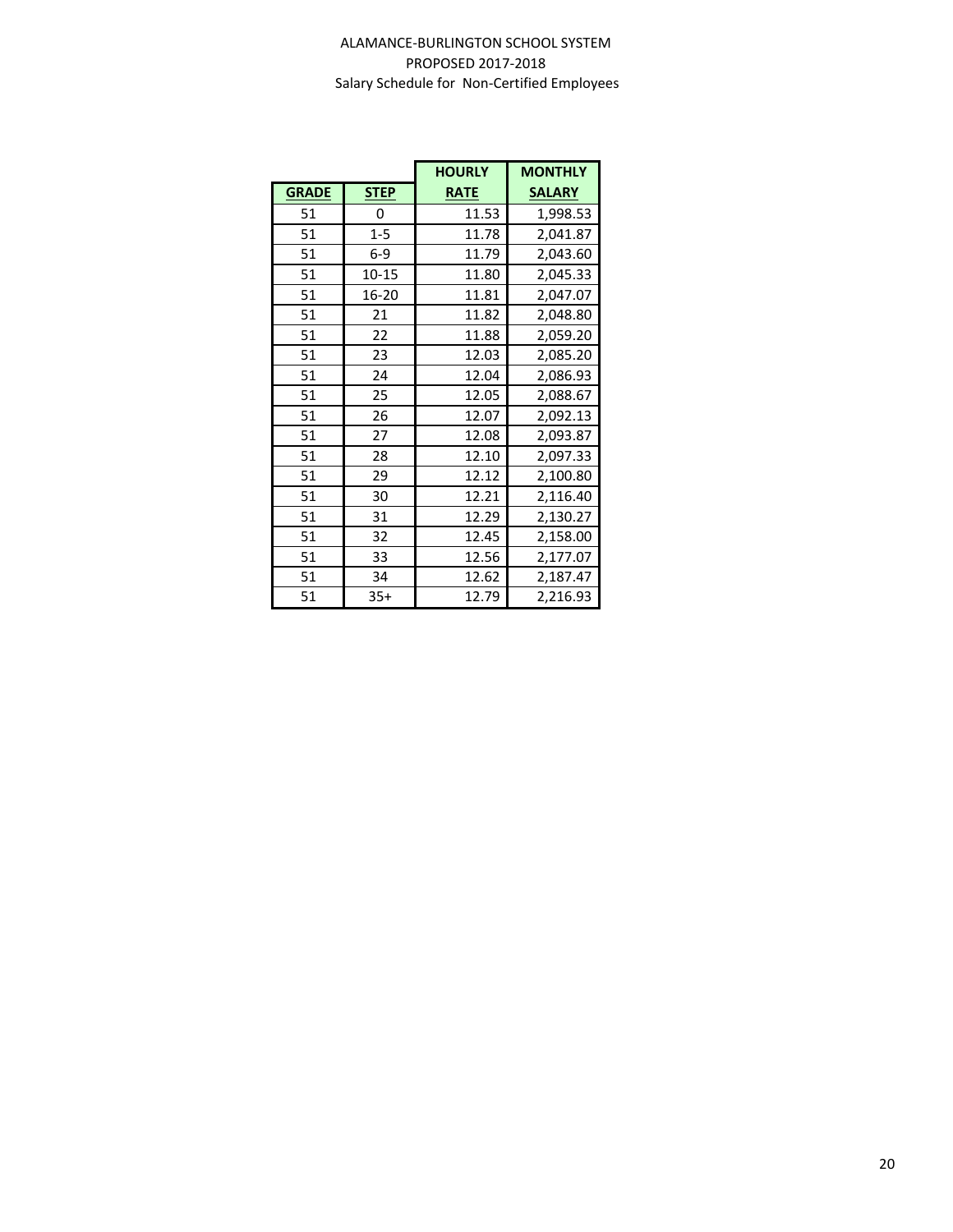|              |             | <b>HOURLY</b> | <b>MONTHLY</b> |
|--------------|-------------|---------------|----------------|
| <b>GRADE</b> | <b>STEP</b> | <b>RATE</b>   | <b>SALARY</b>  |
| 55           | 0           | 11.63         | 2,015.87       |
| 55           | $1 - 5$     | 11.87         | 2,057.47       |
| 55           | $6-9$       | 11.88         | 2,059.20       |
| 55           | 10          | 11.89         | 2,060.93       |
| 55           | 11          | 11.91         | 2,064.40       |
| 55           | 12          | 11.96         | 2,073.07       |
| 55           | 13          | 12.07         | 2,092.13       |
| 55           | 14          | 12.10         | 2,097.33       |
| 55           | 15          | 12.13         | 2,102.53       |
| 55           | 16          | 12.16         | 2,107.73       |
| 55           | 17          | 12.31         | 2,133.73       |
| 55           | 18          | 12.41         | 2,151.07       |
| 55           | 19          | 12.50         | 2,166.67       |
| 55           | 20          | 12.63         | 2,189.20       |
| 55           | 21          | 12.78         | 2,215.20       |
| 55           | 22          | 12.92         | 2,239.47       |
| 55           | 23          | 13.08         | 2,267.20       |
| 55           | 24          | 13.14         | 2,277.60       |
| 55           | 25          | 13.27         | 2,300.13       |
| 55           | 26          | 13.42         | 2,326.13       |
| 55           | 27          | 13.55         | 2,348.67       |
| 55           | 28          | 13.69         | 2,372.93       |
| 55           | 29          | 13.83         | 2,397.20       |
| 55           | 30          | 13.97         | 2,421.47       |
| 55           | 31          | 14.12         | 2,447.47       |
| 55           | 32          | 14.26         | 2,471.73       |
| 55           | 33          | 14.41         | 2,497.73       |
| 55           | 34          | 14.56         | 2,523.73       |
| 55           | $35+$       | 14.72         | 2,551.47       |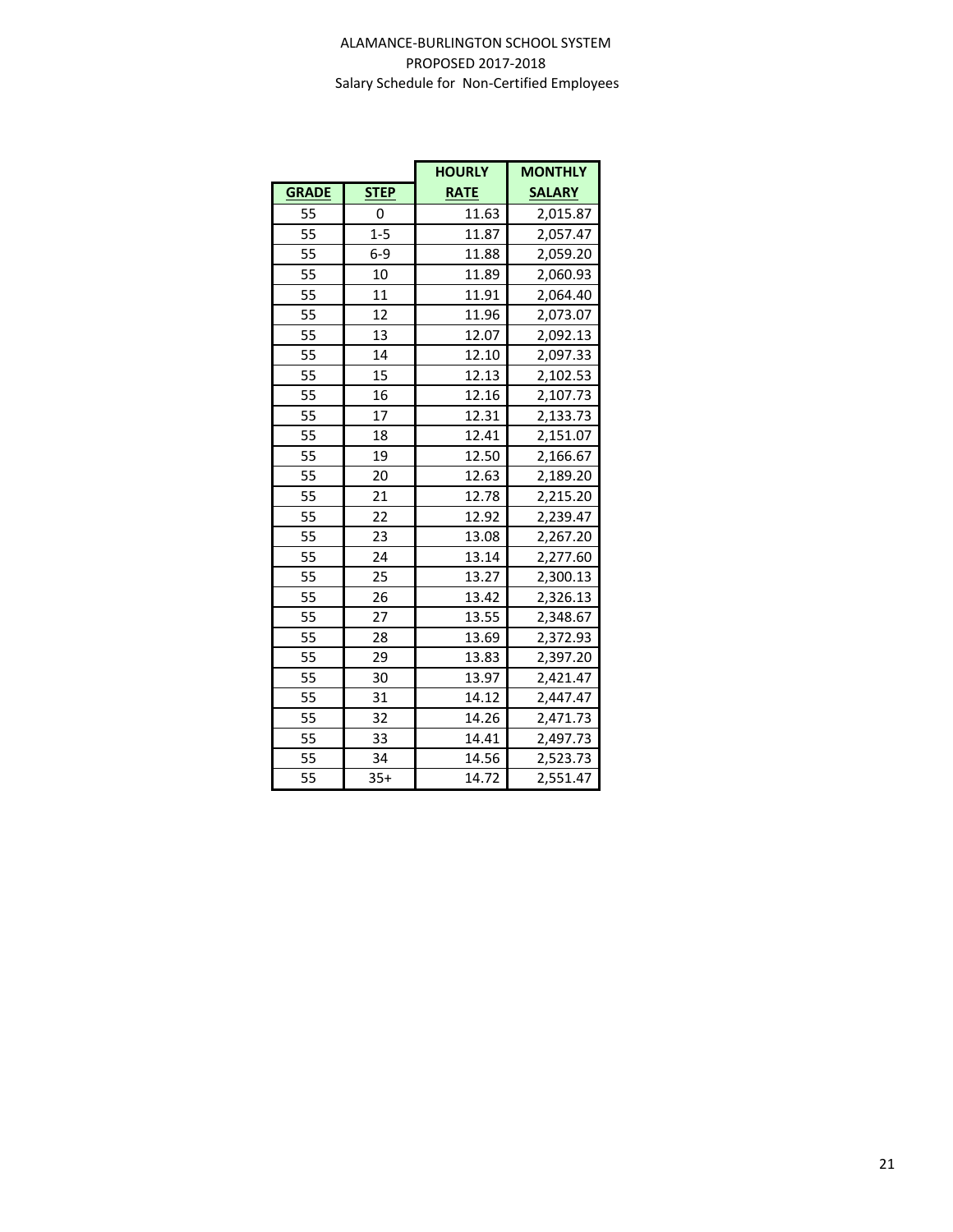|              |             | <b>HOURLY</b> | <b>MONTHLY</b> |
|--------------|-------------|---------------|----------------|
| <b>GRADE</b> | <b>STEP</b> | <b>RATE</b>   | <b>SALARY</b>  |
| 56           | 0           | 11.98         | 2,076.53       |
| 56           | $1 - 5$     | 12.30         | 2,132.00       |
| 56           | $6 - 10$    | 12.31         | 2,133.73       |
| 56           | $11 - 15$   | 12.32         | 2,135.47       |
| 56           | 16-19       | 12.33         | 2,137.20       |
| 56           | 20          | 12.34         | 2,138.93       |
| 56           | 21          | 12.43         | 2,154.53       |
| 56           | 22          | 12.56         | 2,177.07       |
| 56           | 23          | 12.69         | 2,199.60       |
| 56           | 24          | 12.81         | 2,220.40       |
| 56           | 25          | 12.94         | 2,242.93       |
| 56           | 26          | 13.07         | 2,265.47       |
| 56           | 27          | 13.20         | 2,288.00       |
| 56           | 28          | 13.34         | 2,312.27       |
| 56           | 29          | 13.48         | 2,336.53       |
| 56           | 30          | 13.61         | 2,359.07       |
| 56           | 31          | 13.75         | 2,383.33       |
| 56           | 32          | 13.89         | 2,407.60       |
| 56           | 33          | 14.04         | 2,433.60       |
| 56           | 34          | 14.19         | 2,459.60       |
| 56           | $35+$       | 14.33         | 2,483.87       |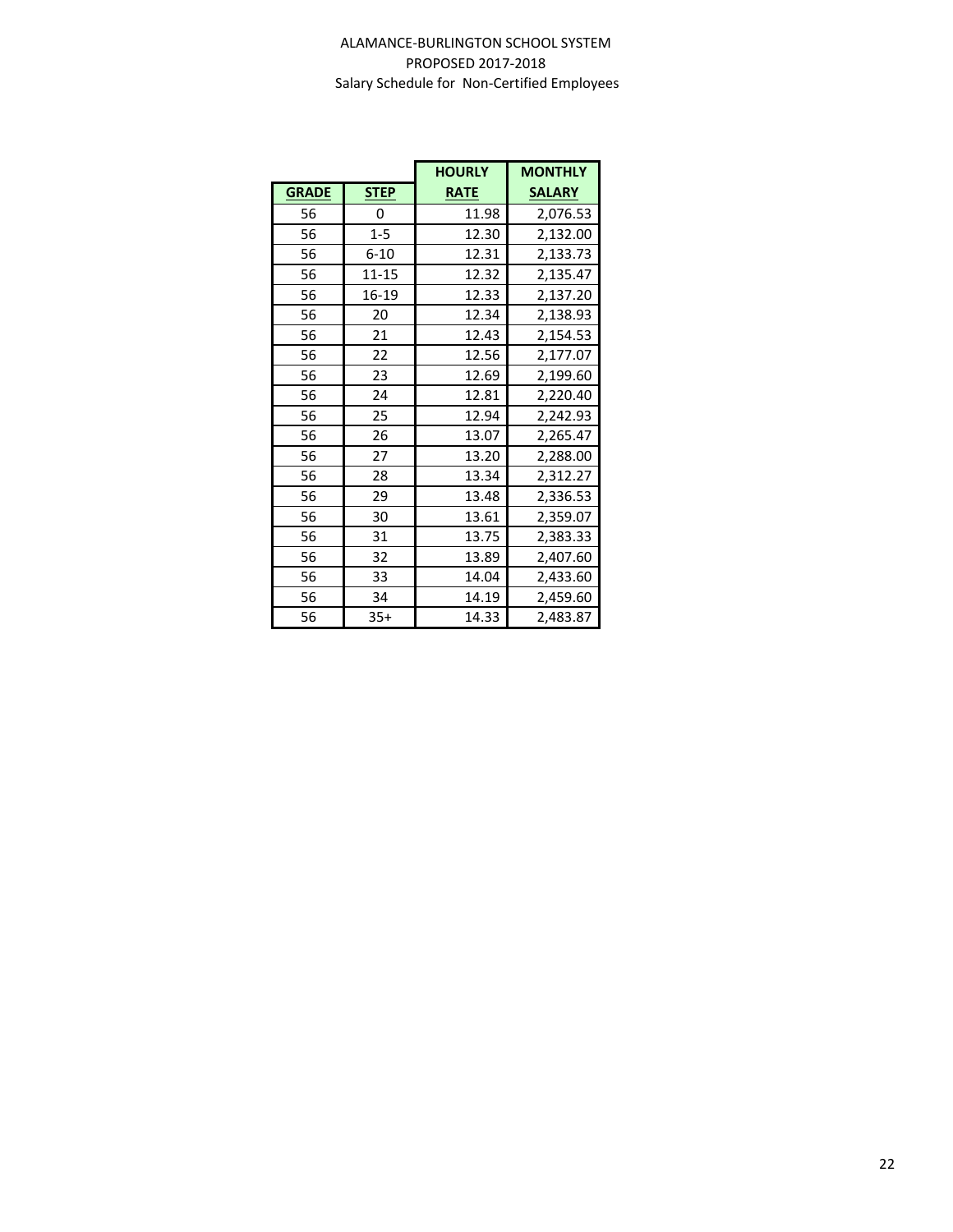|              |             | <b>HOURLY</b> | <b>MONTHLY</b> |
|--------------|-------------|---------------|----------------|
| <b>GRADE</b> | <b>STEP</b> | <b>RATE</b>   | <b>SALARY</b>  |
| 57           | 0           | 12.30         | 2,132.00       |
| 57           | $1 - 5$     | 12.54         | 2,173.60       |
| 57           | $6-9$       | 12.55         | 2,175.33       |
| 57           | 10          | 12.56         | 2,177.07       |
| 57           | 11          | 12.58         | 2,180.53       |
| 57           | 12          | 12.62         | 2,187.47       |
| 57           | 13          | 12.74         | 2,208.27       |
| 57           | 14          | 12.76         | 2,211.73       |
| 57           | 15          | 12.78         | 2,215.20       |
| 57           | 16          | 12.80         | 2,218.67       |
| 57           | 17          | 12.99         | 2,251.60       |
| 57           | 18          | 13.18         | 2,284.53       |
| 57           | 19          | 13.40         | 2,322.67       |
| 57           | 20          | 13.44         | 2,329.60       |
| 57           | 21          | 13.65         | 2,366.00       |
| 57           | 22          | 13.82         | 2,395.47       |
| 57           | 23          | 14.00         | 2,426.67       |
| 57           | 24          | 14.05         | 2,435.33       |
| 57           | 25          | 14.11         | 2,445.73       |
| 57           | 26          | 14.14         | 2,450.93       |
| 57           | 27          | 14.20         | 2,461.33       |
| 57           | 28          | 14.30         | 2,478.67       |
| 57           | 29          | 14.52         | 2,516.80       |
| 57           | 30          | 14.60         | 2,530.67       |
| 57           | 31          | 14.73         | 2,553.20       |
| 57           | 32          | 14.93         | 2,587.87       |
| 57           | 33          | 15.07         | 2,612.13       |
| 57           | 34          | 15.17         | 2,629.47       |
| 57           | $35+$       | 15.43         | 2,674.53       |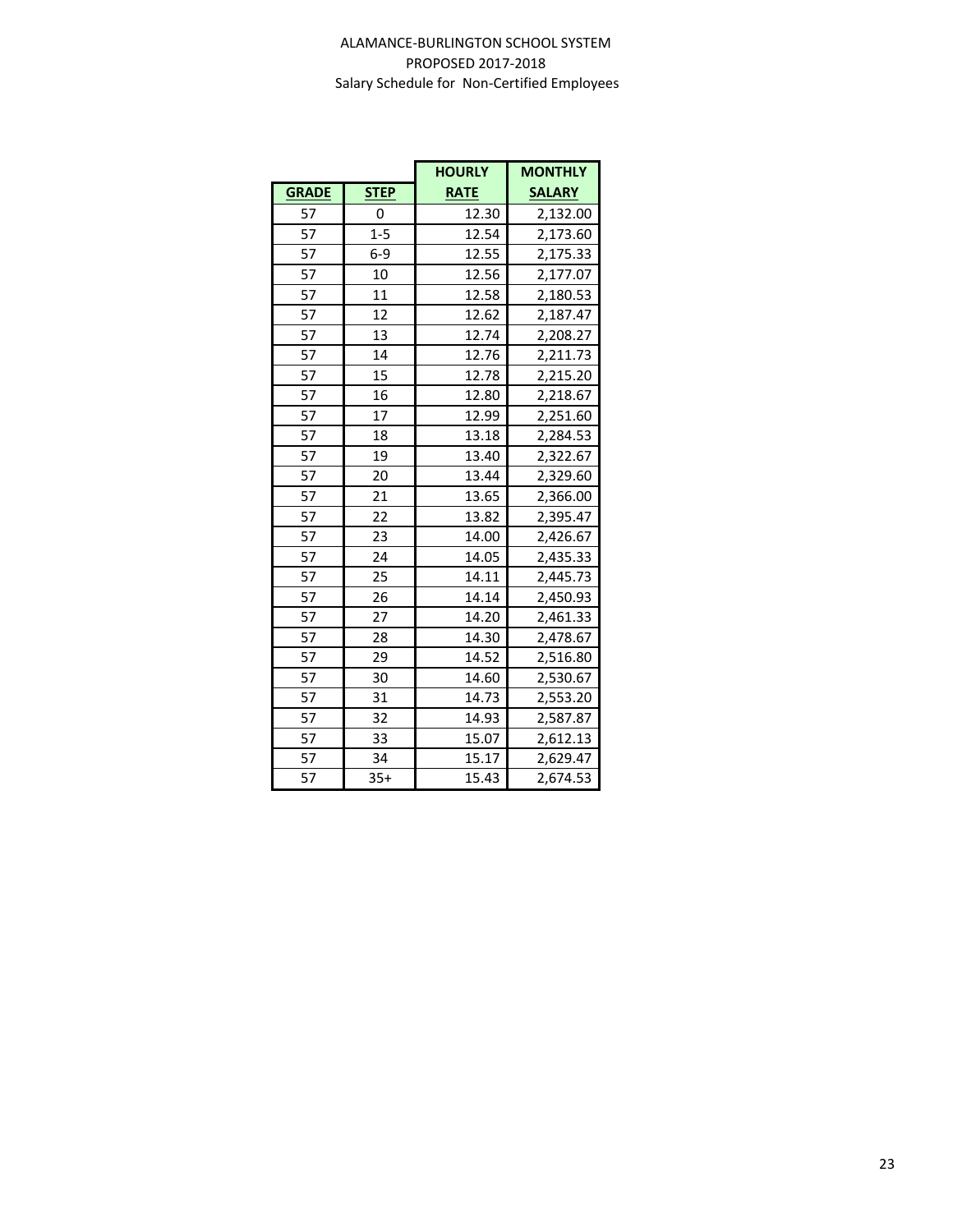|              |             | <b>HOURLY</b> | <b>MONTHLY</b> |
|--------------|-------------|---------------|----------------|
| <b>GRADE</b> | <b>STEP</b> | <b>RATE</b>   | <b>SALARY</b>  |
| 58           | 0           | 12.52         | 2,170.13       |
| 58           | $1 - 5$     | 12.76         | 2,211.73       |
| 58           | $6-9$       | 12.77         | 2,213.47       |
| 58           | 10          | 12.78         | 2,215.20       |
| 58           | 11          | 12.81         | 2,220.40       |
| 58           | 12          | 12.85         | 2,227.33       |
| 58           | 13          | 12.96         | 2,246.40       |
| 58           | 14          | 12.99         | 2,251.60       |
| 58           | 15          | 13.00         | 2,253.33       |
| 58           | 16          | 13.03         | 2,258.53       |
| 58           | 17          | 13.22         | 2,291.47       |
| 58           | 18          | 13.42         | 2,326.13       |
| 58           | 19          | 13.64         | 2,364.27       |
| 58           | 20          | 13.83         | 2,397.20       |
| 58           | 21          | 14.06         | 2,437.07       |
| 58           | 22          | 14.22         | 2,464.80       |
| 58           | 23          | 14.40         | 2,496.00       |
| 58           | 24          | 14.42         | 2,499.47       |
| 58           | 25          | 14.46         | 2,506.40       |
| 58           | 26          | 14.49         | 2,511.60       |
| 58           | 27          | 14.52         | 2,516.80       |
| 58           | 28          | 14.60         | 2,530.67       |
| 58           | 29          | 14.73         | 2,553.20       |
| 58           | 30          | 14.93         | 2,587.87       |
| 58           | 31          | 15.07         | 2,612.13       |
| 58           | 32          | 15.17         | 2,629.47       |
| 58           | 33          | 15.43         | 2,674.53       |
| 58           | 34          | 15.56         | 2,697.07       |
| 58           | $35+$       | 15.68         | 2,717.87       |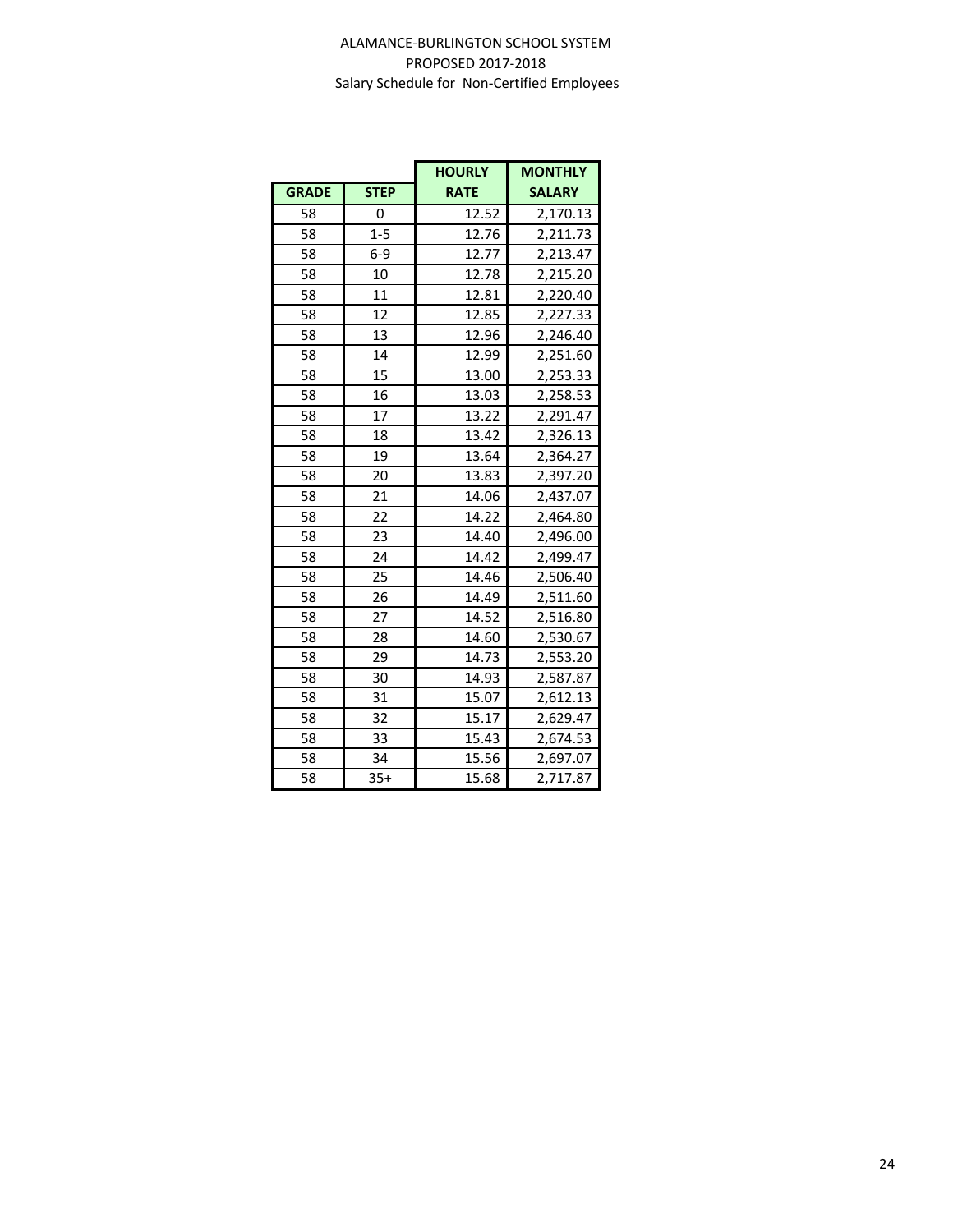|              |             | <b>HOURLY</b> | <b>MONTHLY</b> |
|--------------|-------------|---------------|----------------|
| <b>GRADE</b> | <b>STEP</b> | <b>RATE</b>   | <b>SALARY</b>  |
| 59           | 0           | 12.92         | 2,239.47       |
| 59           | $1 - 5$     | 13.16         | 2,281.07       |
| 59           | $6-9$       | 13.17         | 2,282.80       |
| 59           | 10          | 13.18         | 2,284.53       |
| 59           | 11          | 13.20         | 2,288.00       |
| 59           | 12          | 13.24         | 2,294.93       |
| 59           | 13          | 13.36         | 2,315.73       |
| 59           | 14          | 13.39         | 2,320.93       |
| 59           | 15          | 13.41         | 2,324.40       |
| 59           | 16          | 13.43         | 2,327.87       |
| 59           | 17          | 13.64         | 2,364.27       |
| 59           | 18          | 13.84         | 2,398.93       |
| 59           | 19          | 14.06         | 2,437.07       |
| 59           | 20          | 14.28         | 2,475.20       |
| 59           | 21          | 14.49         | 2,511.60       |
| 59           | 22          | 14.70         | 2,548.00       |
| 59           | 23          | 14.88         | 2,579.20       |
| 59           | 24          | 14.93         | 2,587.87       |
| 59           | 25          | 14.96         | 2,593.07       |
| 59           | 26          | 15.01         | 2,601.73       |
| 59           | 27          | 15.07         | 2,612.13       |
| 59           | 28          | 15.17         | 2,629.47       |
| 59           | 29          | 15.43         | 2,674.53       |
| 59           | 30          | 15.56         | 2,697.07       |
| 59           | 31          | 15.68         | 2,717.87       |
| 59           | 32          | 15.90         | 2,756.00       |
| 59           | 33          | 16.07         | 2,785.47       |
| 59           | 34          | 16.20         | 2,808.00       |
| 59           | $35+$       | 16.45         | 2,851.33       |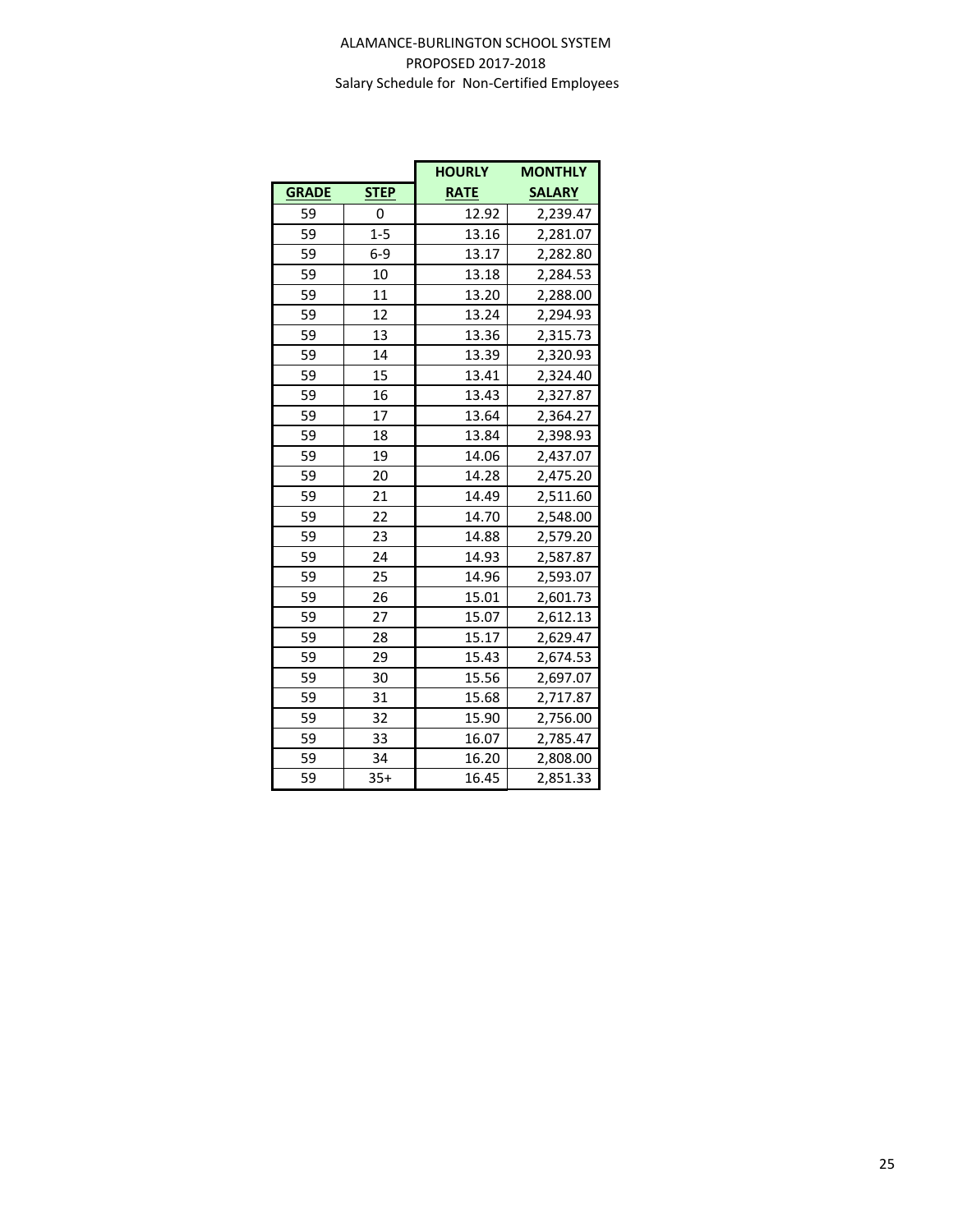|              |             | <b>HOURLY</b> | <b>MONTHLY</b> |
|--------------|-------------|---------------|----------------|
| <b>GRADE</b> | <b>STEP</b> | <b>RATE</b>   | <b>SALARY</b>  |
| 60           | 0           | 13.23         | 2,293.27       |
| 60           | $1 - 5$     | 13.47         | 2,334.94       |
| 60           | $6-9$       | 13.48         | 2,336.67       |
| 60           | 10          | 13.49         | 2,338.41       |
| 60           | 11          | 13.53         | 2,345.34       |
| 60           | 12          | 13.57         | 2,352.27       |
| 60           | 13          | 13.67         | 2,369.61       |
| 60           | 14          | 13.84         | 2,399.07       |
| 60           | 15          | 14.03         | 2,431.14       |
| 60           | 16          | 14.20         | 2,462.10       |
| 60           | 17          | 14.35         | 2,487.90       |
| 60           | 18          | 14.49         | 2,511.98       |
| 60           | 19          | 14.64         | 2,537.78       |
| 60           | 20          | 14.80         | 2,565.47       |
| 60           | 21          | 14.95         | 2,591.47       |
| 60           | 22          | 15.11         | 2,619.21       |
| 60           | 23          | 15.26         | 2,645.21       |
| 60           | 24          | 15.43         | 2,675.38       |
| 60           | 25          | 15.59         | 2,702.90       |
| 60           | 26          | 15.75         | 2,730.42       |
| 60           | 27          | 15.93         | 2,761.38       |
| 60           | 28          | 16.10         | 2,790.81       |
| 60           | 29          | 16.26         | 2,818.54       |
| 60           | 30          | 16.44         | 2,849.74       |
| 60           | 31          | 16.63         | 2,881.78       |
| 60           | 32          | 16.80         | 2,912.14       |
| 60           | 33          | 16.99         | 2,945.42       |
| 60           | 34          | 17.16         | 2,974.66       |
| 60           | $35+$       | 17.36         | 3,009.06       |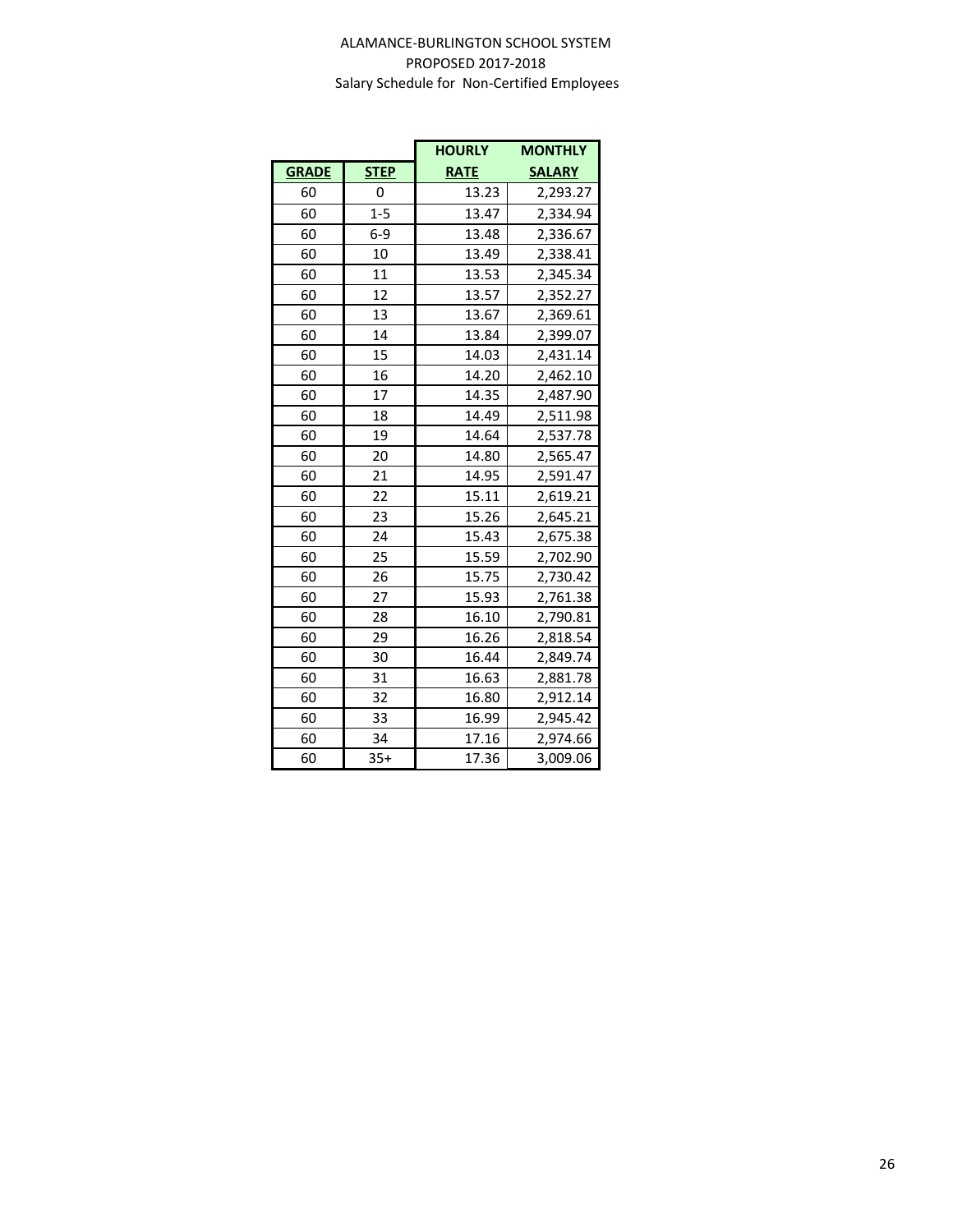|              |             | <b>HOURLY</b> | <b>MONTHLY</b> |
|--------------|-------------|---------------|----------------|
| <b>GRADE</b> | <b>STEP</b> | <b>RATE</b>   | <b>SALARY</b>  |
| 61           | 0           | 13.69         | 2,372.27       |
| 61           | $1 - 5$     | 13.93         | 2,413.94       |
| 61           | $6-9$       | 13.94         | 2,415.66       |
| 61           | 10          | 13.95         | 2,417.38       |
| 61           | 11          | 13.98         | 2,422.54       |
| 61           | 12          | 14.02         | 2,429.42       |
| 61           | 13          | 14.13         | 2,448.34       |
| 61           | 14          | 14.15         | 2,453.50       |
| 61           | 15          | 14.17         | 2,456.94       |
| 61           | 16          | 14.20         | 2,462.10       |
| 61           | 17          | 14.41         | 2,498.22       |
| 61           | 18          | 14.64         | 2,537.78       |
| 61           | 19          | 14.86         | 2,575.62       |
| 61           | 20          | 15.10         | 2,616.90       |
| 61           | 21          | 15.33         | 2,656.46       |
| 61           | 22          | 15.55         | 2,696.02       |
| 61           | 23          | 15.75         | 2,730.42       |
| 61           | 24          | 15.85         | 2,747.62       |
| 61           | 25          | 15.91         | 2,757.94       |
| 61           | 26          | 16.00         | 2,773.42       |
| 61           | 27          | 16.01         | 2,775.14       |
| 61           | 28          | 16.12         | 2,794.06       |
| 61           | 29          | 16.33         | 2,830.18       |
| 61           | 30          | 16.47         | 2,854.26       |
| 61           | 31          | 16.68         | 2,890.38       |
| 61           | 32          | 16.86         | 2,923.06       |
| 61           | 33          | 17.02         | 2,950.58       |
| 61           | 34          | 17.18         | 2,978.10       |
| 61           | $35+$       | 17.44         | 3,022.82       |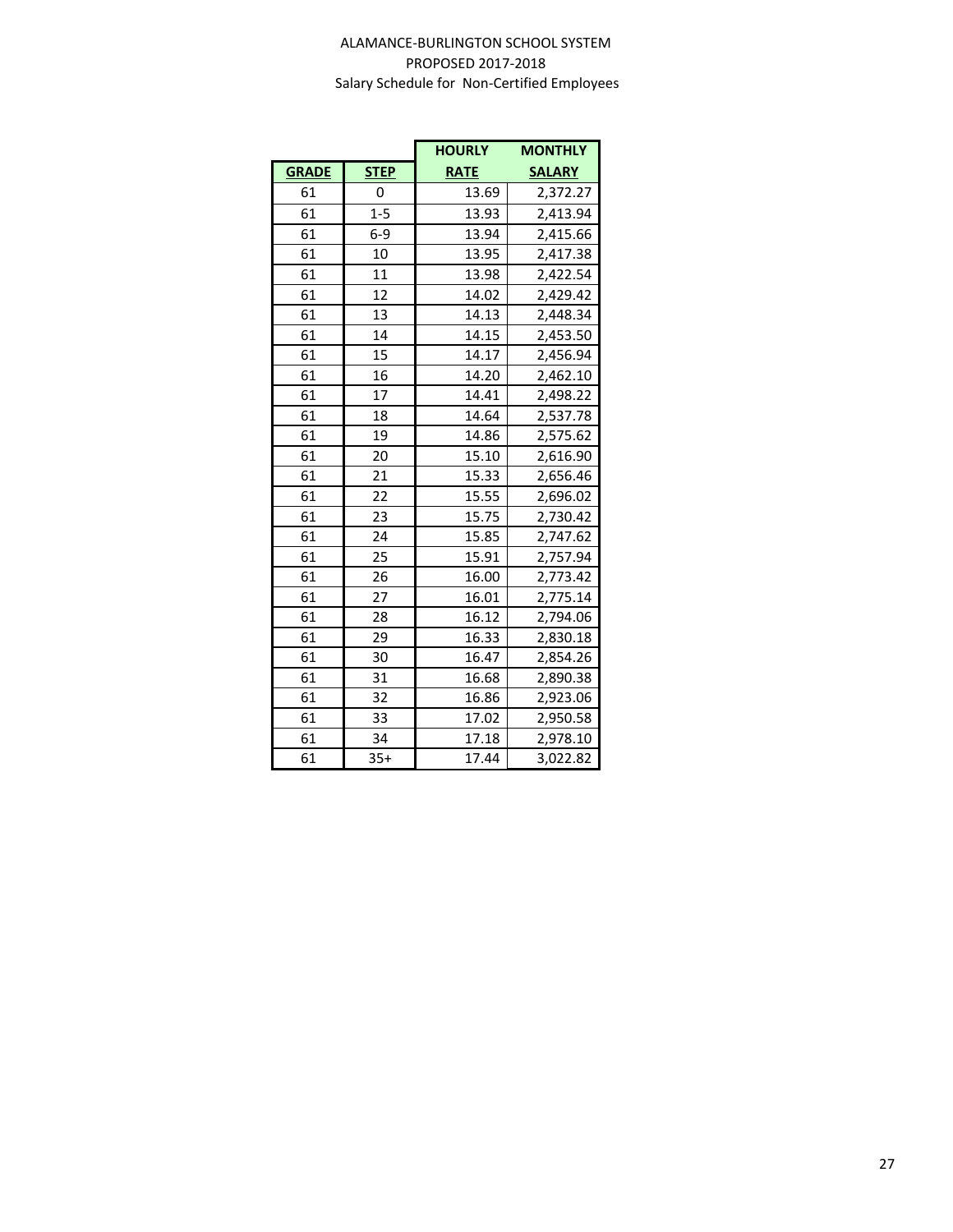|              |             | <b>HOURLY</b> | <b>MONTHLY</b> |
|--------------|-------------|---------------|----------------|
| <b>GRADE</b> | <b>STEP</b> | <b>RATE</b>   | <b>SALARY</b>  |
| 62           | 0           | 14.13         | 2,449.67       |
| 62           | $1 - 5$     | 14.37         | 2,491.34       |
| 62           | $6-9$       | 14.38         | 2,493.06       |
| 62           | 10          | 14.39         | 2,494.78       |
| 62           | 11          | 14.41         | 2,498.22       |
| 62           | 12          | 14.45         | 2,505.10       |
| 62           | 13          | 14.55         | 2,522.30       |
| 62           | 14          | 14.77         | 2,560.14       |
| 62           | 15          | 14.98         | 2,596.26       |
| 62           | 16          | 15.17         | 2,628.94       |
| 62           | 17          | 15.34         | 2,658.18       |
| 62           | 18          | 15.49         | 2,685.70       |
| 62           | 19          | 15.64         | 2,711.50       |
| 62           | 20          | 15.81         | 2,740.74       |
| 62           | 21          | 15.99         | 2,771.70       |
| 62           | 22          | 16.15         | 2,799.22       |
| 62           | 23          | 16.33         | 2,830.18       |
| 62           | 24          | 16.50         | 2,859.42       |
| 62           | 25          | 16.69         | 2,892.10       |
| 62           | 26          | 16.86         | 2,923.06       |
| 62           | 27          | 17.04         | 2,954.02       |
| 62           | 28          | 17.22         | 2,984.98       |
| 62           | 29          | 17.42         | 3,019.38       |
| 62           | 30          | 17.60         | 3,050.34       |
| 62           | 31          | 17.79         | 3,083.02       |
| 62           | 32          | 18.00         | 3,119.14       |
| 62           | 33          | 18.18         | 3,151.82       |
| 62           | 34          | 18.38         | 3,186.22       |
| 62           | $35+$       | 18.59         | 3,222.34       |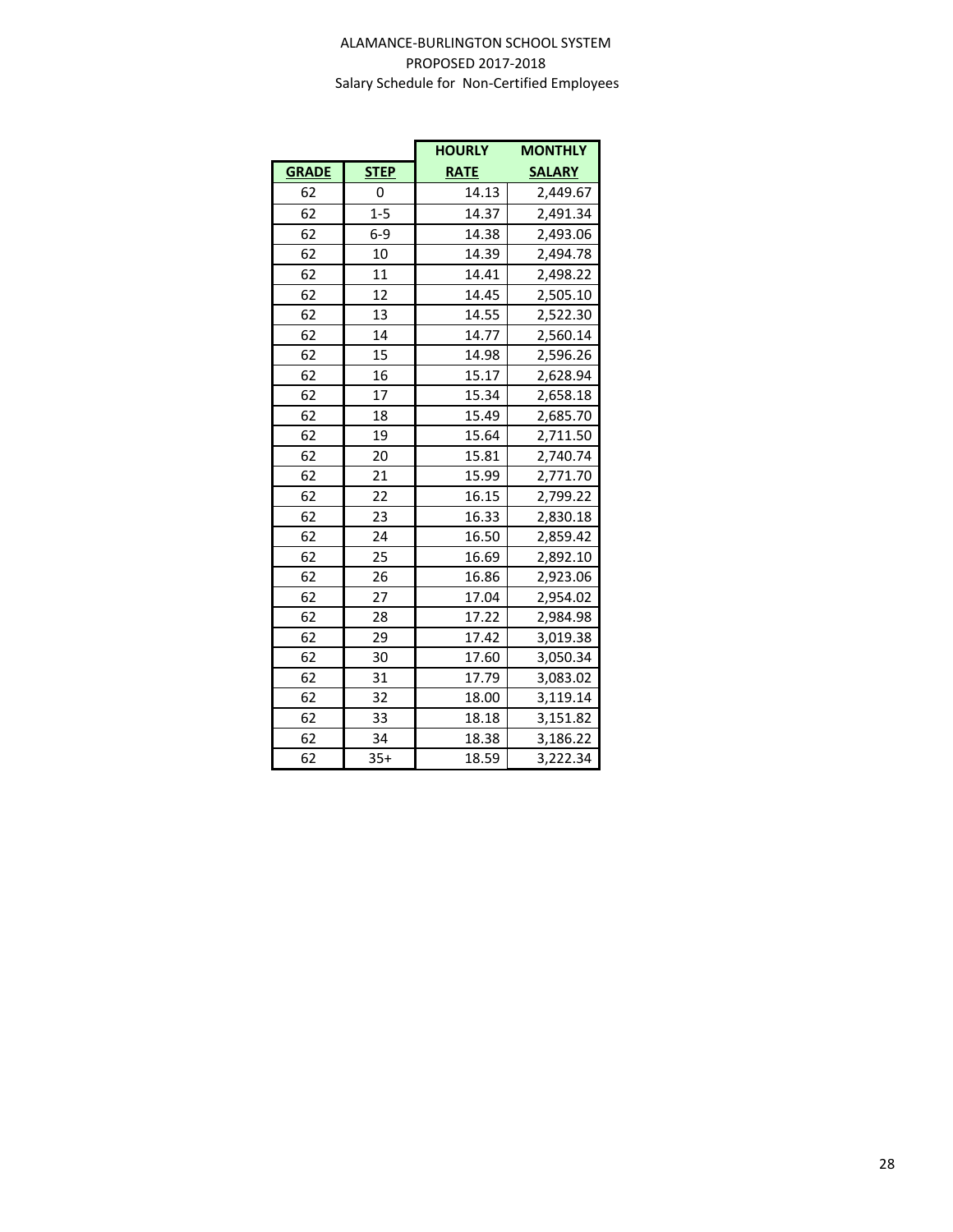|              |             | <b>HOURLY</b> | <b>MONTHLY</b> |
|--------------|-------------|---------------|----------------|
| <b>GRADE</b> | <b>STEP</b> | <b>RATE</b>   | <b>SALARY</b>  |
| 63           | 0           | 14.61         | 2,532.23       |
| 63           | $1 - 5$     | 14.85         | 2,573.90       |
| 63           | $6-9$       | 14.86         | 2,575.62       |
| 63           | 10          | 14.87         | 2,577.34       |
| 63           | 11          | 14.89         | 2,580.78       |
| 63           | 12          | 14.94         | 2,589.38       |
| 63           | 13          | 15.05         | 2,608.30       |
| 63           | 14          | 15.24         | 2,640.98       |
| 63           | 15          | 15.43         | 2,675.38       |
| 63           | 16          | 15.68         | 2,718.38       |
| 63           | 17          | 15.85         | 2,747.62       |
| 63           | 18          | 16.02         | 2,776.86       |
| 63           | 19          | 16.18         | 2,804.38       |
| 63           | 20          | 16.36         | 2,835.34       |
| 63           | 21          | 16.53         | 2,864.58       |
| 63           | 22          | 16.71         | 2,897.26       |
| 63           | 23          | 16.89         | 2,928.22       |
| 63           | 24          | 17.07         | 2,959.18       |
| 63           | 25          | 17.24         | 2,988.42       |
| 63           | 26          | 17.44         | 3,022.82       |
| 63           | 27          | 17.63         | 3,055.50       |
| 63           | 28          | 17.83         | 3,089.90       |
| 63           | 29          | 18.02         | 3,124.30       |
| 63           | 30          | 18.22         | 3,158.70       |
| 63           | 31          | 18.41         | 3,191.38       |
| 63           | 32          | 18.62         | 3,227.50       |
| 63           | 33          | 18.84         | 3,265.34       |
| 63           | 34          | 19.04         | 3,299.74       |
| 63           | $35+$       | 19.24         | 3,334.14       |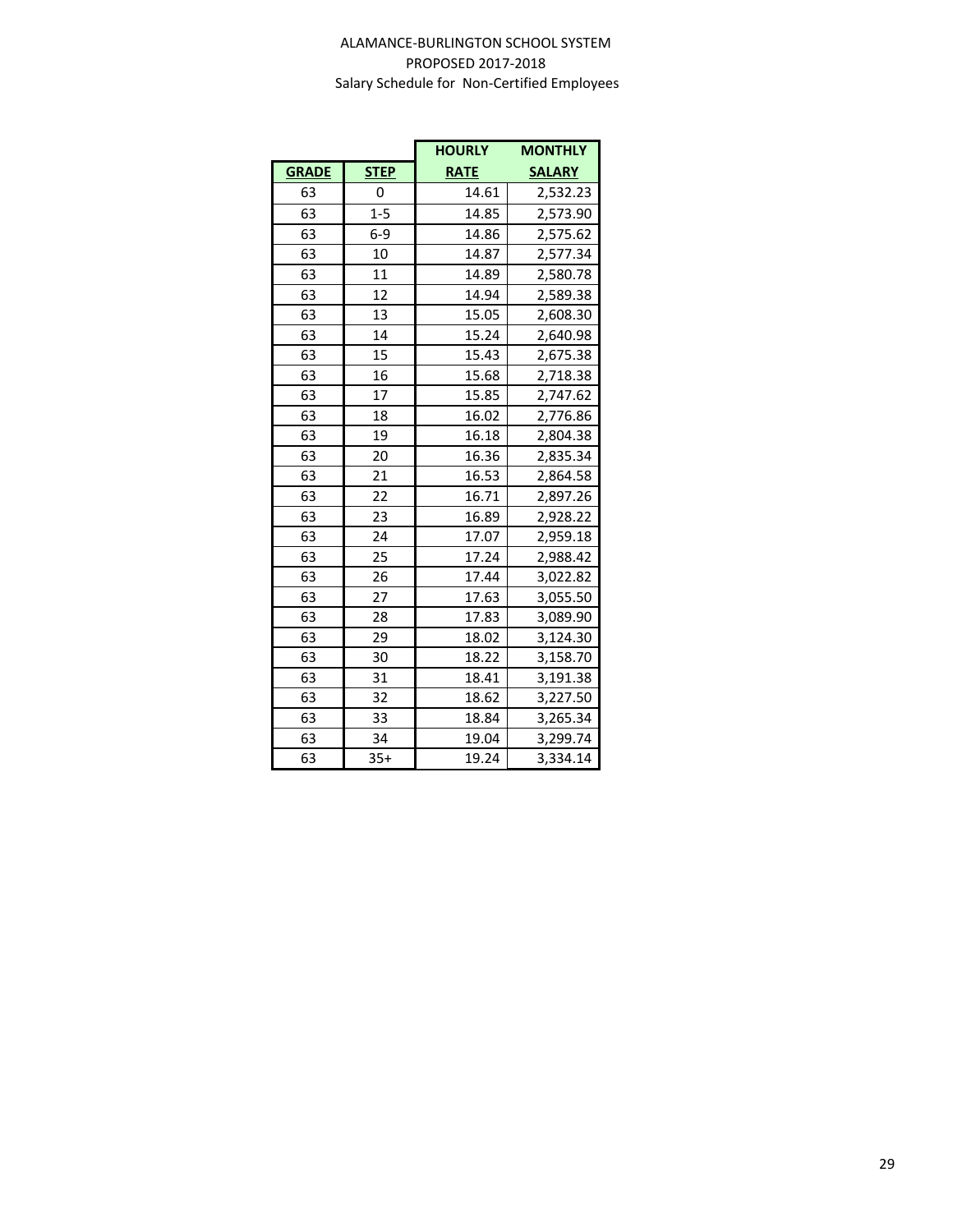|              |             | <b>HOURLY</b> | <b>MONTHLY</b> |
|--------------|-------------|---------------|----------------|
| <b>GRADE</b> | <b>STEP</b> | <b>RATE</b>   | <b>SALARY</b>  |
| 64           | 0           | 15.09         | 2,614.79       |
| 64           | $1 - 5$     | 15.33         | 2,656.46       |
| 64           | $6-9$       | 15.34         | 2,658.18       |
| 64           | 10          | 15.35         | 2,659.90       |
| 64           | 11          | 15.39         | 2,666.78       |
| 64           | 12          | 15.42         | 2,673.66       |
| 64           | 13          | 15.53         | 2,692.58       |
| 64           | 14          | 15.55         | 2,696.02       |
| 64           | 15          | 15.58         | 2,701.18       |
| 64           | 16          | 15.75         | 2,730.42       |
| 64           | 17          | 15.93         | 2,761.38       |
| 64           | 18          | 16.10         | 2,790.62       |
| 64           | 19          | 16.36         | 2,835.34       |
| 64           | 20          | 16.63         | 2,881.78       |
| 64           | 21          | 16.89         | 2,928.22       |
| 64           | 22          | 17.10         | 2,964.34       |
| 64           | 23          | 17.36         | 3,009.06       |
| 64           | 24          | 17.41         | 3,017.66       |
| 64           | 25          | 17.47         | 3,027.98       |
| 64           | 26          | 17.54         | 3,040.02       |
| 64           | 27          | 17.68         | 3,064.10       |
| 64           | 28          | 17.84         | 3,091.62       |
| 64           | 29          | 18.07         | 3,132.90       |
| 64           | 30          | 18.26         | 3,165.58       |
| 64           | 31          | 18.45         | 3,198.26       |
| 64           | 32          | 18.63         | 3,229.22       |
| 64           | 33          | 18.98         | 3,289.42       |
| 64           | 34          | 19.14         | 3,316.94       |
| 64           | $35+$       | 19.26         | 3,337.58       |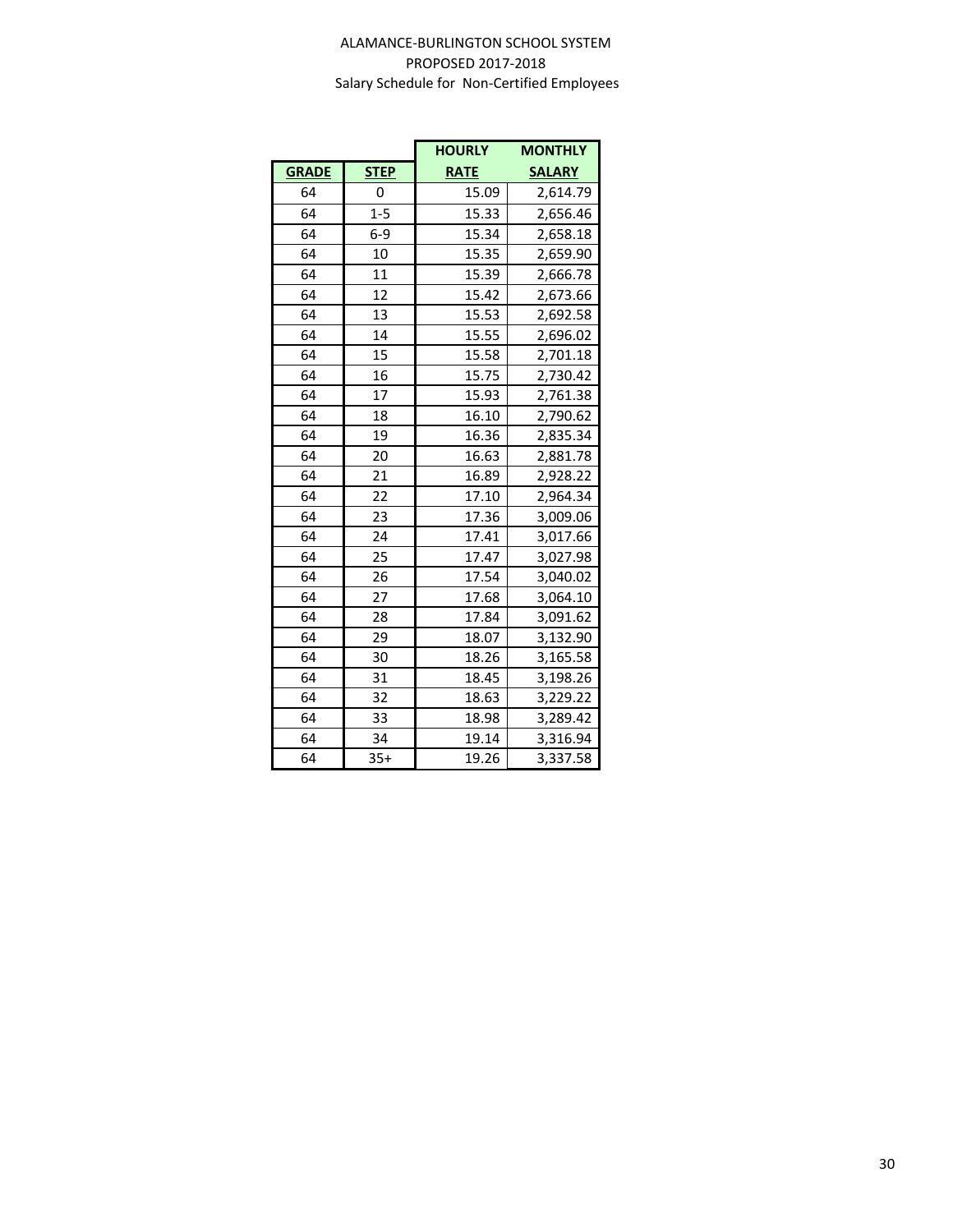|              |             | <b>HOURLY</b> | <b>MONTHLY</b> |
|--------------|-------------|---------------|----------------|
| <b>GRADE</b> | <b>STEP</b> | <b>RATE</b>   | <b>SALARY</b>  |
| 65           | 0           | 15.56         | 2,697.14       |
| 65           | $1 - 5$     | 15.80         | 2,738.81       |
| 65           | $6-9$       | 15.81         | 2,740.54       |
| 65           | 10          | 15.82         | 2,742.27       |
| 65           | 11          | 15.84         | 2,745.74       |
| 65           | 12          | 15.88         | 2,752.67       |
| 65           | 13          | 15.99         | 2,771.74       |
| 65           | 14          | 16.02         | 2,776.94       |
| 65           | 15          | 16.05         | 2,782.14       |
| 65           | 16          | 16.07         | 2,785.61       |
| 65           | 17          | 16.32         | 2,828.94       |
| 65           | 18          | 16.57         | 2,872.27       |
| 65           | 19          | 16.86         | 2,922.54       |
| 65           | 20          | 17.13         | 2,969.34       |
| 65           | 21          | 17.40         | 3,016.14       |
| 65           | 22          | 17.60         | 3,050.81       |
| 65           | 23          | 17.86         | 3,095.87       |
| 65           | 24          | 17.87         | 3,097.61       |
| 65           | 25          | 17.89         | 3,101.07       |
| 65           | 26          | 17.92         | 3,106.27       |
| 65           | 27          | 17.94         | 3,109.74       |
| 65           | 28          | 18.12         | 3,140.94       |
| 65           | 29          | 18.27         | 3,166.94       |
| 65           | 30          | 18.57         | 3,218.94       |
| 65           | 31          | 18.73         | 3,246.67       |
| 65           | 32          | 18.91         | 3,277.87       |
| 65           | 33          | 19.22         | 3,331.61       |
| 65           | 34          | 19.95         | 3,458.14       |
| 65           | $35+$       | 20.13         | 3,489.34       |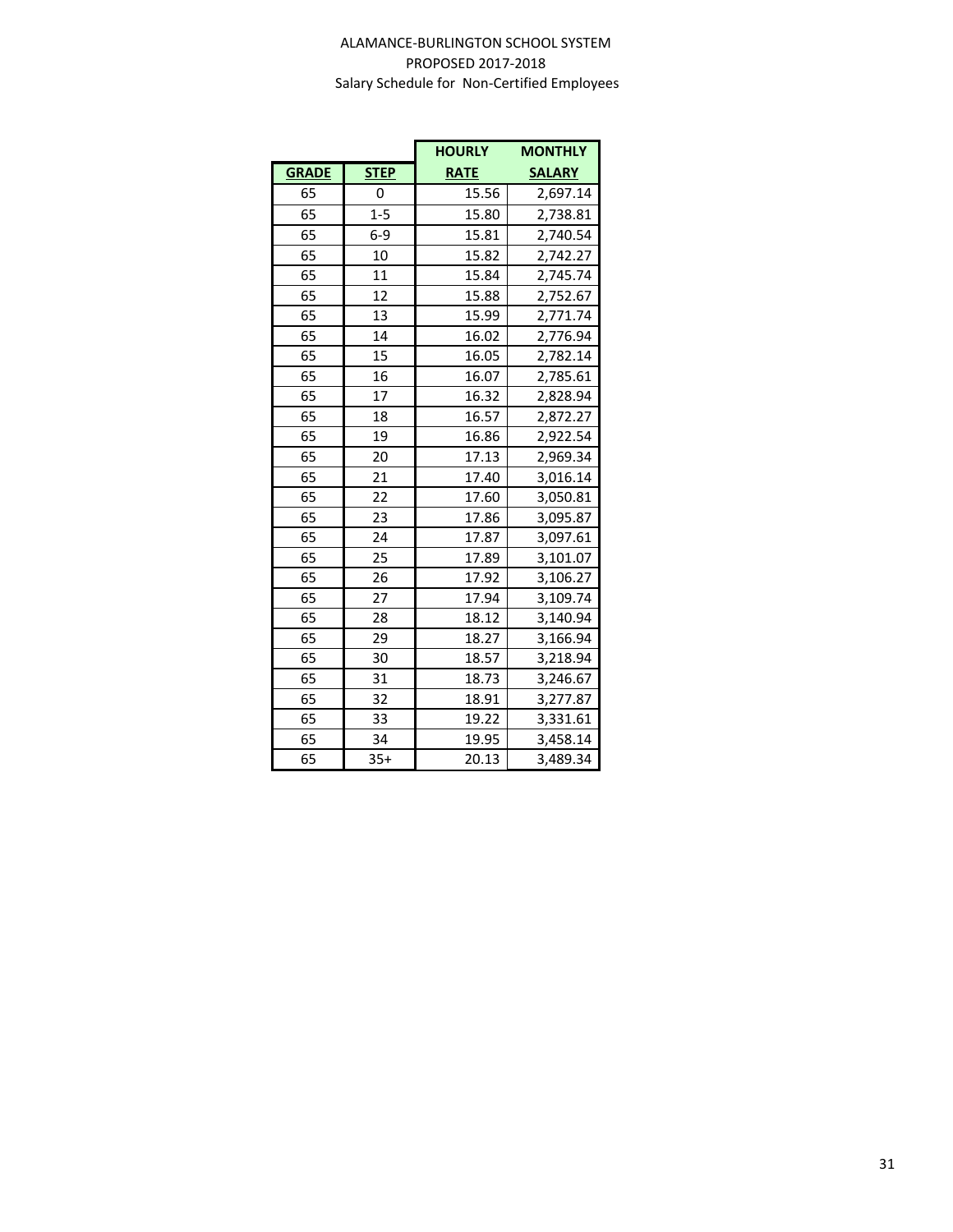|              |             | <b>HOURLY</b> | <b>MONTHLY</b> |
|--------------|-------------|---------------|----------------|
| <b>GRADE</b> | <b>STEP</b> | <b>RATE</b>   | <b>SALARY</b>  |
| 66           | 0           | 16.10         | 2,790.74       |
| 66           | $1 - 5$     | 16.34         | 2,832.41       |
| 66           | $6-9$       | 16.35         | 2,834.14       |
| 66           | 10          | 16.36         | 2,835.87       |
| 66           | 11          | 16.39         | 2,841.07       |
| 66           | 12          | 16.44         | 2,849.74       |
| 66           | 13          | 16.54         | 2,867.07       |
| 66           | 14          | 16.79         | 2,910.41       |
| 66           | 15          | 17.03         | 2,952.01       |
| 66           | 16          | 17.28         | 2,995.34       |
| 66           | 17          | 17.48         | 3,030.01       |
| 66           | 18          | 17.66         | 3,061.21       |
| 66           | 19          | 17.85         | 3,094.14       |
| 66           | 20          | 18.04         | 3,127.07       |
| 66           | 21          | 18.24         | 3,161.74       |
| 66           | 22          | 18.44         | 3,196.41       |
| 66           | 23          | 18.64         | 3,231.07       |
| 66           | 24          | 18.86         | 3,269.21       |
| 66           | 25          | 19.07         | 3,305.61       |
| 66           | 26          | 19.27         | 3,340.27       |
| 66           | 27          | 19.50         | 3,380.14       |
| 66           | 28          | 19.70         | 3,414.81       |
| 66           | 29          | 19.93         | 3,454.67       |
| 66           | 30          | 20.16         | 3,494.54       |
| 66           | 31          | 20.38         | 3,532.67       |
| 66           | 32          | 20.61         | 3,572.54       |
| 66           | 33          | 20.85         | 3,614.14       |
| 66           | 34          | 21.08         | 3,654.01       |
| 66           | $35+$       | 21.32         | 3,695.61       |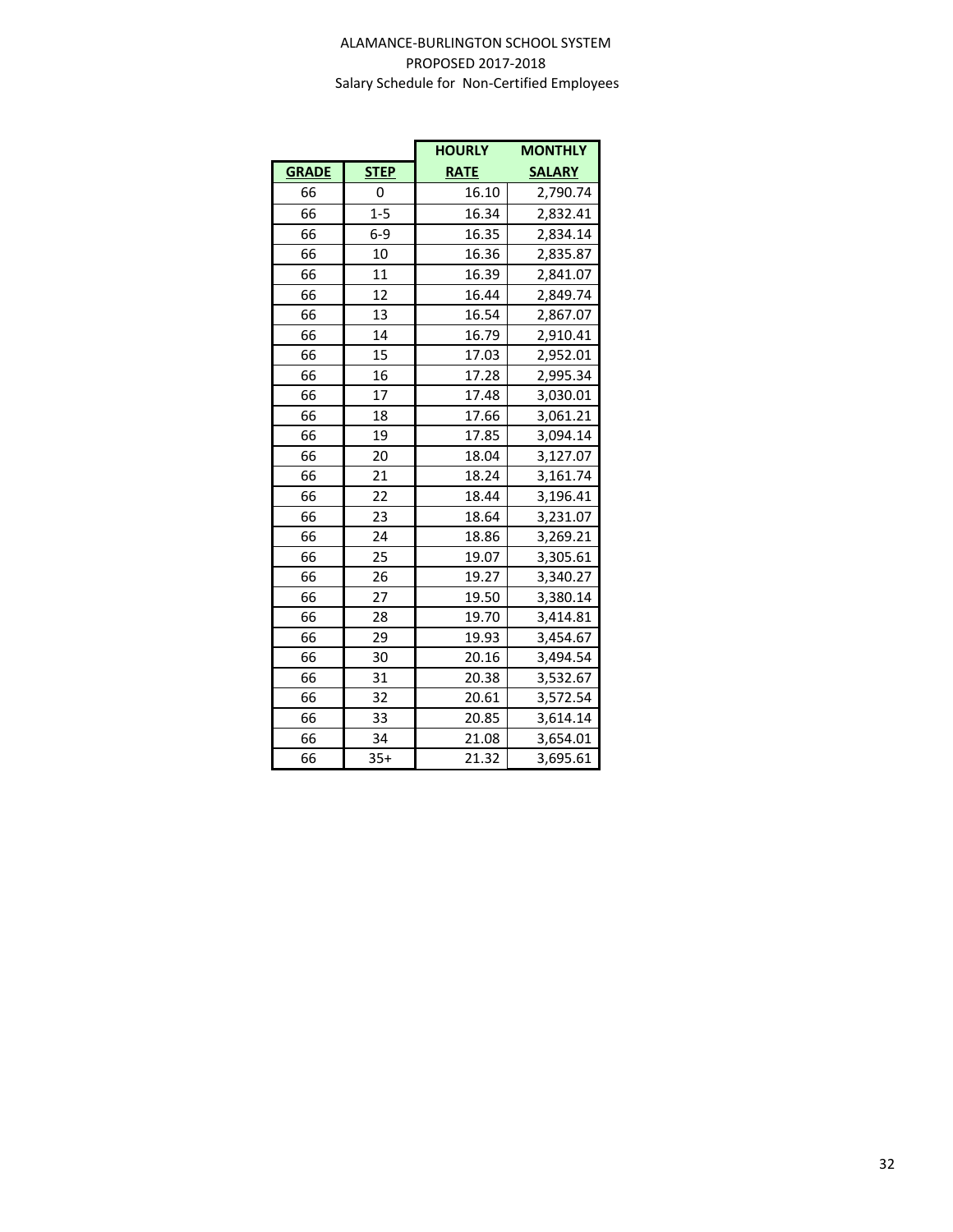|              |             | <b>HOURLY</b> | <b>MONTHLY</b> |
|--------------|-------------|---------------|----------------|
| <b>GRADE</b> | <b>STEP</b> | <b>RATE</b>   | <b>SALARY</b>  |
| 67           | 0           | 16.76         | 2,905.47       |
| 67           | $1 - 5$     | 17.00         | 2,947.14       |
| 67           | $6-9$       | 17.01         | 2,948.00       |
| 67           | 10          | 17.01         | 2,948.86       |
| 67           | 11          | 17.03         | 2,952.30       |
| 67           | 12          | 17.08         | 2,960.90       |
| 67           | 13          | 17.19         | 2,979.82       |
| 67           | 14          | 17.21         | 2,983.26       |
| 67           | 15          | 17.24         | 2,988.42       |
| 67           | 16          | 17.39         | 3,014.22       |
| 67           | 17          | 17.54         | 3,040.02       |
| 67           | 18          | 17.83         | 3,089.90       |
| 67           | 19          | 18.12         | 3,141.50       |
| 67           | 20          | 18.40         | 3,189.66       |
| 67           | 21          | 18.71         | 3,242.98       |
| 67           | 22          | 19.03         | 3,298.02       |
| 67           | 23          | 19.31         | 3,347.90       |
| 67           | 24          | 19.34         | 3,353.06       |
| 67           | 25          | 19.39         | 3,361.66       |
| 67           | 26          | 19.47         | 3,375.42       |
| 67           | 27          | 19.59         | 3,396.06       |
| 67           | 28          | 19.82         | 3,435.62       |
| 67           | 29          | 20.00         | 3,466.58       |
| 67           | 30          | 20.38         | 3,531.94       |
| 67           | 31          | 20.57         | 3,564.62       |
| 67           | 32          | 20.71         | 3,590.42       |
| 67           | 33          | 20.91         | 3,624.82       |
| 67           | 34          | 21.18         | 3,671.26       |
| 67           | $35+$       | 21.46         | 3,719.42       |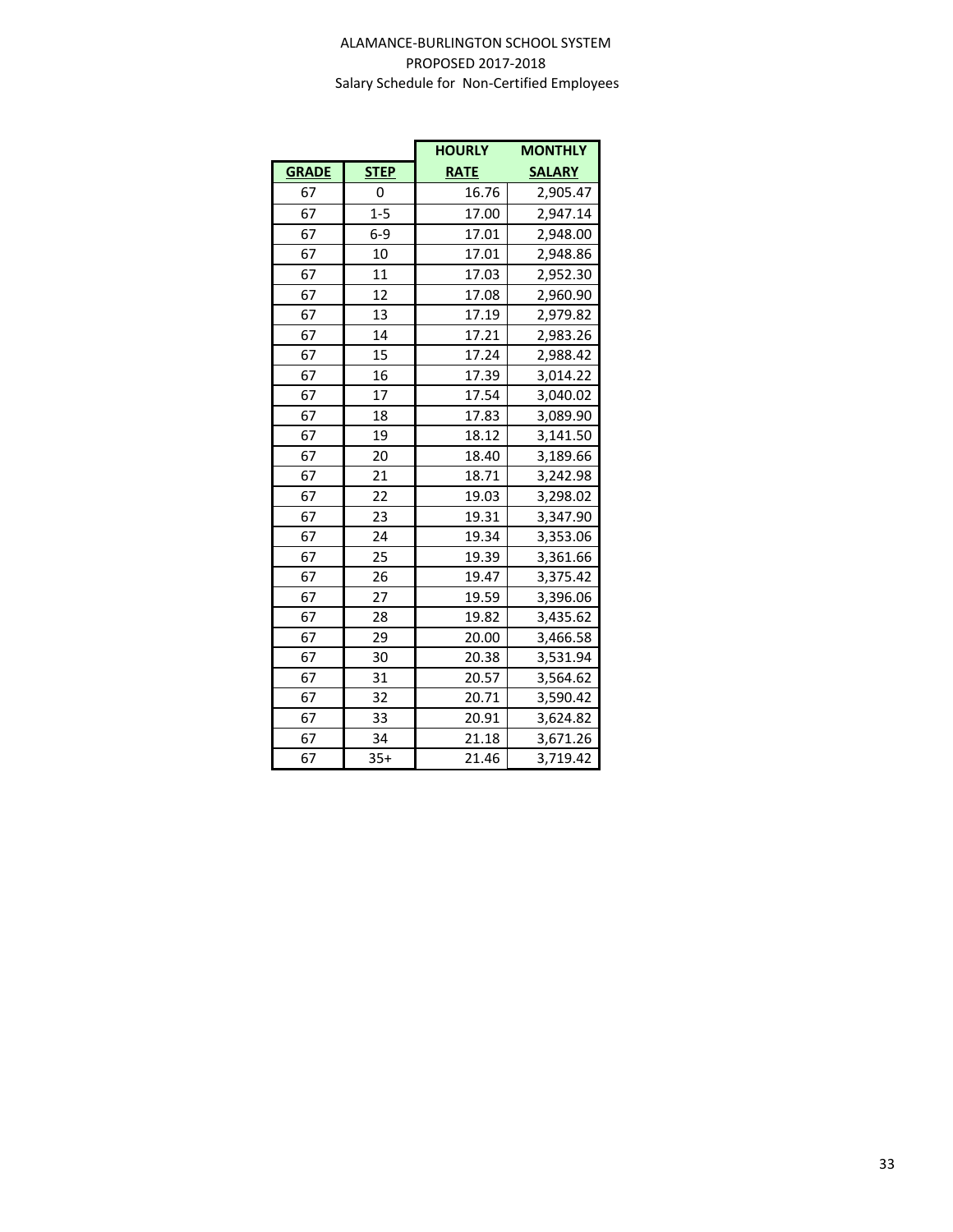|              |             | <b>HOURLY</b> | <b>MONTHLY</b> |
|--------------|-------------|---------------|----------------|
| <b>GRADE</b> | <b>STEP</b> | <b>RATE</b>   | <b>SALARY</b>  |
| 68           | 0           | 17.35         | 3,006.95       |
| 68           | $1 - 5$     | 17.59         | 3,048.62       |
| 68           | $6-9$       | 17.60         | 3,050.34       |
| 68           | 10          | 17.61         | 3,052.06       |
| 68           | 11          | 17.64         | 3,057.22       |
| 68           | 12          | 17.68         | 3,064.10       |
| 68           | 13          | 17.79         | 3,083.02       |
| 68           | 14          | 17.82         | 3,088.18       |
| 68           | 15          | 17.85         | 3,093.34       |
| 68           | 16          | 17.86         | 3,095.06       |
| 68           | 17          | 18.15         | 3,146.66       |
| 68           | 18          | 18.45         | 3,198.26       |
| 68           | 19          | 18.77         | 3,253.30       |
| 68           | 20          | 19.06         | 3,303.18       |
| 68           | 21          | 19.37         | 3,358.22       |
| 68           | 22          | 19.59         | 3,396.06       |
| 68           | 23          | 19.87         | 3,444.22       |
| 68           | 24          | 19.90         | 3,449.38       |
| 68           | 25          | 19.93         | 3,454.54       |
| 68           | 26          | 19.94         | 3,456.26       |
| 68           | 27          | 20.00         | 3,466.58       |
| 68           | 28          | 20.18         | 3,497.54       |
| 68           | 29          | 20.34         | 3,525.06       |
| 68           | 30          | 20.71         | 3,590.42       |
| 68           | 31          | 21.46         | 3,719.42       |
| 68           | 32          | 21.66         | 3,753.82       |
| 68           | 33          | 21.88         | 3,793.38       |
| 68           | 34          | 22.29         | 3,863.90       |
| 68           | $35+$       | 22.50         | 3,900.02       |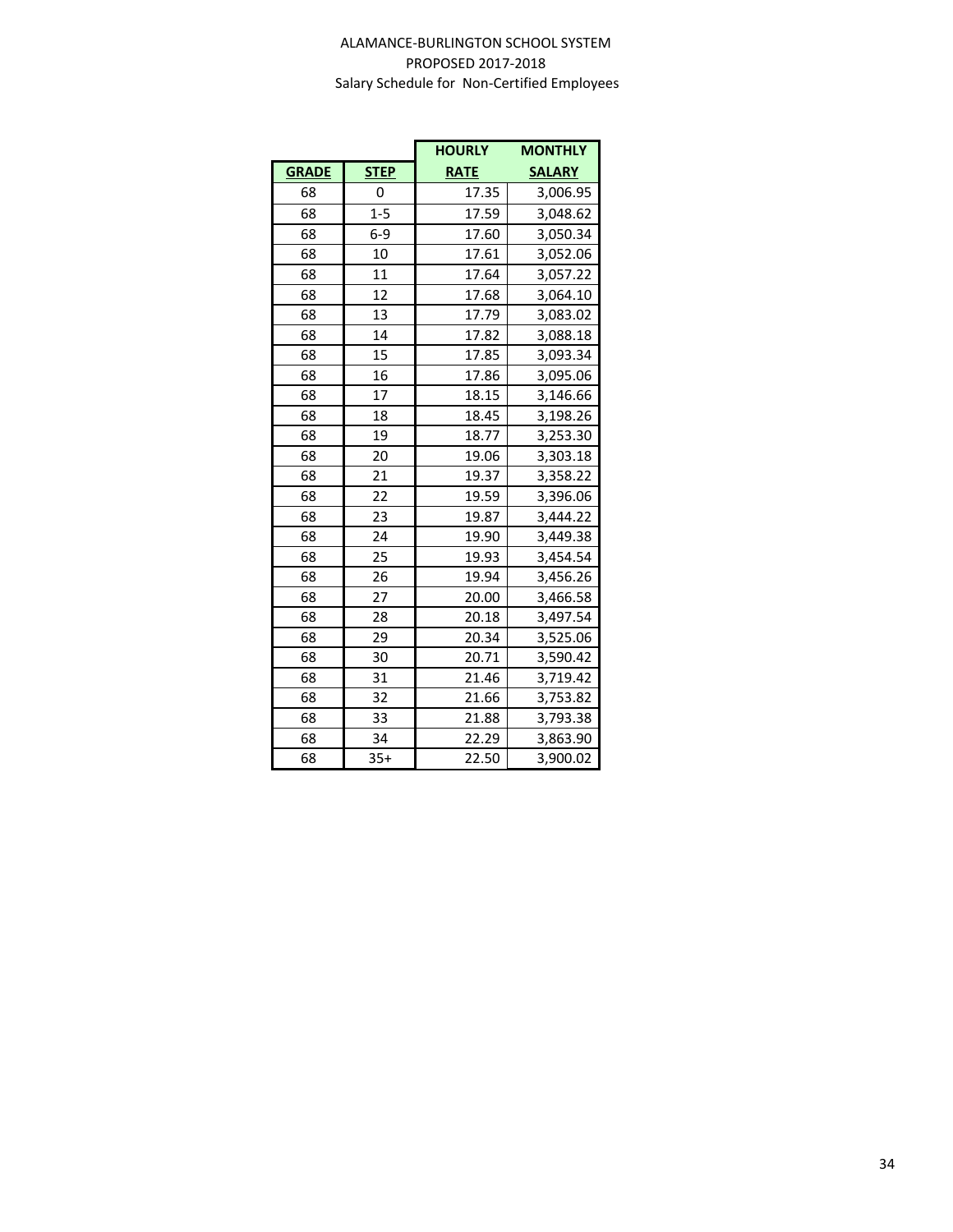|              |             | <b>HOURLY</b> | <b>MONTHLY</b> |
|--------------|-------------|---------------|----------------|
| <b>GRADE</b> | <b>STEP</b> | <b>RATE</b>   | <b>SALARY</b>  |
| 70           | 0           | 18.64         | 3,231.00       |
| 70           | $1 - 5$     | 18.88         | 3,272.67       |
| 70           | $6-9$       | 18.89         | 3,274.41       |
| 70           | 10          | 18.90         | 3,276.14       |
| 70           | 11          | 18.93         | 3,281.34       |
| 70           | 12          | 18.97         | 3,288.27       |
| 70           | 13          | 19.08         | 3,307.34       |
| 70           | 14          | 19.10         | 3,310.81       |
| 70           | 15          | 19.12         | 3,314.27       |
| 70           | 16          | 19.14         | 3,317.74       |
| 70           | 17          | 19.46         | 3,373.21       |
| 70           | 18          | 19.79         | 3,430.41       |
| 70           | 19          | 20.13         | 3,489.34       |
| 70           | 20          | 20.46         | 3,546.54       |
| 70           | 21          | 20.80         | 3,605.47       |
| 70           | 22          | 21.06         | 3,650.54       |
| 70           | 23          | 21.37         | 3,704.27       |
| 70           | 24          | 21.42         | 3,712.94       |
| 70           | 25          | 21.50         | 3,726.81       |
| 70           | 26          | 21.56         | 3,737.21       |
| 70           | 27          | 21.62         | 3,747.61       |
| 70           | 28          | 21.83         | 3,784.01       |
| 70           | 29          | 22.24         | 3,855.07       |
| 70           | 30          | 22.46         | 3,893.21       |
| 70           | 31          | 22.65         | 3,926.14       |
| 70           | 32          | 23.08         | 4,000.67       |
| 70           | 33          | 23.29         | 4,037.07       |
| 70           | 34          | 23.51         | 4,075.21       |
| 70           | $35+$       | 23.93         | 4,148.01       |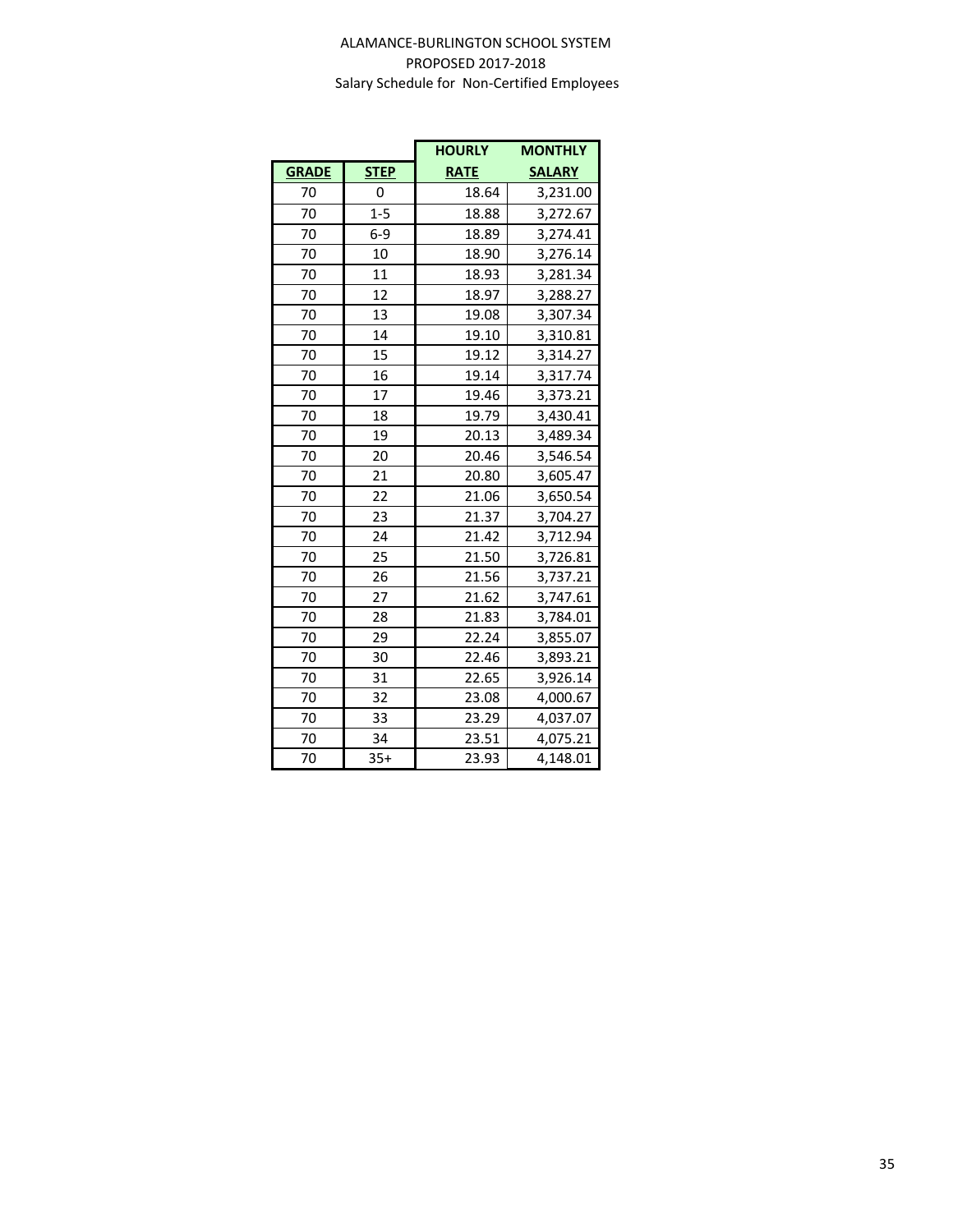|              |                | <b>HOURLY</b> | <b>MONTHLY</b> |  |
|--------------|----------------|---------------|----------------|--|
| <b>GRADE</b> | <b>STEP</b>    | <b>RATE</b>   | <b>SALARY</b>  |  |
| 72           | $\overline{0}$ | 20.05         | 3,475.40       |  |
| 72           | $1 - 5$        | 20.29         | 3,517.07       |  |
| 72           | $6-9$          | 20.30         | 3,518.81       |  |
| 72           | 10             | 20.31         | 3,520.54       |  |
| 72           | 11             | 20.34         | 3,525.74       |  |
| 72           | 12             | 20.38         | 3,532.67       |  |
| 72           | 13             | 20.49         | 3,551.74       |  |
| 72           | 14             | 20.51         | 3,555.21       |  |
| 72           | 15             | 20.54         | 3,560.41       |  |
| 72           | 16             | 20.55         | 3,562.14       |  |
| 72           | 17             | 20.90         | 3,622.81       |  |
| 72           | 18             | 21.25         | 3,683.47       |  |
| 72           | 19             | 21.62         | 3,747.61       |  |
| 72           | 20             | 21.98         | 3,810.01       |  |
| 72           | 21             | 22.36         | 3,875.87       |  |
| 72           | 22             | 22.63         | 3,922.67       |  |
| 72           | 23             | 23.00         | 3,986.81       |  |
| 72           | 24             | 23.05         | 3,995.47       |  |
| 72           | 25             | 23.12         | 4,007.61       |  |
| 72           | 26             | 23.18         | 4,018.01       |  |
| 72           | 27             | 23.29         | 4,037.07       |  |
| 72           | 28             | 23.51         | 4,075.21       |  |
| 72           | 29             | 23.93         | 4,148.01       |  |
| 72           | 30             | 24.14         | 4,184.41       |  |
| 72           | 31             | 24.40         | 4,229.47       |  |
| 72           | 32             | 24.82         | 4,302.27       |  |
| 72           | 33             | 25.07         | 4,345.61       |  |
| 72           | 34             | 25.35         | 4,394.14       |  |
| 72           | $35+$          | 25.84         | 4,479.07       |  |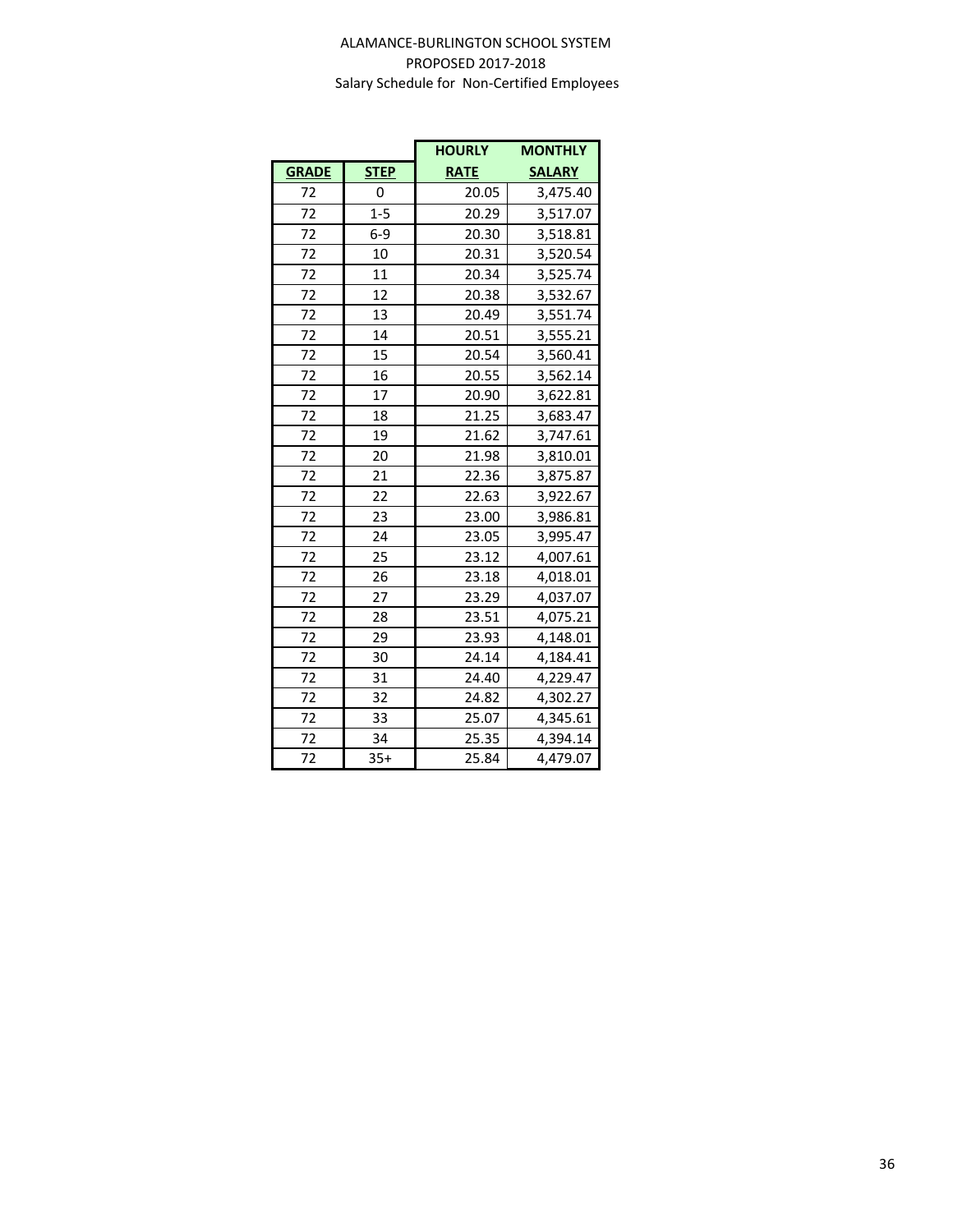|              |             | <b>HOURLY</b> | <b>MONTHLY</b> |  |
|--------------|-------------|---------------|----------------|--|
| <b>GRADE</b> | <b>STEP</b> | <b>RATE</b>   | <b>SALARY</b>  |  |
| 76           | 0           | 23.51         | 4,075.07       |  |
| 76           | $1 - 5$     | 23.75         | 4,116.74       |  |
| 76           | $6-9$       | 23.77         | 4,119.32       |  |
| 76           | 10          | 23.77         | 4,120.61       |  |
| 76           | 11          | 23.78         | 4,121.90       |  |
| 76           | 12          | 24.24         | 4,201.02       |  |
| 76           | 13          | 24.37         | 4,223.38       |  |
| 76           | 14          | 24.48         | 4,244.02       |  |
| 76           | 15          | 24.79         | 4,297.34       |  |
| 76           | 16          | 24.95         | 4,324.86       |  |
| 76           | 17          | 25.30         | 4,385.06       |  |
| 76           | 18          | 25.65         | 4,445.26       |  |
| 76           | 19          | 26.04         | 4,514.06       |  |
| 76           | 20          | 26.40         | 4,575.98       |  |
| 76           | 21          | 26.79         | 4,643.06       |  |
| 76           | 22          | 27.16         | 4,708.42       |  |
| 76           | 23          | 27.55         | 4,775.50       |  |
| 76           | 24          | 27.94         | 4,842.58       |  |
| 76           | 25          | 28.36         | 4,916.54       |  |
| 76           | 26          | 28.77         | 4,987.06       |  |
| 76           | 27          | 29.20         | 5,061.02       |  |
| 76           | 28          | 29.60         | 5,129.82       |  |
| 76           | 29          | 30.00         | 5,200.34       |  |
| 76           | 30          | 30.47         | 5,281.18       |  |
| 76           | 31          | 30.89         | 5,353.42       |  |
| 76           | 32          | 31.33         | 5,430.82       |  |
| 76           | 33          | 31.79         | 5,509.94       |  |
| 76           | 34          | 32.25         | 5,590.78       |  |
| 76           | $35+$       | 32.72         | 5,671.62       |  |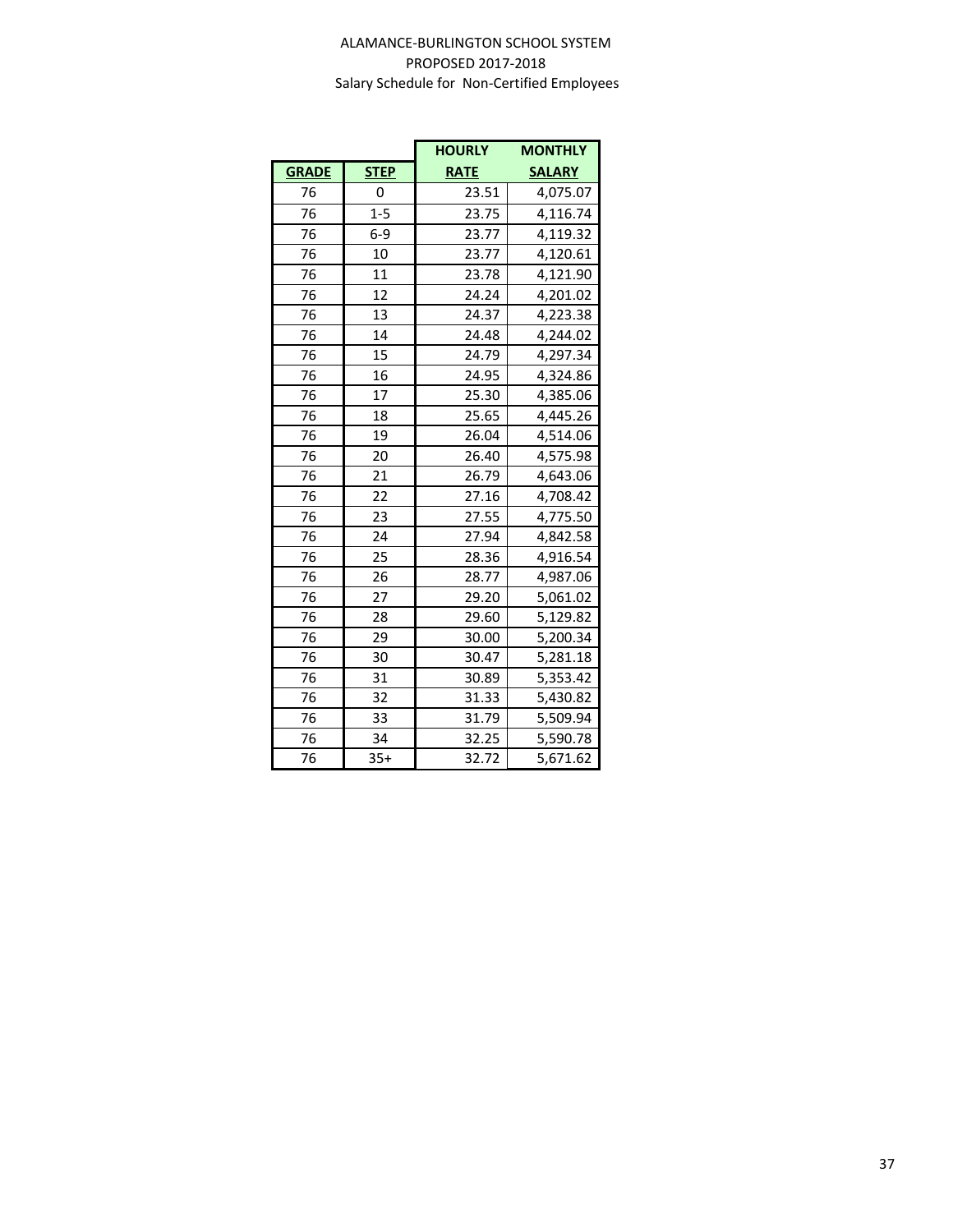## ALAMANCE-BURLINGTON SCHOOL SYSTEM School Year 2017-2018 State Salary Schedule for Bus Drivers and Bus Monitors

|                   |                | <b>STATE</b>  | <b>LOCAL</b>  | <b>TOTAL</b>  |
|-------------------|----------------|---------------|---------------|---------------|
|                   |                | <b>HOURLY</b> | <b>HOURLY</b> | <b>HOURLY</b> |
| <b>GRADE</b>      | <b>STEP</b>    | <b>RATE</b>   | <b>RATE</b>   | <b>RATE</b>   |
| <b>BUS/BUSMON</b> | 0              | 12.50         | 0             | 12.50         |
| <b>BUS/BUSMON</b> | 1              | 12.56         | 0             | 12.56         |
| <b>BUS/BUSMON</b> | $\overline{2}$ | 12.62         | 0             | 12.62         |
| <b>BUS/BUSMON</b> | 3              | 12.67         | 0             | 12.67         |
| <b>BUS/BUSMON</b> | 4              | 12.73         | 0             | 12.73         |
| <b>BUS/BUSMON</b> | 5              | 12.79         | 0             | 12.79         |
| <b>BUS/BUSMON</b> | 6              | 12.85         | 0             | 12.85         |
| <b>BUS/BUSMON</b> | 7              | 12.90         | 0             | 12.90         |
| <b>BUS/BUSMON</b> | 8              | 12.96         | 0             | 12.96         |
| <b>BUS/BUSMON</b> | 9              | 13.02         | 0             | 13.02         |
| <b>BUS/BUSMON</b> | 10             | 13.08         | 0             | 13.08         |
| <b>BUS/BUSMON</b> | 11             | 13.14         | 0             | 13.14         |
| <b>BUS/BUSMON</b> | 12             | 13.20         | 0             | 13.20         |
| <b>BUS/BUSMON</b> | 13             | 13.26         | 0             | 13.26         |
| <b>BUS/BUSMON</b> | 14             | 13.32         | 0             | 13.32         |
| <b>BUS/BUSMON</b> | 15             | 13.38         | 0             | 13.38         |
| <b>BUS/BUSMON</b> | 16             | 13.44         | 0             | 13.44         |
| <b>BUS/BUSMON</b> | 17             | 13.50         | 0             | 13.50         |
| <b>BUS/BUSMON</b> | 18             | 13.56         | 0             | 13.56         |
| <b>BUS/BUSMON</b> | 19             | 13.62         | 0             | 13.62         |
| <b>BUS/BUSMON</b> | 20             | 13.68         | 0             | 13.68         |
| <b>BUS/BUSMON</b> | 21             | 13.86         | 0             | 13.86         |
| <b>BUS/BUSMON</b> | 22             | 14.14         | 0             | 14.14         |
| <b>BUS/BUSMON</b> | 23             | 14.39         | 0             | 14.39         |
| <b>BUS/BUSMON</b> | 24             | 14.67         | 0             | 14.67         |
| <b>BUS/BUSMON</b> | 25             | 14.96         | 0             | 14.96         |
| <b>BUS/BUSMON</b> | 26             | 15.25         | 0             | 15.25         |
| <b>BUS/BUSMON</b> | 27             | 15.56         | 0             | 15.56         |
| <b>BUS/BUSMON</b> | 28             | 15.87         | 0             | 15.87         |
| <b>BUS/BUSMON</b> | 29             | 16.16         | 0             | 16.16         |
| <b>BUS/BUSMON</b> | 30             | 16.60         | 0             | 16.60         |
| <b>BUS/BUSMON</b> | 31             | 16.79         | 0             | 16.79         |
| <b>BUS/BUSMON</b> | 32             | 17.11         | 0.01          | 17.12         |
| <b>BUS/BUSMON</b> | 33             | 17.11         | 0.05          | 17.16         |
| <b>BUS/BUSMON</b> | 34             | 17.11         | 0.09          | 17.20         |
| <b>BUS/BUSMON</b> | 35             | 17.11         | 0.14          | 17.25         |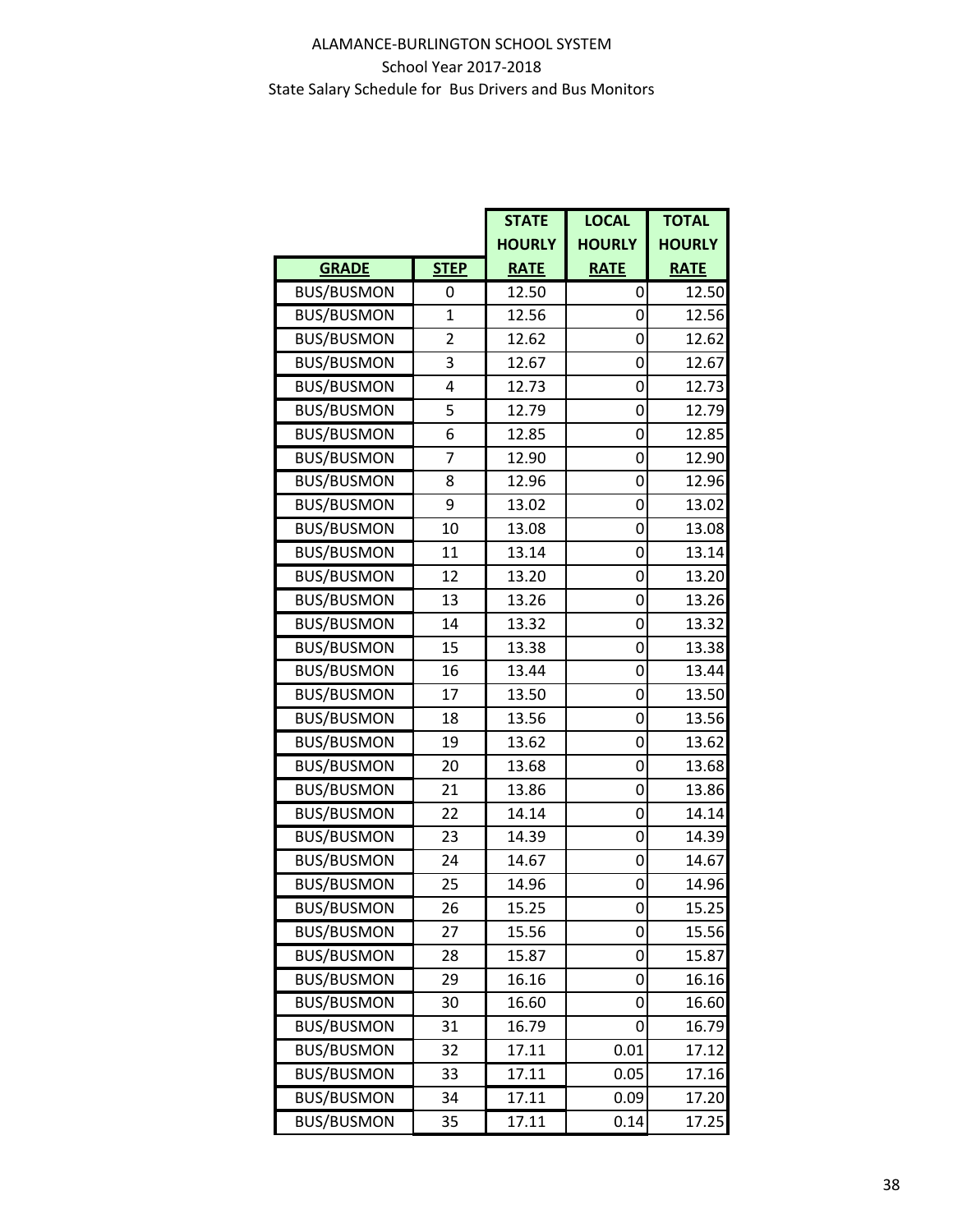#### **School Year 2017-2018**

## **Substitute Teacher Salary Schedule**

Substitute teachers holding teaching certificates are paid a daily rate of \$**103.00.**

 Substitute teachers not holding teaching certification are paid a daily rate of **\$80.00**.

 Substitute teachers who are not certificated but who have completed Effective Teacher Training (ETT) are paid \$**86.50** per day.

 Substitutes for teacher assistants are paid **\$59.00** per day. Substitutes for teacher assistants may only be employed with prior approval from the central office and are intended to be placed in Exceptional Children or Pre-Kindergarten classrooms.

 A teacher assistant who substitutes for an absent classroom teacher in the same school is paid the daily rate of an entry level teacher, \$**162.79**. However, a day's pay is docked from the teacher assistant's pay.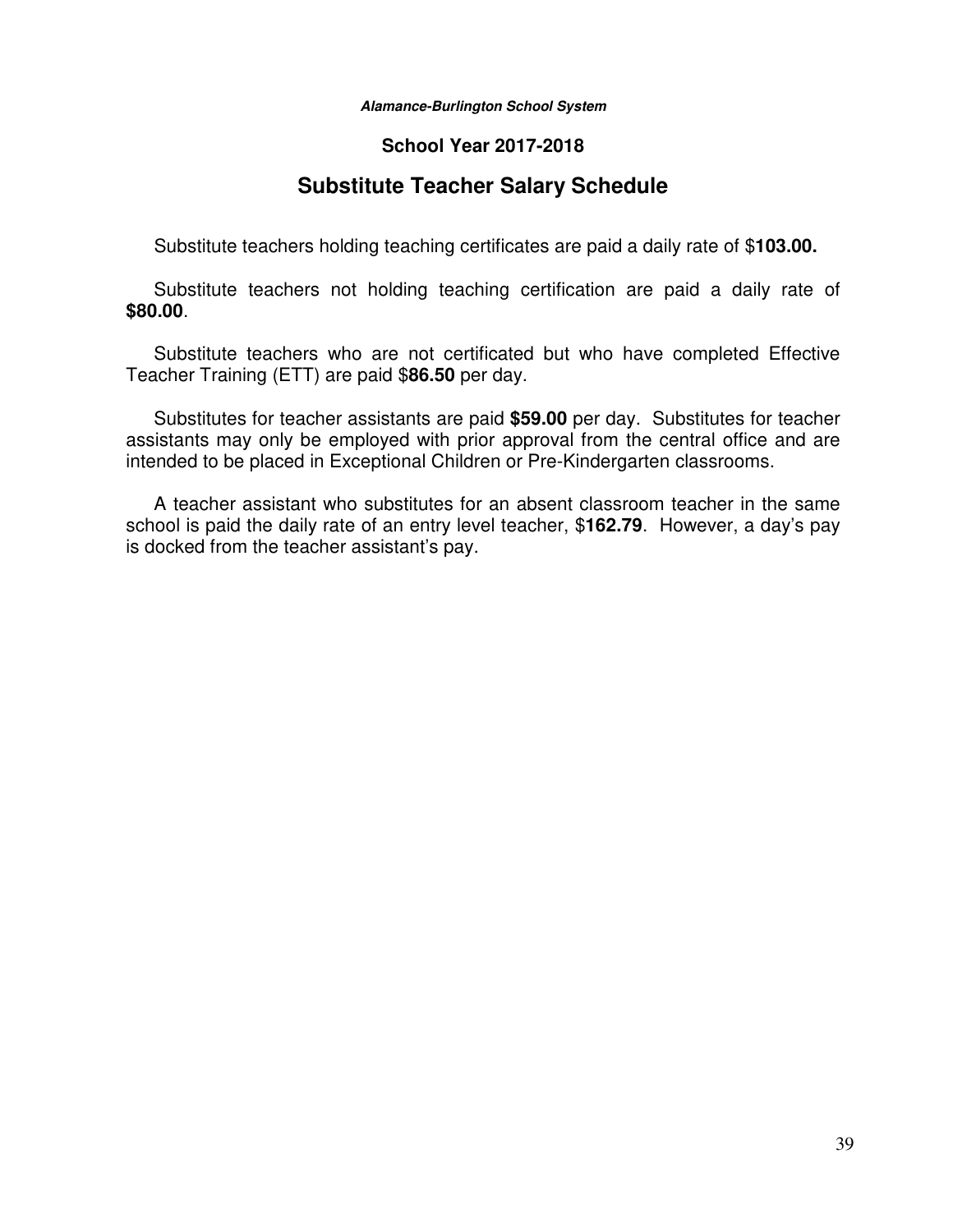### ALAMANCE BURLINGTON SCHOOL SYSTEM 2017-2018 Salary Schedule for Daycare Employees

|              |             | <b>HOURLY</b> | <b>Summer</b> |
|--------------|-------------|---------------|---------------|
| <b>GRADE</b> | <b>STEP</b> | <b>RATE</b>   | Rate          |
| Director     | 0           | 11.32         | 13.61         |
| Director     | 1-5         | 11.56         | 13.61         |
| Director     | 6           | 11.62         | 13.61         |
| Director     | 7           | 11.68         | 13.61         |
| Director     | 8           | 11.81         | 13.61         |
| Director     | 9           | 12.08         | 13.61         |
| Director     | 10          | 12.33         | 13.61         |
| Director     | 11          | 12.58         | 13.61         |
| Director     | 12          | 12.85         | 13.61         |
| Director     | 13          | 13.10         | 13.61         |
| Director     | 14          | 13.36         | 13.61         |
| Director     | 15          | 13.61         | 13.61         |
| Director     | 16+         | 13.87         | 13.61         |

|                 |             | <b>HOURLY</b> | <b>Summer</b> |
|-----------------|-------------|---------------|---------------|
| <b>GRADE</b>    | <b>STEP</b> | <b>RATE</b>   | Rate          |
| DC Staff        | 0           | 7.98          | 11.56         |
| DC Staff        | $1 - 5$     | 8.22          | 11.56         |
| DC Staff        | 6           | 8.26          | 11.56         |
| DC Staff        | 7           | 8.30          | 11.56         |
| <b>DC Staff</b> | 8           | 8.47          | 11.56         |
| DC Staff        | 9           | 8.74          | 11.56         |
| DC Staff        | 10          | 8.99          | 11.56         |
| DC Staff        | 11          | 9.24          | 11.56         |
| <b>DC Staff</b> | 12          | 9.51          | 11.56         |
| DC Staff        | 13          | 9.76          | 11.56         |
| DC Staff        | 14          | 10.02         | 11.56         |
| DC Staff        | 15          | 10.28         | 11.56         |
| <b>DC Staff</b> | $16+$       | 10.53         | 11.56         |

|              |             | <b>HOURLY</b> | <b>Summer</b> |
|--------------|-------------|---------------|---------------|
| <b>GRADE</b> | <b>STFP</b> | <b>RATE</b>   | Rate          |
| DC Cert      |             | 12.08         | 11.56         |